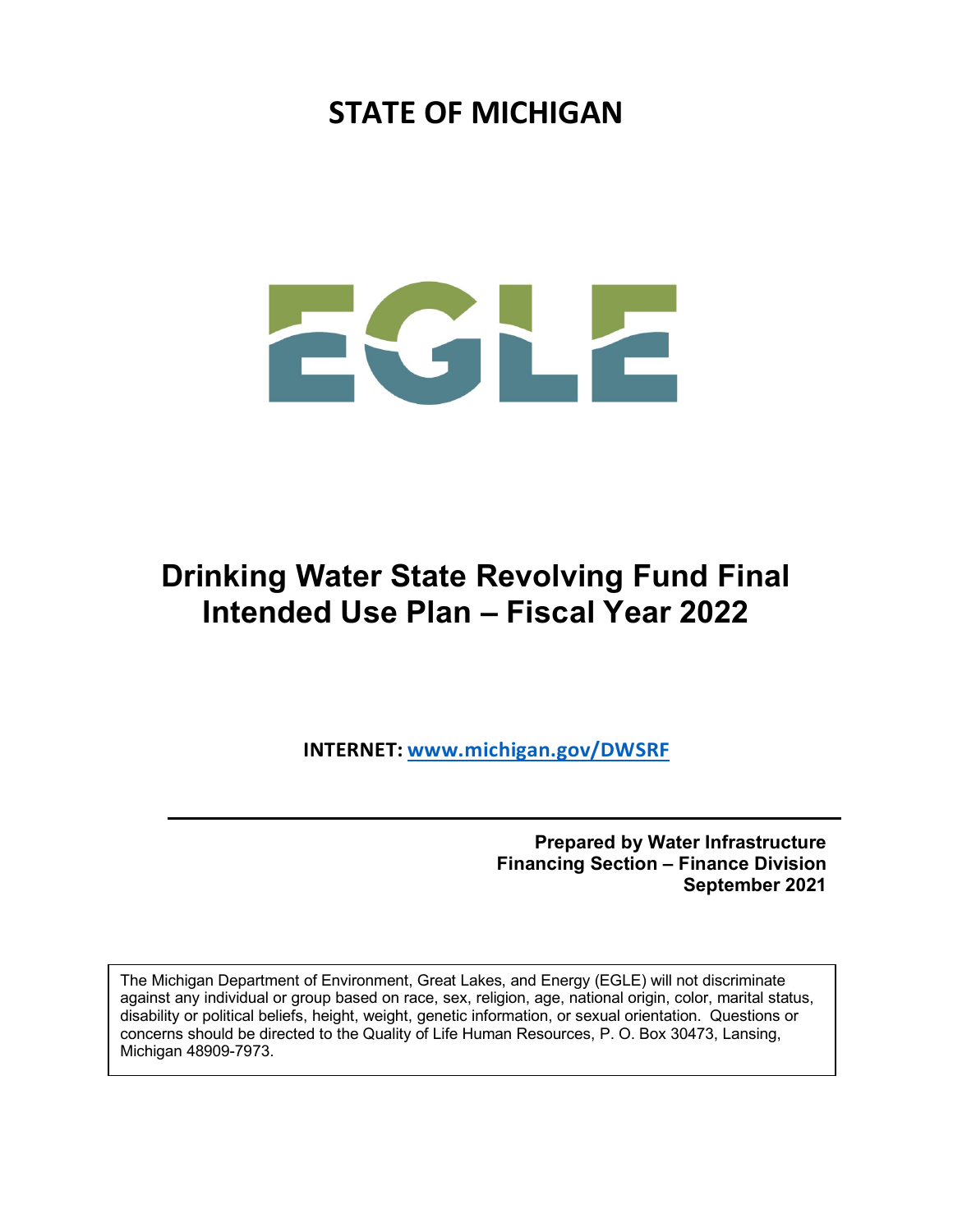## **TABLE OF CONTENTS**

| Attachments:                                     |  |
|--------------------------------------------------|--|
| <b>DWSRF Final Project Priority List FY 2022</b> |  |
| <b>DWSRF Final Project PPL Scoring</b>           |  |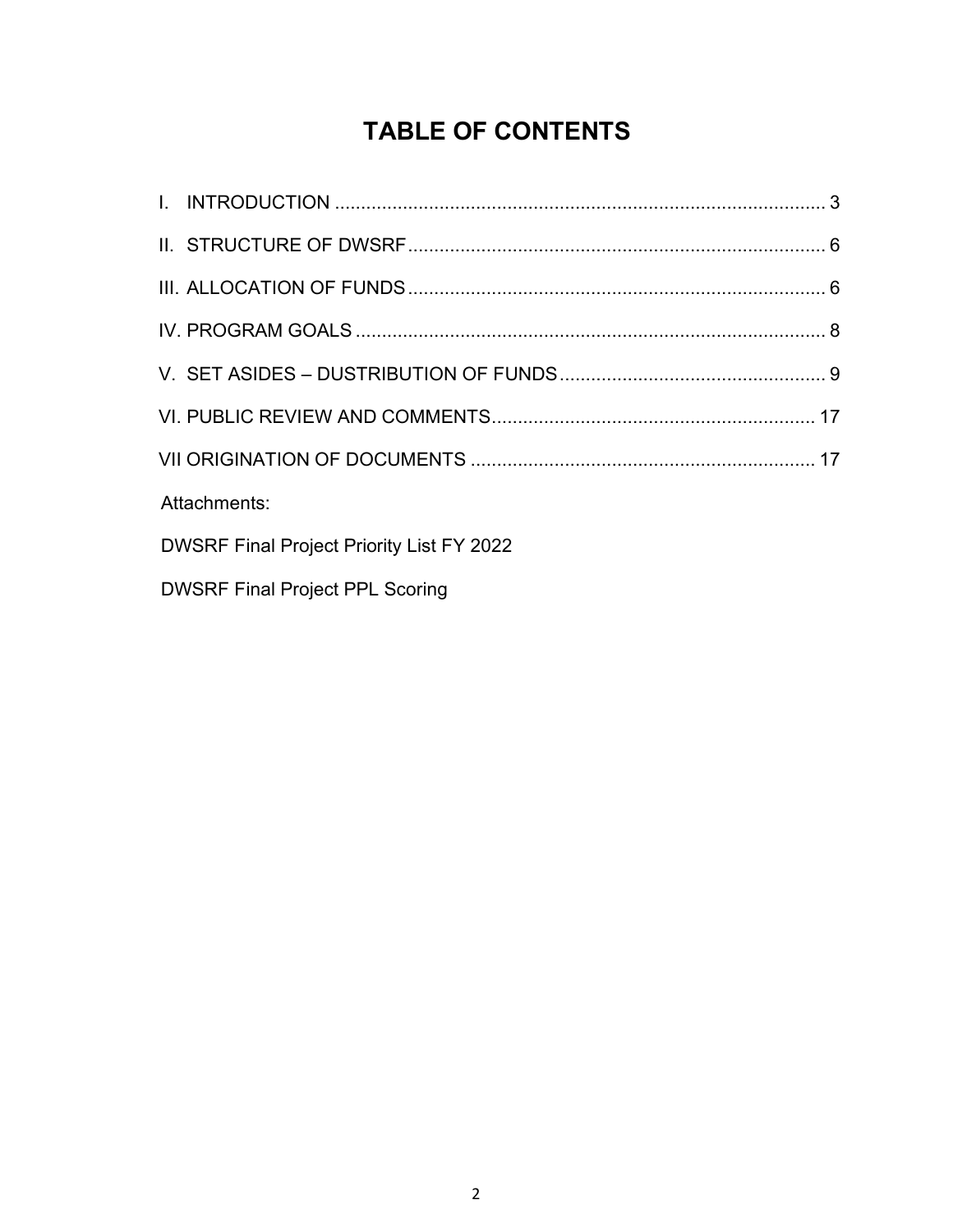#### **I. INTRODUCTION**

The Michigan Department of Environment, Great Lakes, and Energy (EGLE), through the Finance Division, administers the Drinking Water State Revolving Fund (DWSRF). The DWSRF program details are set forth in Part 54, Safe Drinking Water Assistance, MCL 324.5401-324.5419, of the Natural Resources and Environmental Protection Act, 1994 PA 451, as amended (Act 451). In addition, the Michigan Finance Authority (Authority) is charged with administering DWSRF funds through the Shared Credit Rating Act, 1985 PA 227, MCL 141.1051-141.1078, as amended (Act 227).

The DWSRF provides reduced interest rate loan financing to qualified water suppliers to finance improvements of public drinking water systems. Projects may include new wells, new water treatment plants, storage facilities, upgrades or expansions to existing facilities, transmission lines, pumping facilities, removal and replacement of lead service lines and other related waterworks system improvements. Suppliers must meet federal and state program requirements, as well as demonstrate their ability to publicly finance their project and retire project debt. In addition to the loan provided by EGLE, suppliers also have the option to combine financial resources and pay for part of their project with cash and other resources.

The Intended Use Plan (IUP) describes how EGLE will administer all available DWSRF funds during FY 2022. An IUP is a required part of the process to request the federal 2021 capitalization grant from the US Environmental Protection Agency (EPA), which will be matched with 20 percent in state match funds. The 2021 capitalization grant allotment for Michigan is \$27,004,000. The Water Infrastructure Financing Section (WIFS) of the Finance division is charged with program administration responsibilities. The Community Water Supply Section (CWSS) of the Drinking Water and Environmental Health Division (DWEHD) assesses project scoring, issues necessary construction permits, and offers technical review and assistance throughout project planning, design, and construction. Financial administration of the program is jointly administered by the Authority and the Finance Division.

This IUP includes details on specific project financing and identifies amounts to be set aside from federal capitalization grants for other uses authorized under the federal Safe Drinking Water Act (SDWA) and Part 54 of Act 451. EGLE certifies that it is recognized by the US EPA as the primary agency for management of the DWSRF program. The priority points system used to score and rank projects is established in Part 54, Safe Drinking Water Assistance, MCL 324.5401-324.5419.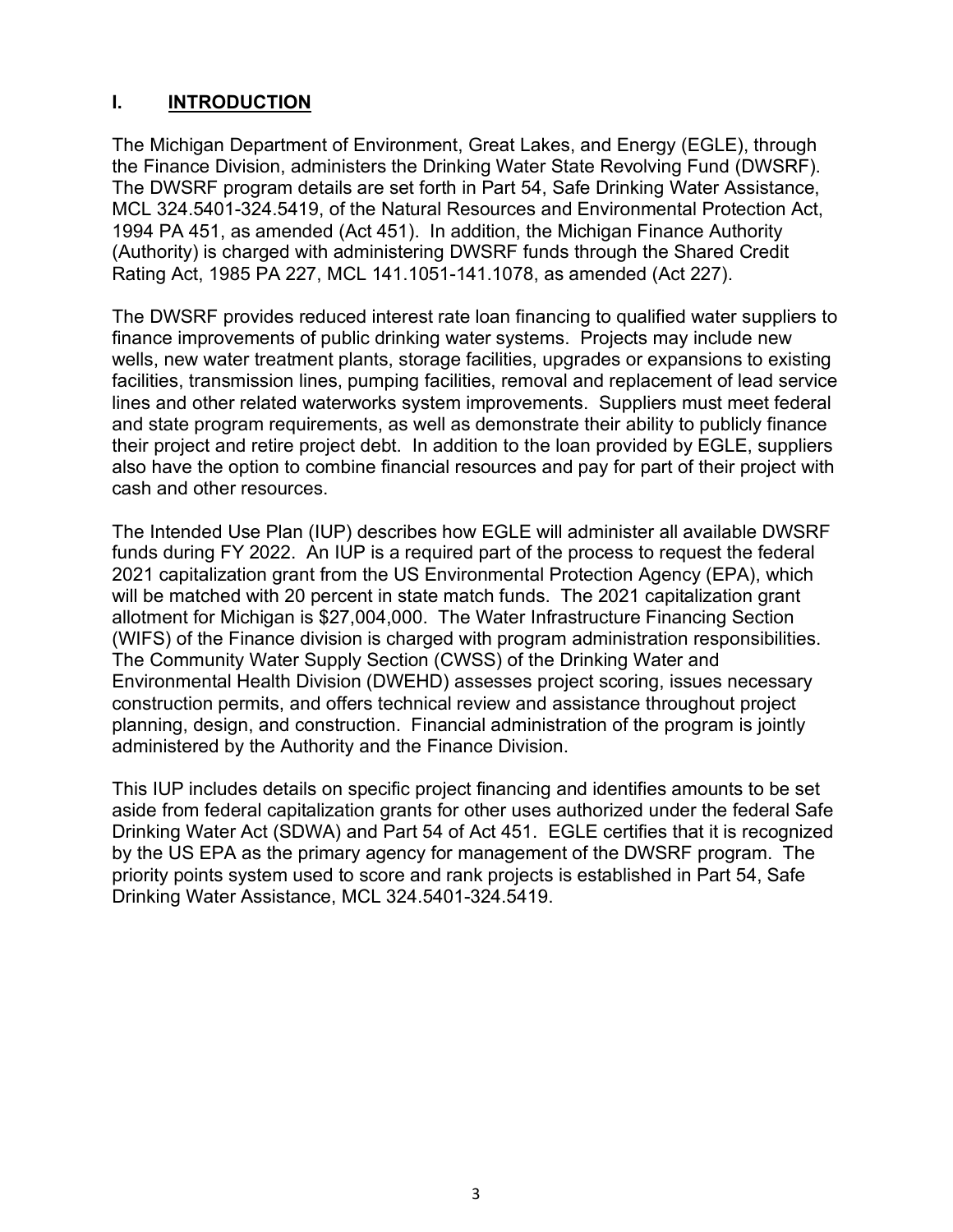#### **FY 2022 Funding**

The FY 2022 fundable range for DWSRF projects has been established at \$250,000,000. Additionally, through the transfer of funds under the Water Infrastructure Transfer Act (WIFTA) \$102,175,063 of funding is available for lead service line removal projects in disadvantaged communities. Also, as part of the new [Michigan](https://www.michigan.gov/egle/0%2C9429%2C7-135-3307_3515_103222---%2C00.html) Clean Water [Plan,](https://www.michigan.gov/egle/0%2C9429%2C7-135-3307_3515_103222---%2C00.html) \$35,000,000 from Drinking Water Infrastructure (DWI) Grant program will be awarded to projects receiving a DWSRF loan.

EGLE received DWSRF project plans from 78 municipalities requesting \$768,620,000 in financial assistance.

In FY 2022, the DWSRF Project Priority List (PPL) offers 62 unique municipalities some form of financing and/or funding from the sources mentioned above totaling \$387,175,063 in project costs.

The 2021 federal capitalization grant for Michigan is \$27,004,000. Congress mandates states use 14 percent (\$3,780,560) of the capitalization grant as additional subsidization to eligible recipients. In addition, the Safe Drinking Water Act (SDWA) mandates that states use at least 6 percent (\$1,620,240) but not more than 35 percent (\$9,451,400) of the capitalization grant as additional subsidization to state-defined disadvantaged communities. Michigan is planning to award all additional subsidization as principal forgiveness. A base amount of \$10,509,890 from the FY 2021 capitalization grant will be applied. In addition, \$3,500,000 not utilized from the FY 2019 capitalization grant will be awarded to FY 2022 projects.

In total, EGLE plans to provide no more than \$14,009,890 in total DWSRF loan subsidization, all in the form of principal forgiveness, to disadvantaged communities.

DWSRF disadvantaged communities are defined in Part 54, Safe Drinking Water Assistance, MCL 324.5402.

| Congressional<br><b>Subsidization</b> | <b>SDWA</b><br>Subsidization | <b>FY2019</b><br><b>Unused</b><br>Subsidization | Total<br><b>Subsidization</b><br><b>Being Provided</b> |
|---------------------------------------|------------------------------|-------------------------------------------------|--------------------------------------------------------|
| \$3,780,560                           | \$6,729,330                  | \$3,500,000                                     | \$14,009,890                                           |

#### **Principal Forgiveness Being Provided in FY 2022**

#### **Principal Forgiveness and state Grant Funds**

To allow a community to capture funds from multiple funding sources, EGLE has separated one main project into two loans for applicants that were seeking financing for both lead service line removal work and other drinking water infrastructure improvements. This is also necessary given the funding sources are both state and federally derived.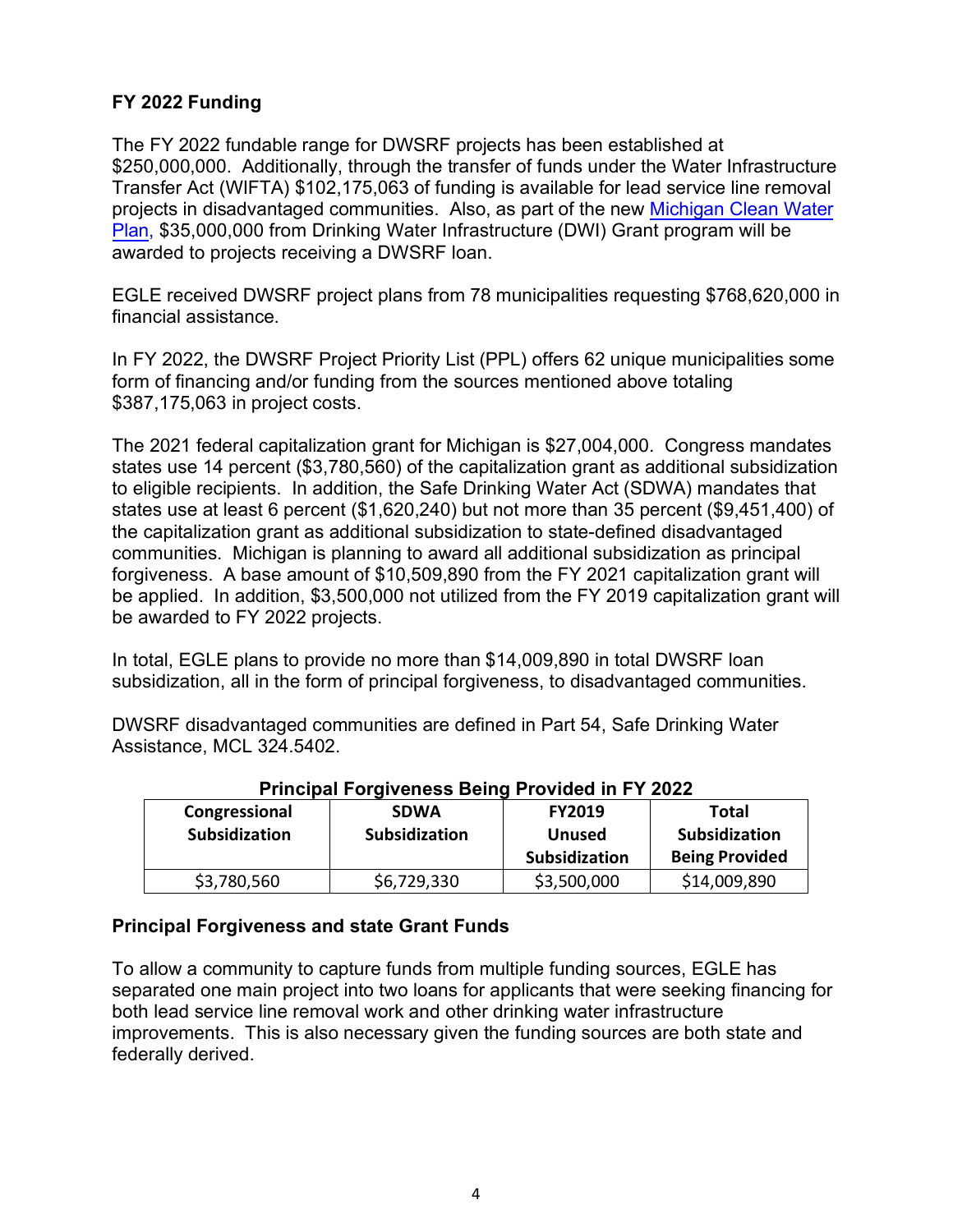#### DWSRF Principal Forgiveness

As discussed above, the provision of DWSRF additional subsidization remains a requirement of the SDWA and acceptance of the capitalization grant. EGLE is allocating all additional subsidization in the form of principal loan forgiveness. This allows applicants that qualify to forgo loan repayments for a portion of their financed amount.

EGLE is allocating \$14,009,890 in principal forgiveness to projects in FY 2022. Projects that qualify under the DWSRF disadvantaged criteria that are not receiving WIFTA funds will receive 24% of their total estimated financed amount as principal for forgiveness.

Furthermore, projects that had a Mean Annual Household Income (MAHI) less than \$35,000 at the time their DWSRF Intent to Apply form was submitted, will receive an additional 5% of principal forgiveness towards their total estimated financed amount.

#### Drinking Water Infrastructure Grants

As part of the new [Michigan Clean Water Plan,](https://www.michigan.gov/egle/0%2C9429%2C7-135-3307_3515_103222---%2C00.html) \$35,000,000 will be awarded as grant funds to projects receiving a DWSRF loan. This funding is referred to as the DWI grant program. A DWSRF applicant is eligible to receive the lesser of 30 percent of DWSRF project costs or \$2,000,000. Projects receiving WIFTA funding (see below) are not eligible for this grant program. Funding was awarded to applicants in priority order on the FY 2022 PPL, there are 28 projects receiving a portion of the total \$35,000,000. The Principal Forgiveness (PF) and DWI projects tables attached illustrate those projects in the DWSRF fundable range that are receiving DWI funds and/or DWSRF principal forgiveness.

#### Water Infrastructure Fund Transfer Act (Booker Funding)

On October 4, 2019, the WIFTA (S. 1689) was signed into law. This statute temporarily expands the Clean Water State Revolving Fund (CWSRF) transfer authority specifically to address lead-related public health threats. WIFTA authorizes states to transfer nor more than five percent of the amount of the state's cumulative CWSRF federal grants to the state's DWSRF. Funds transferred must be used as additional subsidy in the form of principal forgiveness, negative interest loans, or grants to address lead in drinking water.

EGLE exercised the full transfer authority of \$102,175, 063 and is applying these dollars in the form of principal forgiveness to disadvantaged communities undertaking lead service line removal projects. DWSRF disadvantaged applicants ranked on the Final FY 2022 PPL, are eligible for 100 percent principal forgiveness for construction costs to undertake lead service line removal and replacement projects until the WIFTA funds are exhausted.

Maximum WIFTA forgiveness per applicant is based on the population served by a water system. Maximum principal forgiveness amounts have been set as follows.

- Populations served below  $50,000 = $3,000,000$
- Populations served between 50,000 and  $99,999 = $5,000,000$
- Populations served at or above 100,000 = \$10,000,000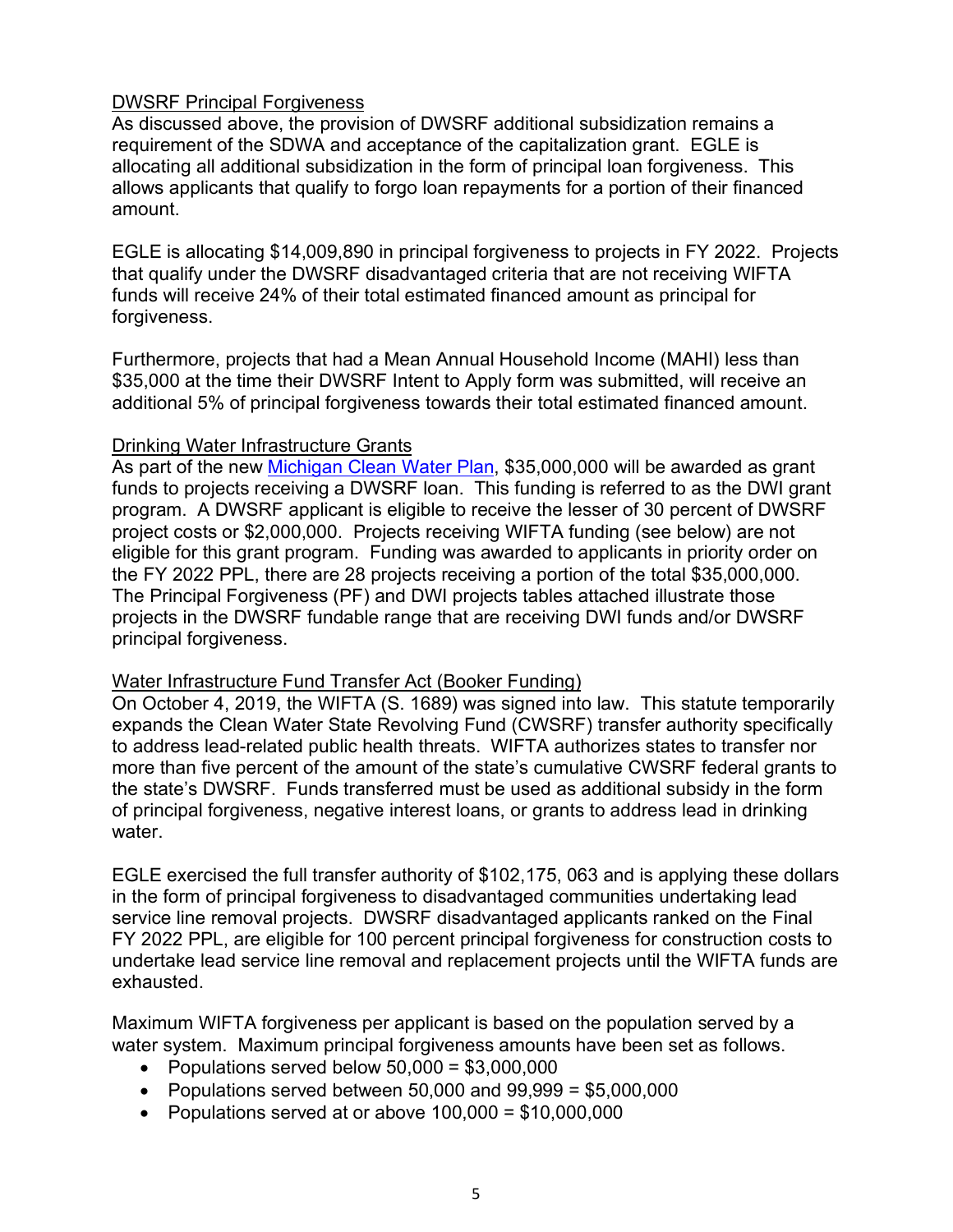There are 37 projects on the FY 2022 PPL that will be receiving a portion of the \$102,175,063 in WIFTA funds. The Table of WIFTA Projects, attached illustrates those projects.

#### **II. STRUCTURE OF THE DWSRF**

Due to an increase in demand in FY 2020, EGLE began operating the DWSRF as a leveraged program. The state will sell State Revolving Fund revenue bonds that are secured by federal and state assets (i.e., federal capitalization grant, required state match, loan repayments, and interest earnings). Bond issuance costs are covered by the bonds sold and thus, are not identified as direct administrative expenses of the DWSRF. Historically, bond issuance costs are appropriately one percent of the total bond issue. Project costs of the local units of government are reimbursed from the bond issues. For borrowers who are non-municipal entities, limitations on private activity from tax-exempt issues would require EGLE and the Authority to fund private water suppliers from funds other than tax-exempt revenue bonds. These loans would be made as direct loans with a letter of credit supplied by the private borrower or through a partnership with a private lending institution with the state providing an insurance annuity. There are no private, non-municipal water suppliers on the FY 2022 PPL. Bond revenue is a mechanism that allows the DWSRF the ability to maximize funding requests as the need for DWSRF financing continues to increase.

#### **Cross-Collateralization**

EGLE and the Authority have, through the bond documents governing the issuance to leveraged bonds, implemented cross collateralization between the CWSRF and the DWSRF by providing for the investment of eligible surplus funds available in the CWSRF to enhance the security for leveraged bonds for the DWSRF and the investment of surplus funds available in the DWSRF to enhance security for leveraged bonds for the CWSRF. Cross-collateralization aids both programs by enhancing bond ratings and lowering borrowing costs.

#### **Set-Asides**

Set asides in the DWSRF are derived from the capitalization grant awarded to the state by the EPA. Set asides are designated for specified uses within the DWSRF. The setasides for the program and other activities are directly administered by the Environmental Health Section (EHS) within DWEHD of EGLE. DWEHD staff are also responsible for the technical assistance activities.

#### **III. ALLOCATION OF FUNDS**

The establishment of a fundable range for any given fiscal year entails a series of steps that culminate in a determination of how much fund resources could support. Using a series of assumptions (DWSRF loan rate, return on investment rates, and level of capitalization) the process for FY 2022 is outlined below: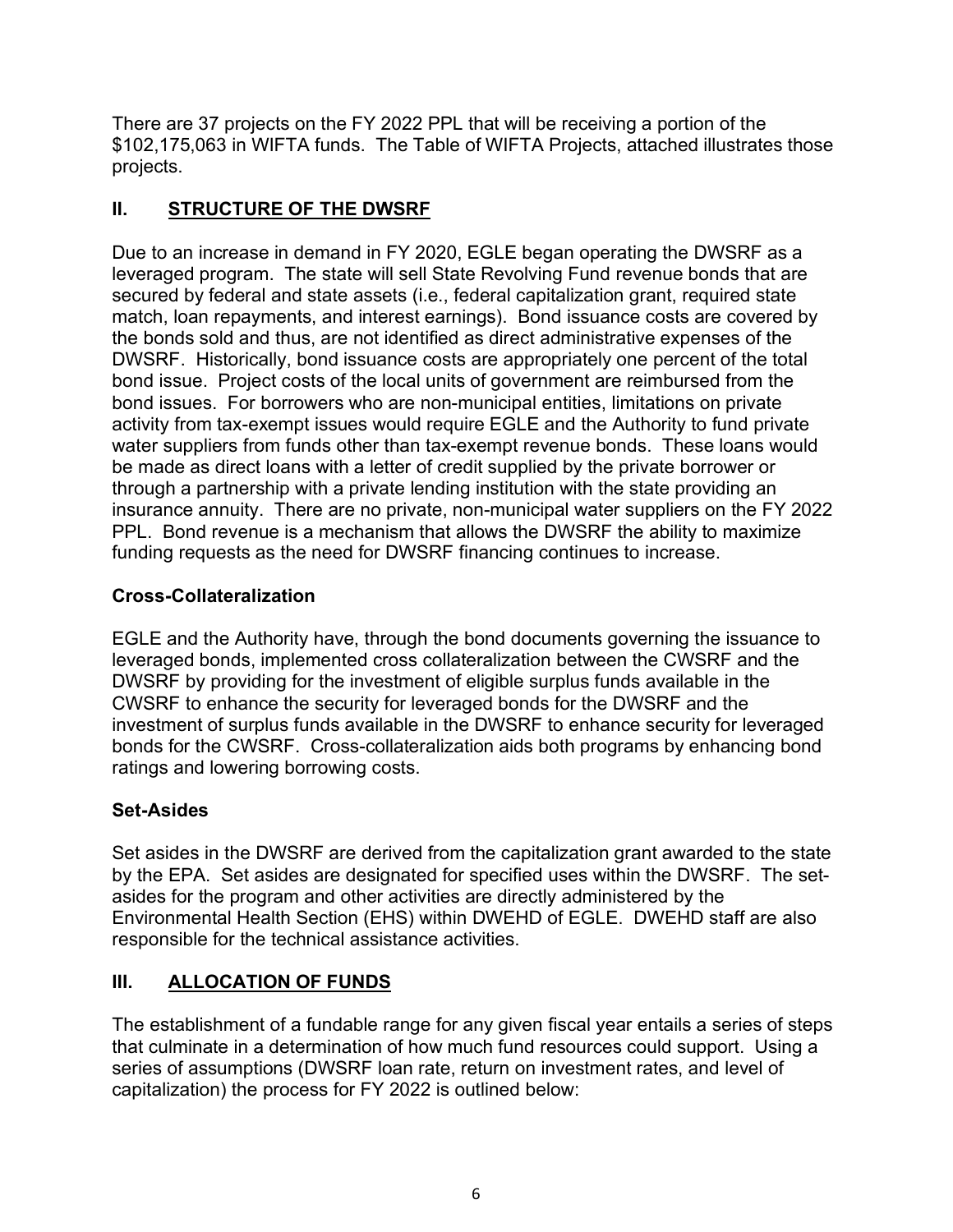EGLE reviewed the total amount of loans committed through September 30, 2021.

| <b>Loan Commitments</b>                                        | <b>Amount</b>   |
|----------------------------------------------------------------|-----------------|
| Total loan commitments through<br>9/30/2021 (included expected | \$1,310,791,357 |
| repayments and forgiveness).                                   |                 |
| Total open loan commitments with                               |                 |
| expected payments to communities                               | \$478,889,406   |
| through 9/20/2021                                              |                 |

EGLE assumes that the new federal capitalization grant and the appropriated state match will remain constant until 2022. However, it should be noted that EGLE has no assurance of state general fund monies to match federal funds beyond the 2021 capitalization grant. Five million dollars of general funds has been requested as part of the budgetary process to be available for use in FY 2022 to match the 2021 capitalization grants. Remaining state match needed will come from interest earnings, state match bonds, and civil fines. Michigan was appropriated \$27,004,000 in DWSRF federal capitalization grant funds for use in FY 2022.

| <b>Funds Available</b>                                               | Amount       |
|----------------------------------------------------------------------|--------------|
| 2020 capitalization grant for loans (total grant<br>is \$27,004,000) | \$18,632,760 |
| General fund match (anticipated appropriation)                       | \$5,000,000  |
| Interest earnings, state match bonds, civil fines                    | \$400,800    |

EGLE also looked at how much the DWSRF could support using a ten-year financial forecast at varying capitalization levels and interest rates.

#### **ADVANTAGES OF THE DWSRF**

The primary advantage for Michigan water suppliers is their ability to borrow funds at interest rates below market and the potential for allocation of principal forgiveness. The DWSRF interest rate is established prior to each new fiscal year. As identified in Part 54 of Act 451, determination of the interest rates is based on loan demand, market conditions, program costs, and future needs.

| <b>Loan Term</b>                                  | Rate   |
|---------------------------------------------------|--------|
| 20-year loan term                                 | 1.875% |
| 30-year loan term                                 | 2.125% |
| 40-year loan term (disadvantaged applicants only) | 1.875% |

#### **FY 2022 Interest Rates**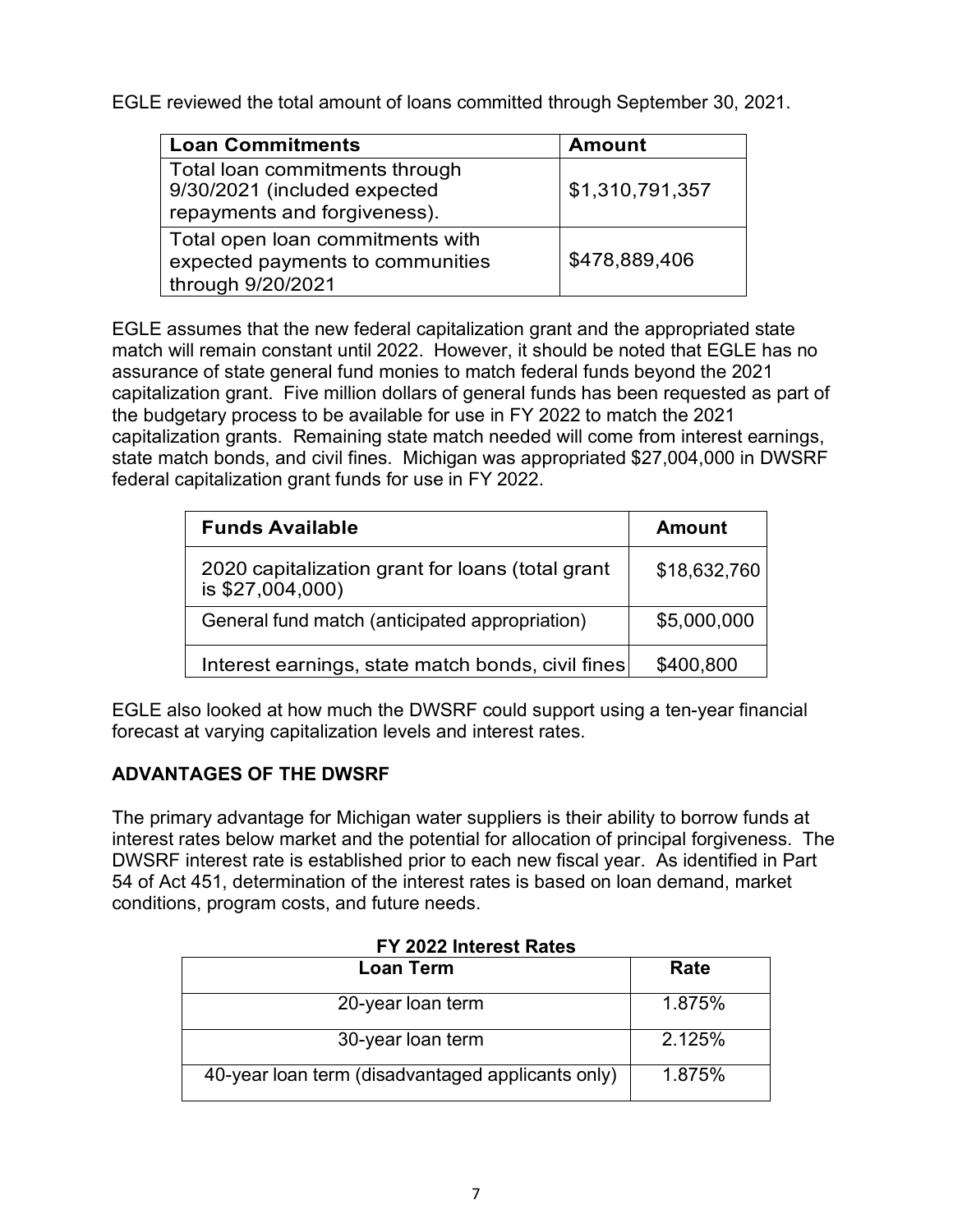Applicants can select the loan term that best works for them. The useful life of the project must meet or exceed the loan term chosen.

Interest rates are developed taking into consideration external market conditions as well as impacts upon the DWSRF and the ability for the fund to maintain a position that allows future availability. Subsidization amounts were determined based upon EPA guidance to well as the impact to DWSRF fund balance and its ability to remain in a position to meet future programmatic needs.

#### **IV. PROGRAM GOALS**

Michigan's DWSRF established a financing source designed to protect and preserve public health within the state's boundaries. Michigan's geographical identity as a Great Lakes state affords its residents with an abundant and high-quality water resource from which to draw its drinking water. Unlike may states, Michigan has plentiful supplies of fresh water with few periods of restricted use. The great challenge for water suppliers lies in protecting the high quality of the resource, as well as ensuring that adequate volume and pressure exist to deliver potable water to the customer.

To this end, Michigan's DWSRF has the following long-term goals:

**Goal:** *Provide low-cost financing for waterworks system improvements or upgrades while maintaining the perpetuity of the DWSRF while also combining with state resources where available.* 

The Authority uses a financial advisor to guide decisions on financing levels, interest rates, and other financing terms. Michigan looks to balance the goals of meeting the capitalization grant requirements while maintaining the DWSRF in perpetuity.

#### **Goal:** *Continue effective partnerships with other federal and state financing sources to promote efficiency in environmental review procedures and coordination of funding.*

Given the limitations on pooled capital, EGLE continues to work together with various federal and state agencies, such as the US Department of Agriculture – Rural Development, Rural Community Assistance Program, the Michigan Department of Health and Human Services, Michigan Economic Development Corporation, and the Michigan Department of Transportation, so that we may collectively finance, and fund qualifying projects and maximize use of our capital pool to achieve stated goals. With the recent advent of the Michigan Clean Water Plan, EGLE attempts to combine resources when available to allow applicants the maximum funding benefit.

#### **Goal:** *Maintain statewide compliance with all applicable state and federal drinking water laws, rules, and standards while protecting the public health and environmental quality of our state.*

EGLE will use DWSRF set-aside funding to: maintain source water assessment, wellhead protection, and source water protection programs; assist economically disadvantaged communities in meeting drinking water standards; and apply a capacity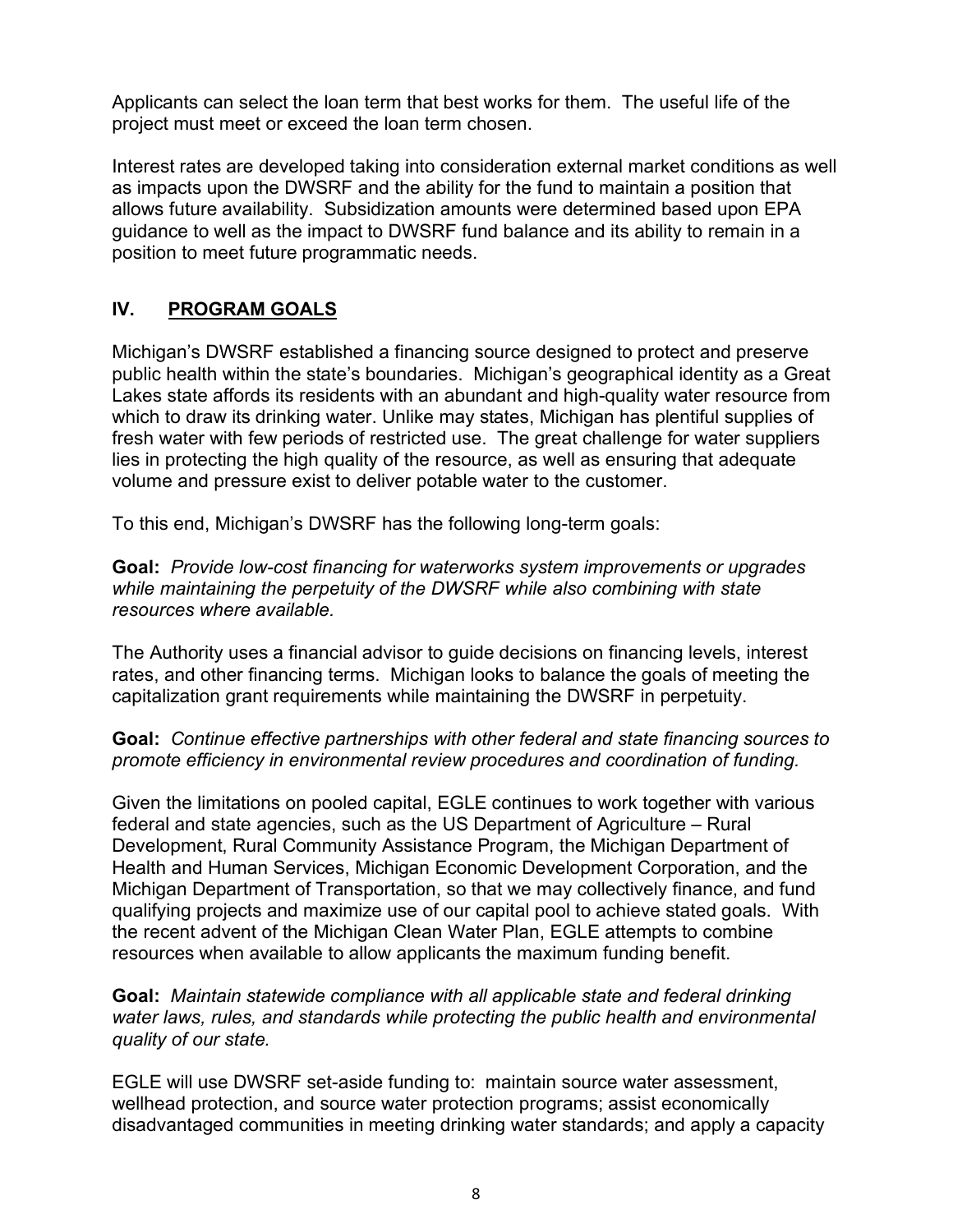assessment program for all new and existing community and nontransient, noncommunity water supplies.

In order to accomplish the long-term goals, we must also focus on more immediate objectives. There, our short-term goals in FY 2021 are:

**Goal:** *Secure Michigan's full share of federal funding and to expeditiously obligate these monies, along with the state contribution.*

EGLE has prepared and identified on the FY 2022 PPL all projects that are willing and able to progress to loan closing consistent with a project milestone schedule for the construction of eligible facilities. All projects receiving DWSRF funds in FY 2022 will issue a Notice to Proceed within 60 days of the loan closing.

**Goal:** *Ensure that the requirements of the 2021 capitalization grant are net, including those that are imposed on local borrowers.*

The Congressional mandated additional subsidization as well as the mandated subsidization under the SDWA will be awarded to disadvantaged applicants.

#### **V. SET-ASIDES – DISTRIBUTION OF FUNDS**

EGLE has established the set-asides and requests funding for each set-aside based on what is needed to effectively administer the public drinking water programs, to enhance public health protection, and the protection of surface and ground waters through additional non-regulatory programs, projects, and activities. EGLE is dependent on the funding provided by the set-asides, in addition to other sources, to fund staff and technology upgrades needed to effectively administer the programs.

DWEHD continues to secure additional staff resources to adequately oversee water system compliance and to be involved with the development of information technology projects, with the mission of protecting public health. While the COVID-19 Pandemic temporarily placed EGLE and the State of Michigan in a hiring freeze, when that was lifted DWEHD quickly transitioned back into promoting and hiring new staff.

In FY 2021, the DWEHD workload continued to increase. This is due to activities such as implementing the new Michigan-specific PFAS rules and Maximum Contaminant Levels.

Also, in FY 2021 DWEHD continued working with a contractor on the development and planned phased releases of the Michigan Environmental Health and Drinking Water Information System (MiEHDWIS). A goal of MiEHDWIS is to modernize the Division's multiple, existing permitting, licensing, and compliance IT systems. The system will replace some DWEHD data systems, while integrating with others, such as existing and upcoming Federal IT applications and off the shelf software for the management and oversight of public water systems. Phase 1 concludes July 22, 2021, with the release of an enhanced customer submission portal available to community water supplies for the secured transmittal of monitoring and other compliance documents.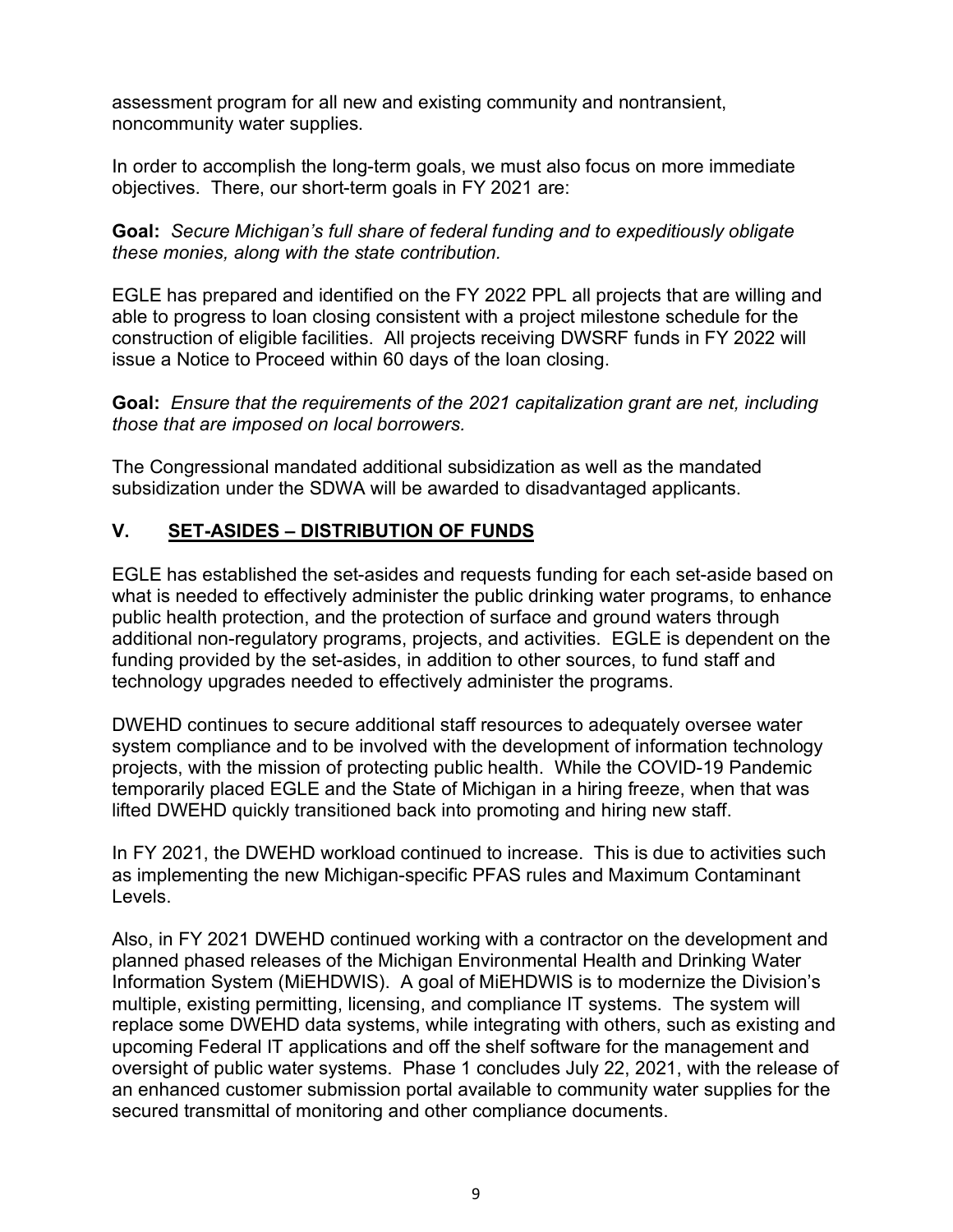In FY 2022, DWEHD will continue to devote resources to MiEHDWIS with Phase 2 planning and development. Phase 2 will focus on these areas:

- Enhancements to the secured document and data submittal portal for CWS.
- Launch the secured submission portal for NCWS.
- Electronic document/records management for DWEHD on permitting.
- Dashboards and reporting for EGLE, PWS and the public.
- Electronic construction plan reviews.
- Integration with existing State of Michigan systems, such as a GIS Mapping, document management, and financials.
- Integration with existing PWSS data systems, such as SDWIS/State.

SDWIS/State is an EPA data system used by many states and EPA regions to track PWSS program Activities. MiEHDWIS integration with the SDWIS Modernization Project (EPA's planned replacement for SDWIS/State) remains an integral part of Michigan's overall IT modernization plan. A federal system is and will continue to be where CWS/NCWS inventory; sampling/compliance schedules; analytical results; site visits; violation/enforcement actions will be stored. Adoption of EPA's Compliance Data Monitoring Portal, which integrates with SDWIS/State, is also part of DWEHD's IT plan and will allow electronic receipt of sample data from drinking water laboratories.

MiEHDWIS is, in addition to other DWEHD IT projects, described in the document and in the set-aside workplans. These include beginning the pilot and potential purchase of existing Software as a Service (SaaS) subscriptions for PWSS sanitary surveys, report development and operator certification tracking. These applications are currently utilized by other States and would be tailored to meet Michigan's unique needs.

Throughout the IT Modernization process, subject matter experts are involved in decisions regarding development and functionality. Training of both internal and external users of the system(s) will be provided.

Each year Michigan is required to submit detailed work plans to the EPA for approval describing how each set-aside fund will be expended or the amount to be reserved. Draft workplans for the FY 2022 set-asides are planned to be submitted to the EPA in late summer 2021.

#### **Administration**

Up to four percent of the federal capitalization grant can be used to administer the DWSRF funds. Michigan intends to utilize the full four percent from the 2021 grant, which is \$1,080,160. Any funds not utilized in FY 2022 will be retained on account for administration costs in future years.

#### **Small Systems Technical Assistance**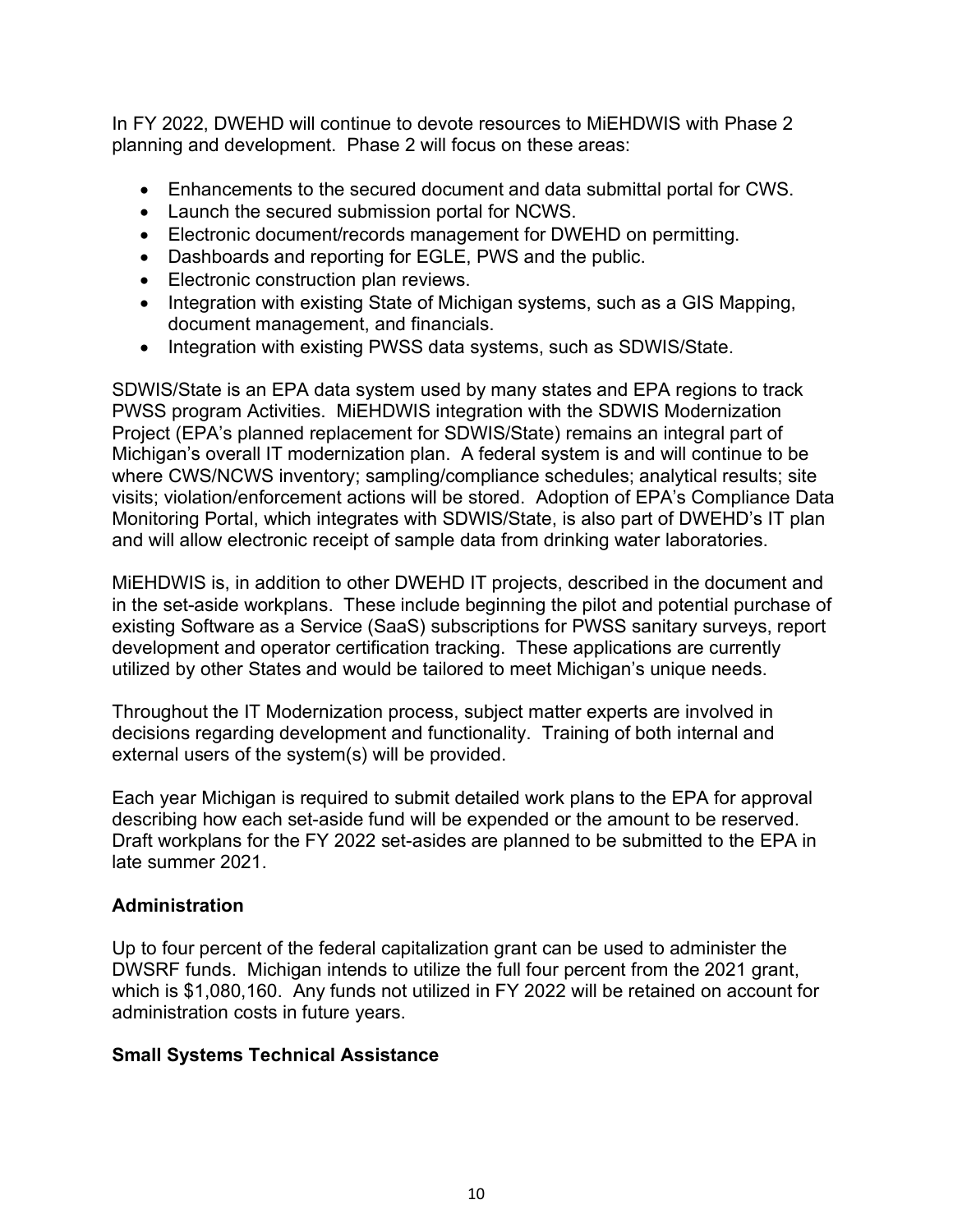EGLE is requesting two percent of the 2021 grant, or approximately \$540,080 for small system technical assistance. These funds will support staff that provide technical assistance to small public water systems. This work includes, but is not limited to:

- Providing technical assistance to LHD staff responsible for implementation of the NCWS in Michigan.
- Assisting LHD staff in providing direct technical assistance to NCWS owners and operators, registered well drillers, and pump installers.
- Overseeing the work conducted by the LHDs to implement the NCWS throughout Michigan.
- Reviewing engineering plans and issuing permits for treatment systems at NCWSs. Also provide direct assistance to small public water supplies that are treating for PFAS.
- Providing direct assistance to small public water systems that employ treatment to comply with drinking water standards, primarily those that treat for arsenic and for nitrates.
- Providing direct assistance to facilities that are exploring, or have installed, secondary treatment for public health purposes therefore becoming a small public water supply.
- Conducting one-on-one or group technical training for LHD staff, NCWS ownersand operators, and other stakeholders involved in the operation and maintenance of small systems. This technical training typically focuses on: o Sampling and monitoring practices.
	- o Performing Revised Total Coliform Rule Level 1 Assessments and SeasonalStart Up Procedures.
	- o Compliance with NCWS regulations or Michigan's well construction code.
	- $\circ$  Investigatory techniques used to identify a problem with a NCWS or well, and remedies to correct a given problem.
	- o Cross connection control, including proper use and maintenance of control devices; and
	- o Properly completing and submitting all required documentation or certifications, such as monthly operation reports.
- Assisting LHDs, NCWSs, and consultants involved with the development and operation of small systems, with understanding rule and code requirements to improve compliance rates.
- Updating technical guidance documents, fact sheets, brochures, or forms that can be used by the LHDs or distributed to NCWSs, well drillers, and pump installers to help improve or maintain compliance with applicable regulations.
- Administering Michigan's NCWS database, WaterTrack.
- Administering lead consumer notification (LCCN) mailings and tracking of returnedcertifications centrally for non-transient supplies statewide.
- Providing and maintaining the means for LHDs to report compliance records not able to be processed through WaterTrack.
- Providing periodic reports to LHDs of NCWS supplies that don't have a certified operator or have one whose certification will soon be expiring.
- Providing user stories to MiEHDWIS development team for functionality enabling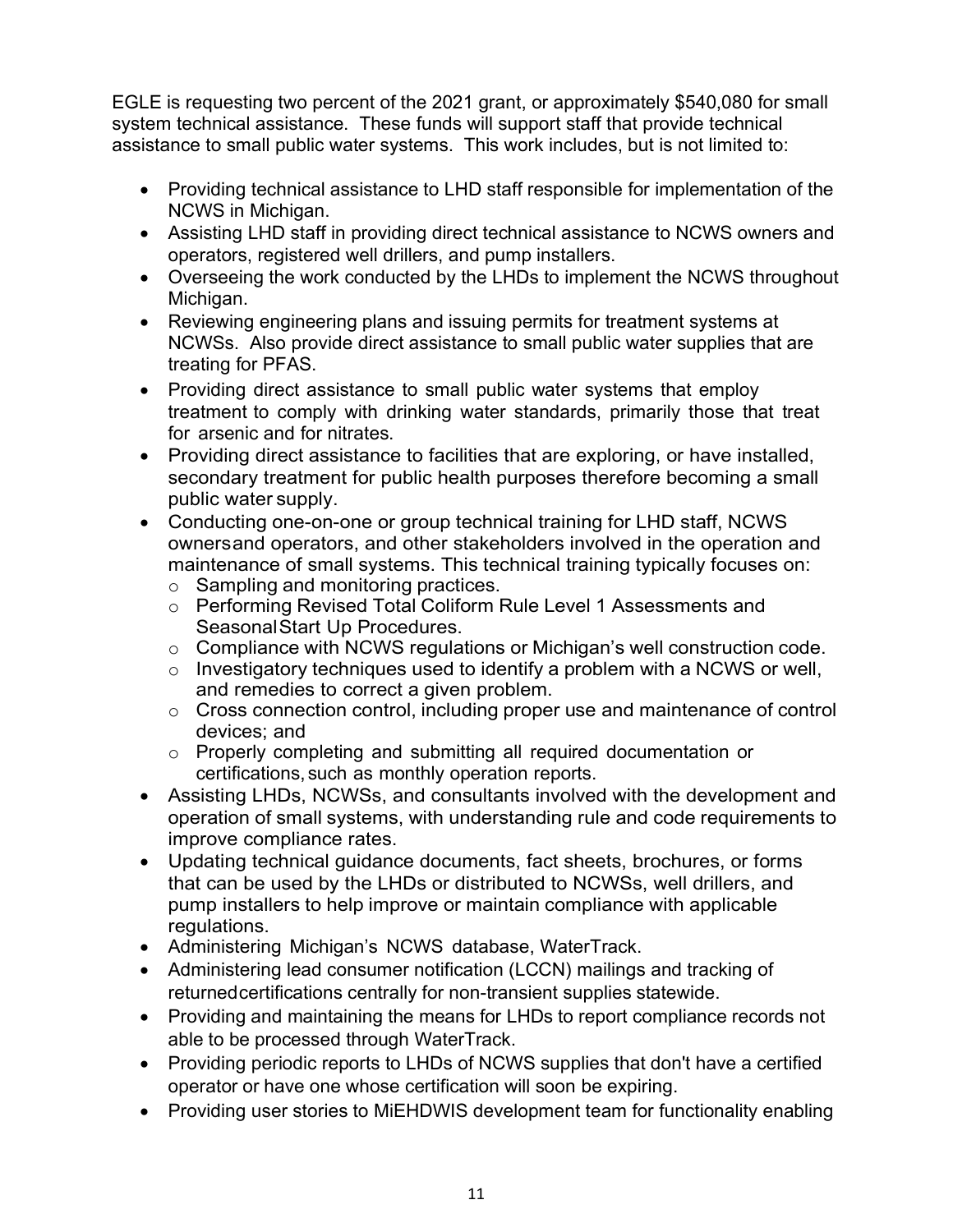NCWS owners/operators and LHD personnel the ability to submit and track documents related to compliance and reporting activities and the ability to look upinformation and update records for water supplies.

• Providing clerical, managerial, and administrative support to the scientific and engineering staff performing the activities listed above.

In addition, the funds in this set aside will be used in FY 2021 for the following program activities:

- Training for the LHD staff responsible for implementation of the NCWS program in Michigan.
- Necessary enhancements and ongoing maintenance of the database system, WaterTrack, which houses all the NCWS program data

#### **Program Set-Asides**

EGLE is requesting funds for one state program management set-aside in the 2021 grant, the Public Water system Supervision Program. The following is a breakdown of the projected amount:

#### **Public Water System Supervision**

EGLE requests \$2,700,400, or 10 percent of the 2020 grant, to support staff and the existing scope of the Public Water System Supervision Program. This work includes, butis not limited to:

- Maintain an inventory of public water supplies in Michigan including small systems.
- Providing compliance assistance to public water supplies.
- Conducting sanitary surveys and surveillance visits at public water supplies.
- Issuing permits for new construction or for modifications.
- Assessing public water supply compliance with the federal SDWA, the National Primary Drinking Water Standards, Michigan's Safe Drinking Water Act, 1976 Public Act 399, as amended (Act399), and the Administrative Rules.
- Initiating escalated enforcement actions, when indicated, to compel a public water supply to comply with applicable federal and state drinking water regulations.
- Maintaining program data and submitting reports to the United States Environmental Protection Agency (EPA) as required.
- Maintaining a drinking water Operator Training and Certification Program and offering training on SDWA rules and operational procedures.
- Producing Michigan's Annual Capacity Development Report and the triennial Capacity Development Report to the Governor.
- Providing Clerical, managerial, and administrative support to the scientific and engineering staff performing the activities listed above.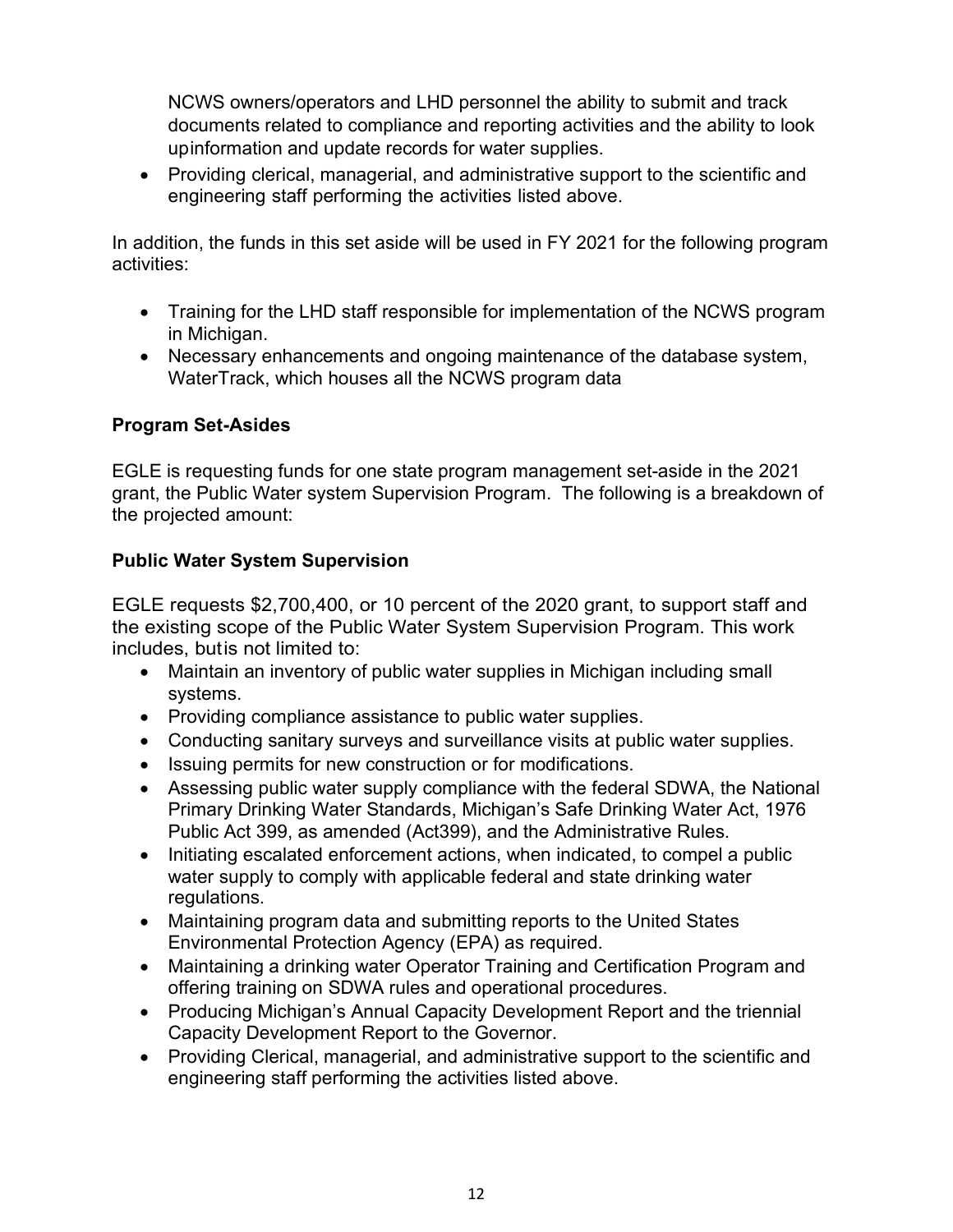In addition, the funds in this set-aside will be used in FY 2022 for the following program activities:

- Local health departments with noncommunity water supply compliance assistance program work.
- Continue to work with Eastern Research Group (ERG) and their subcontractor Global Environmental Consultants (GEC), to pilot and then enter full production adoption of the Compliance Monitoring Data Portal (CMDP).
- Continue to pilot, test, and possibly purchase Software as a Service (SaaS) subscriptions for applications that will be utilized for PWSS sanitary surveys, report development and Operator Certification Tracking. This is under the contract beginning summer 2021.
- Procure IT tools to improve the submission and handling of user help requests submitted to the division. This will allow public water supply owners and operators to easily access a self-service knowledge base of frequently asked questions, guides, and toolkits to help them increase their understanding to navigate within MiEHDWIS.

#### **Wellhead Protection (Section 1452(k))**

EGLE is requesting \$2,160,320 for the Wellhead Protection set-aside from the 2021 grant, approximately 8 percent of the 2021 grant. The amount requested will be used to support staff responsible for the following work:

- Coordination with other departmental programs, state, and federal agencies, in the development and integration of drinking water protection strategies. Water Resources Division, Remediation and Redevelopment Division, and Department of Health and Human Services on lead, PFAS, and Harmful Algal Blooms (HAB). This coordinated approach benefits both the public water supplies and the public.
- Developing and maintaining a database to house results of monitoring efforts related to prioritized nonregulated drinking water contaminants and issues of emerging concern.
- Updating and distributing technical guidance related to PFAS contamination in drinking water from groundwater supplies including fact sheets, information for distribution to stakeholders and public, including communication routes like the EGLE MiEnvironment bulletin.
- Managing and maintaining Wellogic, Michigan's on-line water well data system.
- Provide training and oversight to Michigan Geological Survey in their work (contracted using state funds) to enter well construction records into Wellogic and update existing records in Wellogic. Continue ongoing process for quality control and quality assurance of information entered in Wellogic.
- Continuing and expanding the implementation of source water select cyanotoxin screening and source water assessment methodology for surface water sources.
- The set-aside funds will be utilized to provide technical assistance to supplies, including prompt assistance if any cyanotoxins are detected in the raw or finished tap. Data will be reviewed as it becomes available with public health protection as the primary objective. State of Michigan funding will be proposed for sample collection and analysis. Biweekly sampling from July thru October 2021 of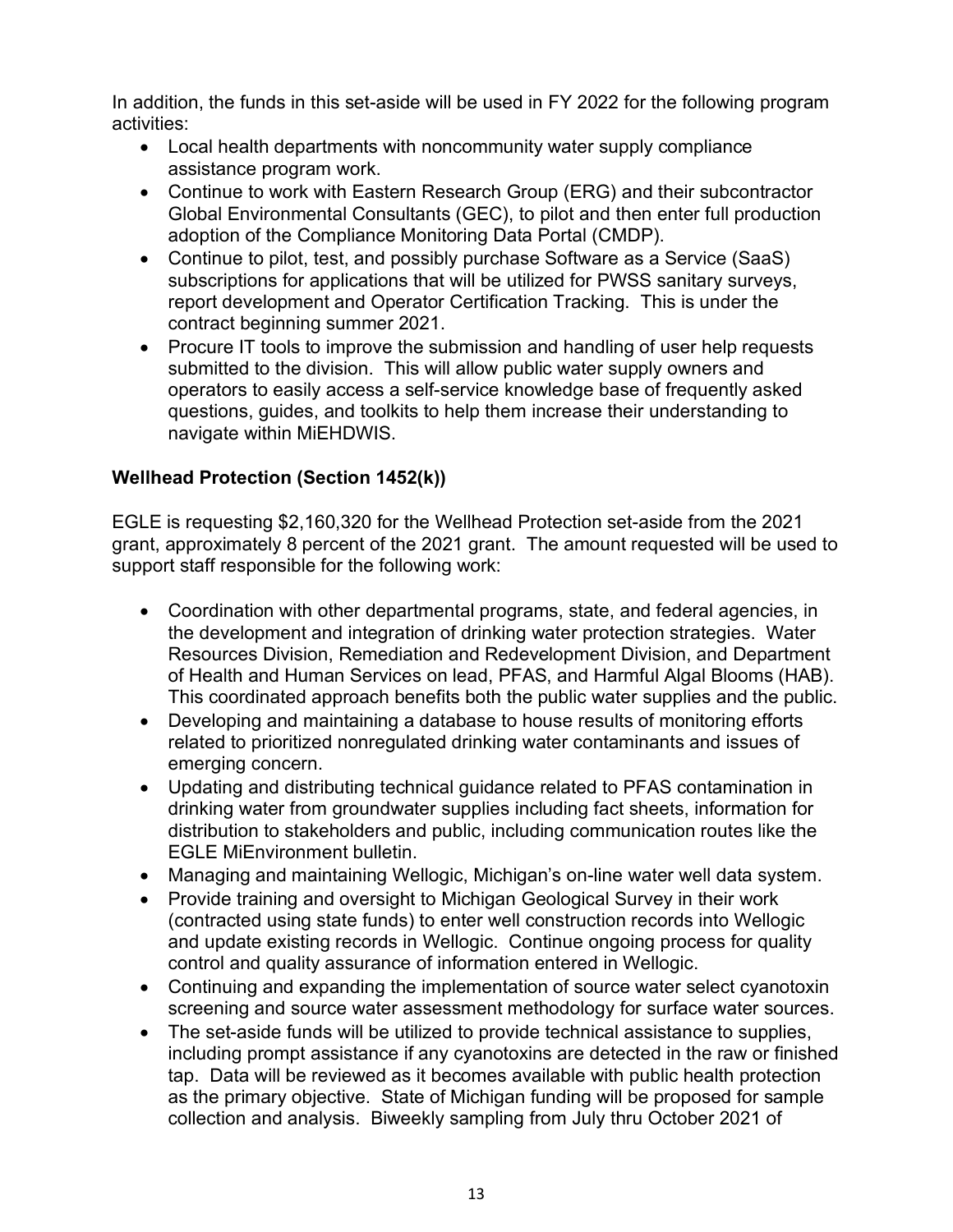surface water sources utilized by CWS. Raw and finished water samples will be collected. The samples will be analyzed for microcystins and nodularins, cylindrospermopsin, and anatoxin-a for systems detecting cyanotoxins. All other surface water systems will collect for the analysis for microcystins only. When the sampling effort concludes, the complete data set of this voluntary sampling effort will be reviewed for successes, improvements, and lessons learned to continue to receive support for this sampling.

- Educating public water supplies about the Source Water Protection Matching Grant Program and providing assistance to communities in the development and implementation of a protection plan.
- Administering the Source Water Protection Matching Grant Program. Implementing the recommendations from the LEAN process improvement effort completed regarding the grant process. These recommendations will improve efficiency and emphasize high impact activities. Develop a five-year plan for grant program growth.
- Updating Source Water Assessment Programs (SWA) for Community Water Supplies and Noncommunity Water Supplies. Providing education and outreach on wellhead protection, including providing delineations of wellhead protection areas to Community Water Supplies and Non-transient, Noncommunity Water Supplies (NTNCWS).
- Reviewing and processing LHD SWAs submitted by the LHDs. DWEHD technical staff who will track the updating of the assessments and determine if the NTNCWSs qualify for substantial implementation of source water protection activities.
- Technical staff will develop an outreach strategy and materials for water systems identified as high risk in the SWA process. The strategy will include informing the system of why their system is rated as high risk, i.e., geologic setting, chemical results, lack of information, etc. and what steps they can take to protect their source water.
- Reviewing and approving traditional wellhead delineations submitted by Community Water Supplies.
- Provide geologic and hydrogeologic technical assistance to communities developing new water supplies in areas where the Water Withdrawal Assessment Tool indicates a limited supply of water available within the watershed.
- Attending ongoing training, tools, and trends in areas of groundwater protection and source evaluations, including new GIS technologies and in the field data collection applications.
- Registering well drillers and pump installers to ensure they are qualified to construct wells or install well equipment, according to Michigan's well construction code requirements. Ensuring wells are constructed to code, initiating enforcement for compliance, or revoking a registration from a well driller or pump installer when necessary.
- Collaborating on issues, training, and projects identified by members of the Director's Water Well Advisory Committee.
- Administering the Onsite Wastewater Program, including evaluating each LHDs Onsite Wastewater Program for consistency and assurance that minimum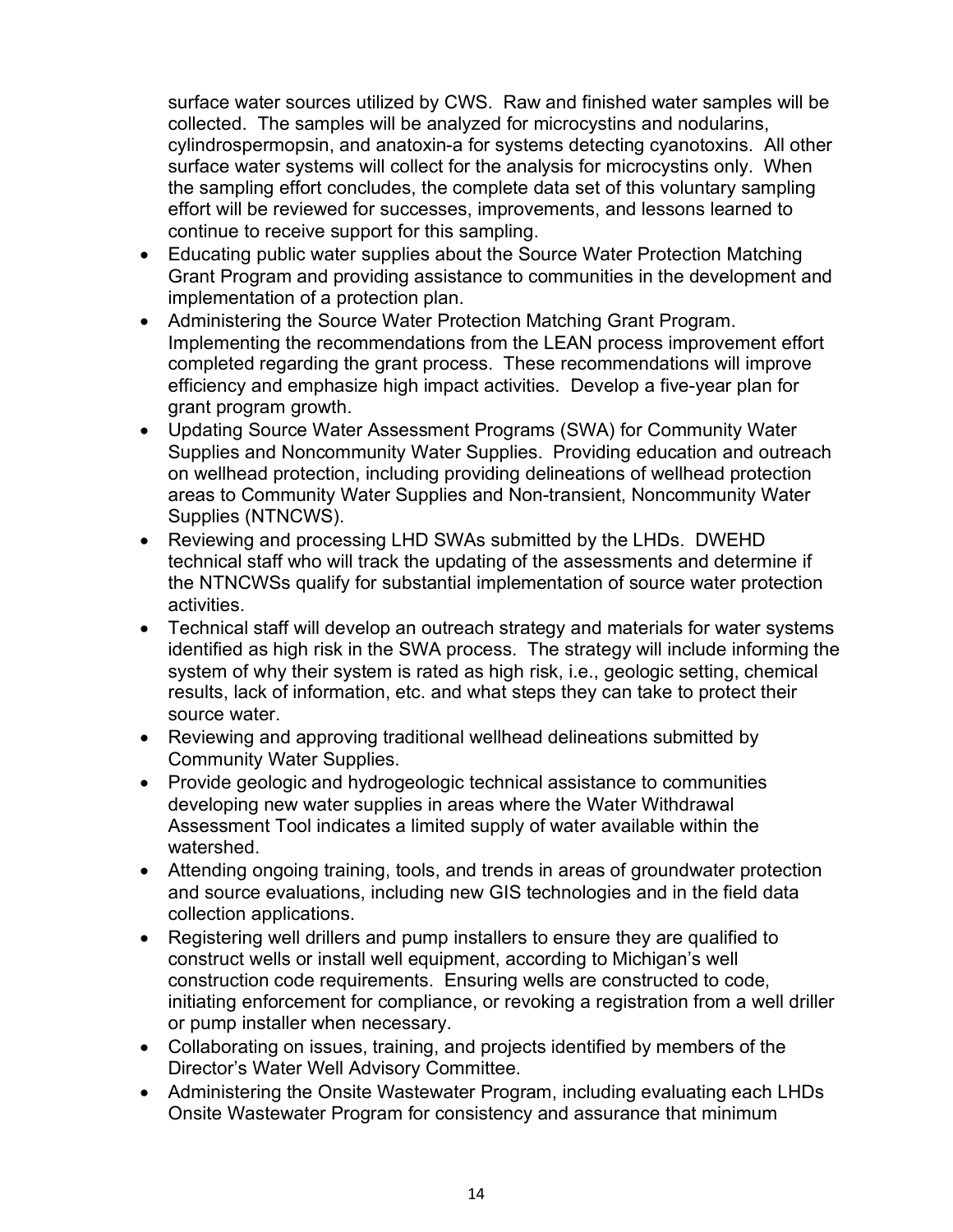program requirements are met.

- Promoting the need for a Statewide Sanitary Code and assisting with efforts to promulgate one.
- Reviewing construction plans and issuance of permits for onsite wastewater installations or modifications at campgrounds to ensure appropriate site suitability, installation, and operation.
- Evaluating and approving the use of new technologies for treatment of onsite wastewater.
- Administering the Septage Waste Program, including the licensing of septage waste haulers and permitting of land application sites.
- Providing technical training and assistance to public water supplies, LHDs, well drillers, pump installers, onsite wastewater treatment industry professionals, and septage waste haulers.
- Providing clerical, managerial, and administrative support to the scientific and engineering.

#### **Local Assistance for Capacity Development (Section 1452(k))**

EGLE is requesting approximately \$1,890,280 or seven percent of the 2021 grant, for the Local Assistance for Capacity Development Set-Aside for staff and providing technical assistance to public water supplies. The staff funded by this set-aside are responsible for providing direct technical assistance to public water supplies to enhance and maintain their technical, managerial, and financial capabilities. Specific duties include:

- Assisting public water supplies in acquiring and maintaining capacity as outlined in Michigan's Capacity Development Strategy for Existing Water Systems, dated August 1, 2000, which is currently being updated.
- Providing technical guidance related to PFAS detections and assisting public water supplies vulnerable to PFAS, including providing information and guidance related to treatment technologies, alternate sources, additional sampling, education, and communication.
- Educating water supplies and operators on the recently implemented Michigan PFAS MCL requirements.
- Educating water supplies and operators on the Michigan Lead and Copper Rules requirements, including inventory, sampling, corrosion control optimization and lead service line removal.
- Receiving and reviewing monitoring data and making associated compliance determinations in a consistent and coordinated manner. Educating water supplies about proper sampling methodologies and timely and complete submittal of data to ensure that any exceedances are addressed.
- Providing guidance to assist supplies in preparing required reports to ensure that they meet regulations.
- Conducting sanitary surveys within the required timeframes.
- Conducting plan reviews for source changes and significant changes in treatment; water supply improvements.
- Performing source water assessments at CWS.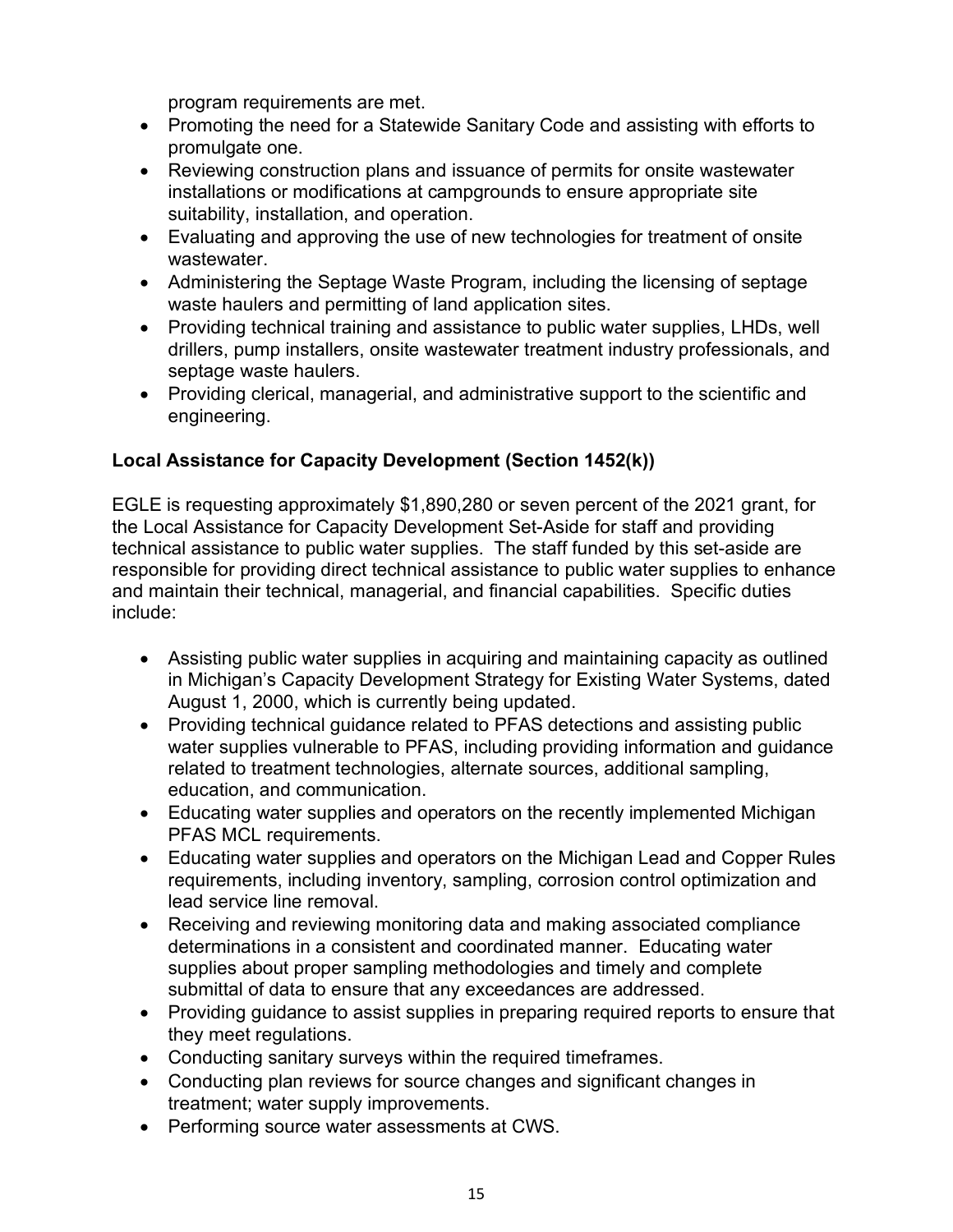- Providing one-on-one technical assistance and consultation with water supply personnel to assist in the understanding of, and compliance with, state and federal requirements.
- Reviewing asset management plans, general plans, reliability studies and engineering studies to assure regulatory compliance and optimum performance.
- Providing cross connection control guidance and training and continues to assist CWS with development of residential cross connection programs.
- Develop partnerships with colleges and local entities to enhance workforce initiatives that will assist in new recruitment of drinking water operators in the State.
- Exploring innovative methods to reach water supply owners and operators to promote greater long-term compliance, including the use of videos on YouTube.
- Providing reminder letters for compliance activities.
- Providing extensive training for new and existing staff, including continuing the successful "Rule School" series providing an in-depth review of the Act 399 Rules; a routine series of analyst training; and an extensive training series on engineering topics in both classroom and hands-on settings as Covid safety precautions allow. These trainings, in addition to outside training for staff, are positively impacting the consistency and technical expertise available to the regulated community.
- Provide emergency response training to DWEHD staff, with subsequent follow-up to water supplies.
- Conduct water emergency tabletop exercise training participated by EGLE staff, water supplies, and local emergency management team.
- Update capacity development strategies to reflect asset management promotion, as per the 2018 America's Water Infrastructure Act (AWIA), section 2012.

In addition, the funds in this set-aside will be used for the following program activities:

- Determine if new public water supplies meet the financial adequacy requirements of the capacity development program.
- Reimburse LHDs for updating source water assessments at non-transient NCWSs.
- Reimburse LHDs for performing capacity assessments at new or existing nontransient NCWSs.
- Reimburse LHDs for performing annual site visits in situations where the noncommunity public water supply provides treatment for public health purposes.
- Purchase Field Analysis Equipment and Technical Assistance Reference Materials. These will be available to district staff for technical assistance and training to public water supplies.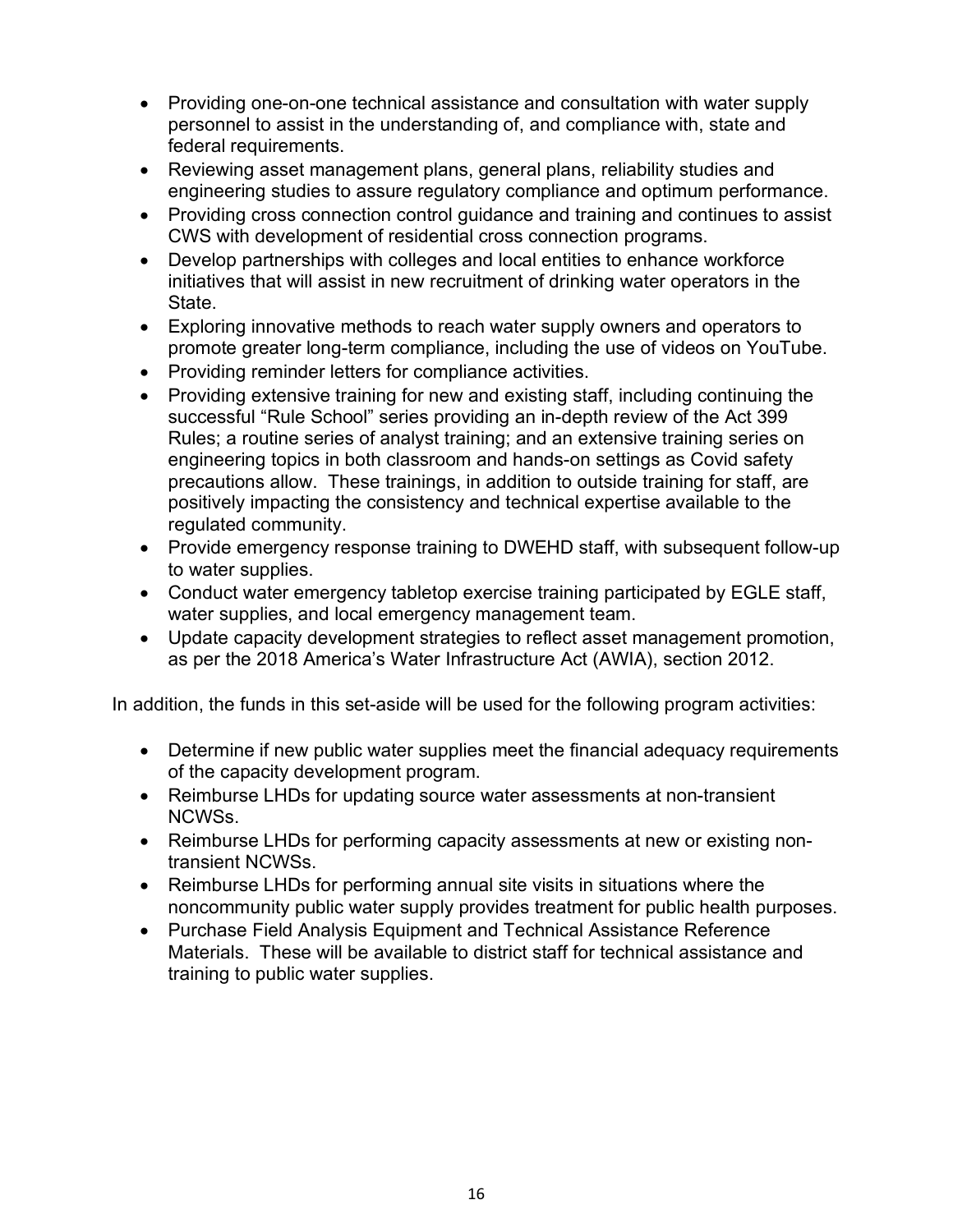#### **VI. PUBLIC REVIEW AND COMMENT**

EGLE held a public hearing on DWSRF Draft IUP and PPL including the Set-Aside workplans, on August 31<sup>st</sup> in the Con-Con Conference room of Constitution Hall, Lansing MI. The hearing was also broadcast live via a TEAMS meeting. One comment from a community was received which was addressed immediately following the hearing.

#### **VII. ORIGINATION OF DOCUMENTS**

EGLE is responsible for issuing the DWSRF IUP and its accompanying information.

Questions about the DWSRF IUP may be directed to:

Ms. Kelly Green, Administrator Water Infrastructure Financing, Finance Division Michigan Department of Environment, Great Lakes, and Energy PO Box 30457 Lansing, Michigan 48909 Voice: 517-284-5433 E-Mail: [GreenK2@michigan.gov](mailto:GreenK2@michigan.gov)

Questions about the DWSRF Set-Asides may be directed to:

Ms. Dana DeBruyn, Section Manager Environmental Health Section Drinking Water and Environmental Health Division Michigan Department of Environment, Great Lakes, and Energy PO Box 30817 Lansing, Michigan 48909 Voice: 517-930-6463 E-Mail: [DebruynD@michigan.gov](mailto:DebruynD@michigan.gov)

Authority-related contact:

Ms. Deborah M. Roberts, Executive Director Michigan Finance Authority Michigan Department of Treasury PO Box 15128 Lansing, Michigan 48922 Voice: 517-241-2432 E-Mail: [TreasMFA@michigan.gov](mailto:TreasMFA@michigan.gov)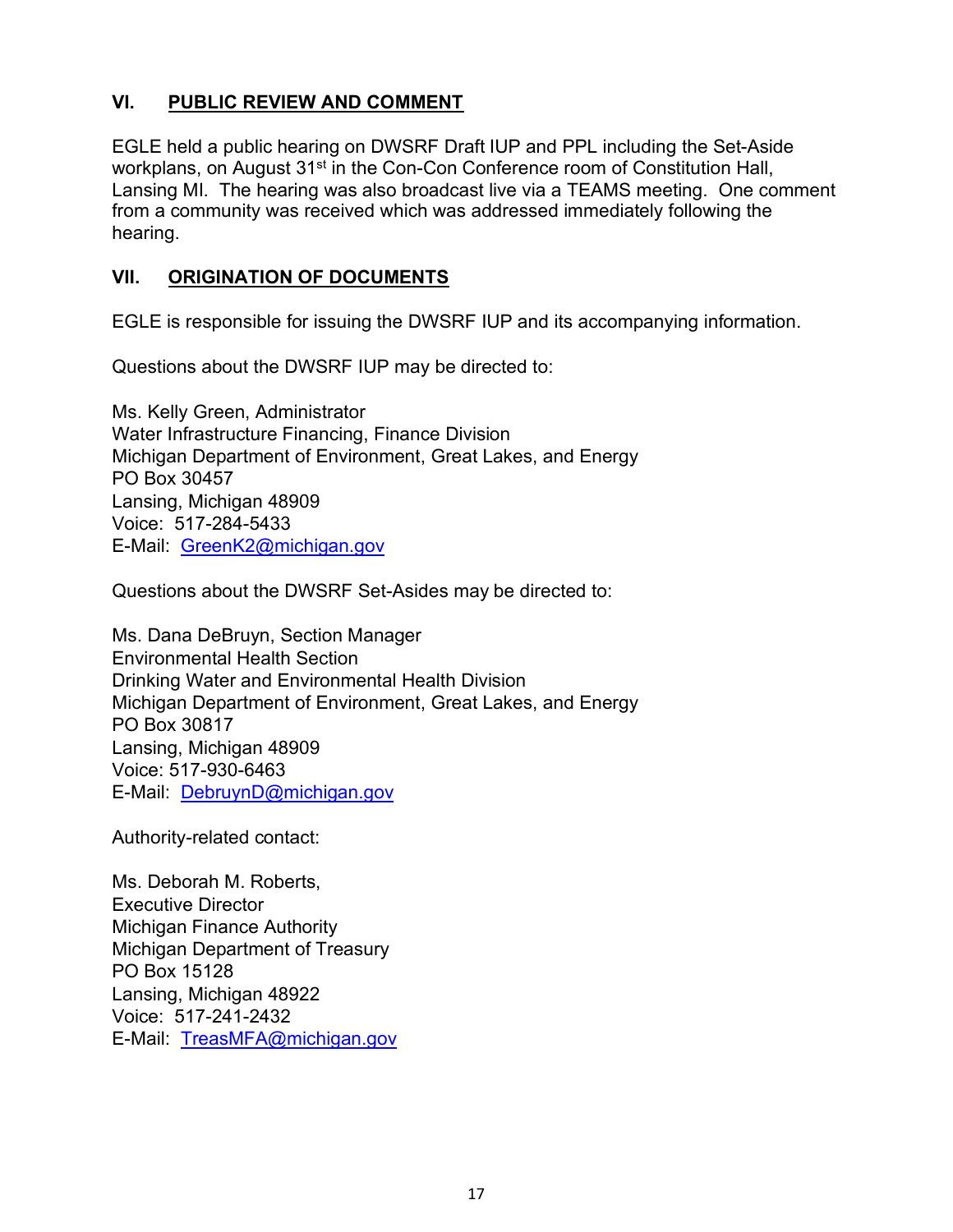

| Rank | Project# | <b>Project Name</b>                  | County                 | Project<br><b>Description</b> | Population | <b>Total</b><br><b>Points</b> | <b>Estimated</b><br><b>Binding</b><br>Commitment<br><b>Date</b> | Project<br><b>Amount</b> | Water<br>Infrastructure<br><b>Fund Transfer</b><br>Act<br>(WIFTA)Amount | <b>Drinking</b><br><b>Water</b><br>Infrastructure<br>(DWI) Grant<br><b>Amount</b> | <b>DWSRF Loan</b><br><b>Amount</b> | <b>Disadvantaged</b><br><b>Community</b> | <b>MAHI*</b> | <b>Disadvantaged</b><br>PF 24% of<br><b>Loan Not</b><br><b>Receiving</b><br><b>WIFTA After</b><br><b>DWI Applied</b> | <b>Additional</b><br>5% PF If<br><b>MAHI &lt;</b><br>\$35,000 | <b>Total Principal</b><br><b>Forgiveness</b><br>(non WIFTA) |
|------|----------|--------------------------------------|------------------------|-------------------------------|------------|-------------------------------|-----------------------------------------------------------------|--------------------------|-------------------------------------------------------------------------|-----------------------------------------------------------------------------------|------------------------------------|------------------------------------------|--------------|----------------------------------------------------------------------------------------------------------------------|---------------------------------------------------------------|-------------------------------------------------------------|
|      |          |                                      |                        |                               |            |                               |                                                                 |                          |                                                                         |                                                                                   |                                    |                                          |              |                                                                                                                      |                                                               |                                                             |
|      | 7555-01  | City of Owosso                       | Shiawassee<br>County   | <b>LSLR</b>                   | 14,539     | 690                           | 02/25/2022                                                      | \$3,000,000              | \$3,000,000                                                             |                                                                                   |                                    | Yes                                      | \$41,469     |                                                                                                                      |                                                               |                                                             |
| 2    | 7458-01  | City of Owosso                       | Shiawassee<br>County   | WM repl                       | 14,539     | 690                           | 02/25/2022                                                      | \$1,345,000              |                                                                         | \$403,500                                                                         | \$941,500                          | Yes                                      | \$41,469     | \$225,960                                                                                                            |                                                               | \$225,960                                                   |
| 3    | 7539-01  | Charter Twp. of<br>Ann Arbor         | Washtenaw<br>County    | Dist sys imp                  | 3,300      | 570                           | 05/16/2022                                                      | \$8,385,000              |                                                                         | \$2,000,000                                                                       | \$6,385,000                        |                                          |              |                                                                                                                      |                                                               |                                                             |
|      | 7508-01  | Village of<br>Kaleva                 | <b>Manistee County</b> | <b>LSLR</b>                   | 282        | 535                           | 02/25/2022                                                      | \$415,000                | \$415,000                                                               |                                                                                   |                                    | Yes                                      | \$39,185     |                                                                                                                      |                                                               |                                                             |
| 5    | 7636-01  | Village of<br>Kaleva                 | <b>Manistee County</b> | WM repl, PS<br><b>SCADA</b>   | 282        | 535                           | 02/25/2022                                                      | \$5,000                  |                                                                         | \$1,500                                                                           | \$3,500                            | Yes                                      | \$39,185     | \$840                                                                                                                |                                                               | \$840                                                       |
| 6    | 7492-01  | City of Grand<br>Rapids              | <b>Kent County</b>     | WM repl,<br><b>LSLR</b>       | 198,401    | 525                           | 08/08/2022                                                      | \$32,200,000             | \$10,000,000                                                            |                                                                                   | \$22,200,000                       | Yes                                      | \$41,774     |                                                                                                                      |                                                               |                                                             |
|      | 7606-01  | Village of<br>Shelby                 | Oceana County          | WM repl, strg<br>tank         | 2,157      | 520                           | 05/16/2022                                                      | \$2,070,000              |                                                                         | \$621,000                                                                         | \$1,449,000                        | Yes                                      | \$38,498     | \$347,760                                                                                                            |                                                               | \$347,760                                                   |
| 8    | 7605-01  | Village of<br>Shelby                 | Oceana County          | <b>LSLR</b>                   | 2,157      | 520                           | 05/16/2022                                                      | \$2,015,000              | \$1,920,000                                                             |                                                                                   | \$95,000                           | Yes                                      | \$38,498     |                                                                                                                      |                                                               |                                                             |
| 9    | 7490-01  | City of Highland<br>Park             | <b>Wayne County</b>    | WM repl                       | 11,398     | 515                           | 11/15/2021                                                      | \$9,900,000              |                                                                         | \$2,000,000                                                                       | \$7,900,000                        | Yes                                      | \$23,362     | \$1,896,000                                                                                                          | \$395,000                                                     | \$2,291,000                                                 |
| 10   | 7516-01  | City of Highland<br>Park             | <b>Wayne County</b>    | <b>LSLR</b>                   | 11,398     | 515                           | 11/15/2021                                                      | \$2,490,000              | \$2,445,000                                                             |                                                                                   | \$45,000                           | Yes                                      | \$23,362     |                                                                                                                      |                                                               |                                                             |
| 11   | 7609-01  | Charter<br>Township of<br>Brownstown | <b>Wayne County</b>    | New elev strg<br>tanks        | 30,627     | 515                           | 05/16/2022                                                      | \$9,595,000              |                                                                         | \$2,000,000                                                                       | \$7,595,000                        |                                          |              |                                                                                                                      |                                                               |                                                             |
| 12   | 7607-01  | City of<br>Escanaba                  | <b>Delta County</b>    | <b>LSLR</b>                   | 12,181     | 490                           | 05/16/2022                                                      | \$5,000,000              | \$3,000,000                                                             |                                                                                   | \$2,000,000                        | Yes                                      | \$33,682     |                                                                                                                      |                                                               |                                                             |
| 13   | 7634-01  | City of<br>Escanaba                  | <b>Delta County</b>    | <b>WTP</b>                    | 12,181     | 490                           | 08/08/2022                                                      | \$5,650,000              |                                                                         | \$1,695,000                                                                       | \$3,955,000                        | Yes                                      | \$33,682     | \$949,200                                                                                                            | \$197,750                                                     | \$1,146,950                                                 |
| 14   | 7575-01  | City of<br>Muskegon<br>Heights       | Muskegon<br>County     | <b>LSLR</b>                   | 10,800     | 490                           | 02/25/2022                                                      | \$3,640,000              | \$3,000,000                                                             |                                                                                   | \$640,000                          | Yes                                      | \$23,544     |                                                                                                                      |                                                               |                                                             |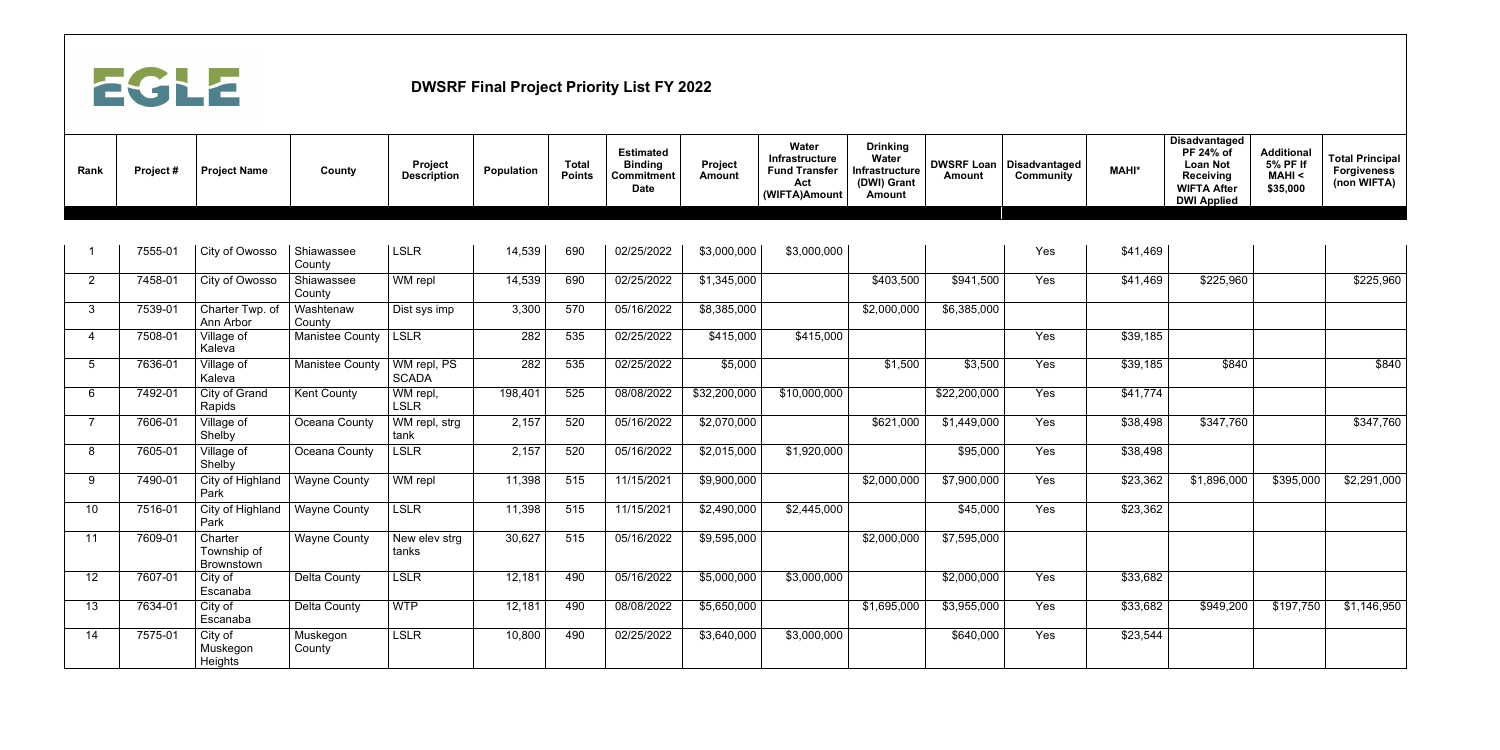

| Rank            | Project# | <b>Project Name</b>                                           | County                       | Project<br><b>Description</b>      | <b>Population</b> | <b>Total</b><br><b>Points</b> | <b>Estimated</b><br><b>Binding</b><br><b>Commitment</b><br><b>Date</b> | Project<br><b>Amount</b> | Water<br>Infrastructure<br><b>Fund Transfer</b><br>Act<br>(WIFTA)Amount | <b>Drinking</b><br>Water<br>Infrastructure<br>(DWI) Grant<br><b>Amount</b> | <b>DWSRF Loan</b><br><b>Amount</b> | <b>Disadvantaged</b><br><b>Community</b> | <b>MAHI*</b> | <b>Disadvantaged</b><br>PF 24% of<br><b>Loan Not</b><br><b>Receiving</b><br><b>WIFTA After</b><br><b>DWI Applied</b> | <b>Additional</b><br>5% PF If<br><b>MAHI &lt;</b><br>\$35,000 | <b>Total Principal</b><br><b>Forgiveness</b><br>(non WIFTA) |
|-----------------|----------|---------------------------------------------------------------|------------------------------|------------------------------------|-------------------|-------------------------------|------------------------------------------------------------------------|--------------------------|-------------------------------------------------------------------------|----------------------------------------------------------------------------|------------------------------------|------------------------------------------|--------------|----------------------------------------------------------------------------------------------------------------------|---------------------------------------------------------------|-------------------------------------------------------------|
| 15              | 7576-01  | City of<br>Muskegon<br>Heights                                | Muskegon<br>County           | WM repl, WTP<br>impr               | 10,800            | 490                           | 02/25/2022                                                             | \$4,045,000              |                                                                         | \$1,213,500                                                                | \$2,831,500                        | Yes                                      | \$23,544     | \$679,560                                                                                                            | \$141,575                                                     | \$821,135                                                   |
| 16 <sup>°</sup> | 7487-01  | City of St<br>Joseph                                          | <b>Berrien County</b>        | WM replac,<br><b>LSLR</b>          | 33,000            | 490                           | 05/16/2022                                                             | \$4,000,000              |                                                                         | \$1,200,000                                                                | \$2,800,000                        |                                          |              |                                                                                                                      |                                                               |                                                             |
| 17              | 7580-01  | Village of Paw<br>Paw                                         | Van Buren<br>County          | WM repl, strg<br>tank rehab        | 3,560             | 480                           | 05/16/2022                                                             | \$5,805,000              |                                                                         | \$1,741,500                                                                | \$4,063,500                        | Yes                                      | \$33,380     | \$975,240                                                                                                            | \$203,175                                                     | \$1,178,415                                                 |
| 18              | 7579-01  | Village of Paw<br>Paw                                         | Van Buren<br>County          | <b>LSLR</b>                        | 3,560             | 480                           | 05/16/2022                                                             | \$3,000,000              | \$3,000,000                                                             |                                                                            |                                    | Yes                                      | \$33,380     |                                                                                                                      |                                                               |                                                             |
| 19              | 7557-01  | City of Grand<br>Rapids                                       | <b>Kent County</b>           | WTP, PS repl                       | 380,815           | 475                           | 02/25/2022                                                             | \$22,680,000             |                                                                         | \$2,000,000                                                                | \$20,680,000                       |                                          |              |                                                                                                                      |                                                               |                                                             |
| 20              | 7617-01  | Village of<br>Westphalia                                      | <b>Clinton County</b>        | WM repl                            | 923               | 470                           | 05/16/2022                                                             | \$1,820,000              |                                                                         | \$546,000                                                                  | \$1,274,000                        |                                          |              |                                                                                                                      |                                                               |                                                             |
| 21              | 7471-01  | City of Howell                                                | Livingston<br>County         | WM repl - E.<br><b>Grand River</b> | 9,203             | 455                           | 02/25/2022                                                             | \$3,685,000              |                                                                         | \$1,105,500                                                                | \$2,579,500                        | Yes                                      | \$49,828     | \$619,080                                                                                                            |                                                               | \$619,080                                                   |
| 22              | 7630-01  | City of Howell                                                | Livingston<br>County         | LSLR - E.<br><b>Grand River</b>    | 9,203             | 455                           | 02/25/2022                                                             | \$165,000                | \$165,000                                                               |                                                                            |                                    | Yes                                      | \$49,828     |                                                                                                                      |                                                               |                                                             |
| 23              | 7443-01  | East Lansing<br><b>Meridian Water</b><br>& Sewer<br>Authority | Ingham County                | Water main<br>ext, filter<br>bkwsh | 79,585            | 450                           | 05/16/2022                                                             | \$9,100,000              |                                                                         | \$2,000,000                                                                | \$7,100,000                        |                                          |              |                                                                                                                      |                                                               |                                                             |
| 24              | 7573-01  | City of West<br><b>Branch</b>                                 | Ogemaw County   WM repl, new | <b>WTP</b>                         | 2,139             | 445                           | 05/16/2022                                                             | \$4,900,000              |                                                                         | \$1,470,000                                                                | \$3,430,000                        | Yes                                      | \$34,562     | \$823,200                                                                                                            | \$171,500                                                     | \$994,700                                                   |
| 25              | 7572-01  | City of West<br><b>Branch</b>                                 | Ogemaw County                | <b>LSLR</b>                        | 2,139             | 445                           | 05/16/2022                                                             | \$2,800,000              | \$2,800,000                                                             |                                                                            |                                    | Yes                                      | \$34,562     |                                                                                                                      |                                                               |                                                             |
| 26              | 7599-01  | City of Corunna                                               | Shiawassee<br>County         | <b>LSLR</b>                        | 1,600             | 445                           | 05/16/2022                                                             | \$305,000                | \$305,000                                                               |                                                                            |                                    | Yes                                      | \$45,690     |                                                                                                                      |                                                               |                                                             |
| 27              | 7600-01  | City of Corunna                                               | Shiawassee<br>County         | Water sys imp                      | 1,600             | 445                           | 05/16/2022                                                             | \$3,860,000              |                                                                         | \$1,158,000                                                                | \$2,702,000                        | Yes                                      | \$45,690     | \$648,480                                                                                                            |                                                               | \$648,480                                                   |
| 28              | 7525-01  | Village of<br>Marcellus                                       | <b>Cass County</b>           | LSLR                               | 1,149             | 445                           | 05/16/2022                                                             | \$3,250,000              | \$2,795,000                                                             |                                                                            | \$455,000                          | Yes                                      | \$45,802     |                                                                                                                      |                                                               |                                                             |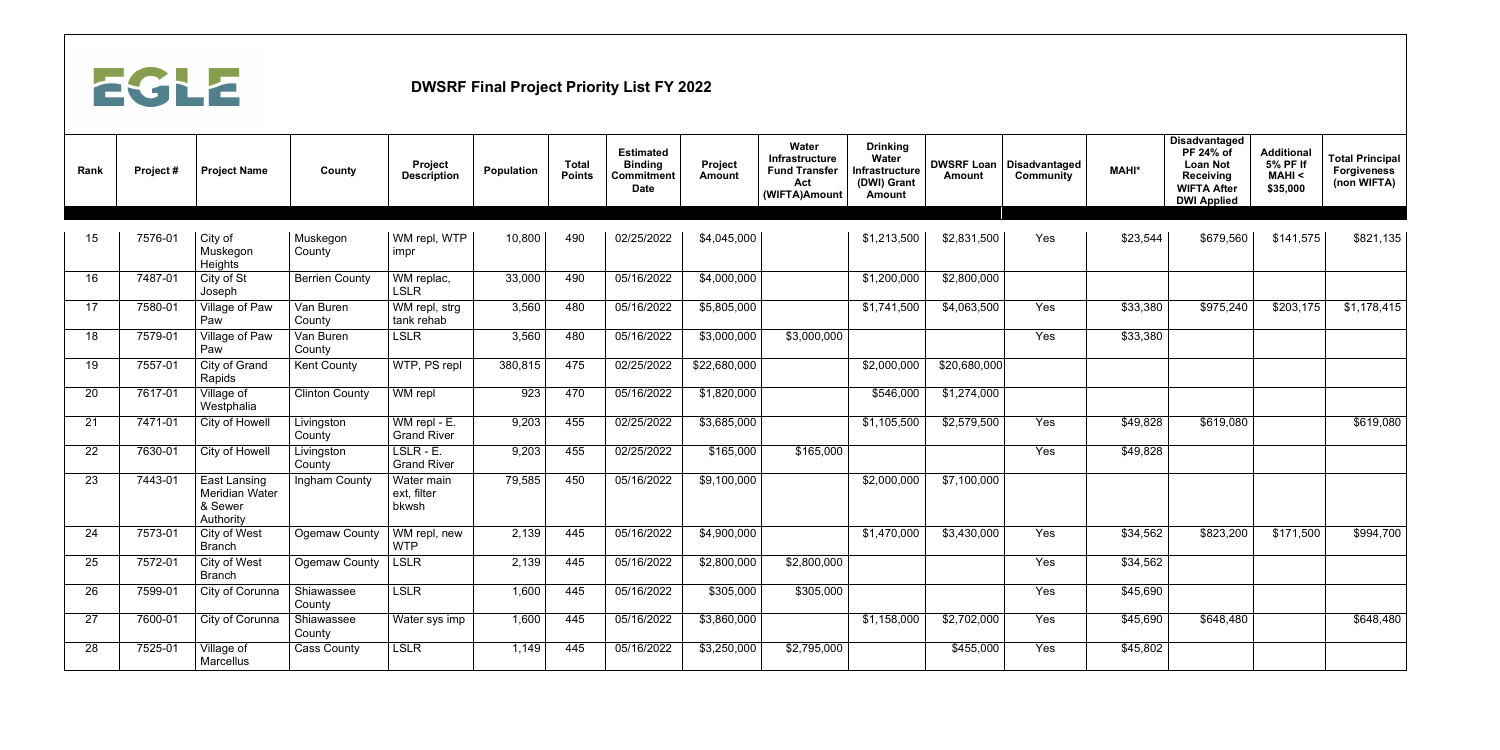

| Rank | Project# | <b>Project Name</b>            | <b>County</b>         | Project<br><b>Description</b>           | <b>Population</b> | <b>Total</b><br><b>Points</b> | <b>Estimated</b><br><b>Binding</b><br>Commitment<br><b>Date</b> | Project<br><b>Amount</b> | <b>Water</b><br>Infrastructure<br><b>Fund Transfer</b><br>Act<br>(WIFTA)Amount | <b>Drinking</b><br>Water<br>Infrastructure<br>(DWI) Grant<br><b>Amount</b> | <b>DWSRF Loan</b><br><b>Amount</b> | Disadvantaged<br><b>Community</b> | <b>MAHI*</b>     | <b>Disadvantaged</b><br>PF 24% of<br><b>Loan Not</b><br><b>Receiving</b><br><b>WIFTA After</b><br><b>DWI Applied</b> | <b>Additional</b><br>5% PF If<br><b>MAHI &lt;</b><br>\$35,000 | <b>Total Principal</b><br><b>Forgiveness</b><br>(non WIFTA) |
|------|----------|--------------------------------|-----------------------|-----------------------------------------|-------------------|-------------------------------|-----------------------------------------------------------------|--------------------------|--------------------------------------------------------------------------------|----------------------------------------------------------------------------|------------------------------------|-----------------------------------|------------------|----------------------------------------------------------------------------------------------------------------------|---------------------------------------------------------------|-------------------------------------------------------------|
|      |          |                                |                       |                                         |                   |                               |                                                                 |                          |                                                                                |                                                                            |                                    |                                   |                  |                                                                                                                      |                                                               |                                                             |
| 29   | 7562-01  | Village of<br><b>Marcellus</b> | <b>Cass County</b>    | WM repl, filter                         | 1,149             | 445                           | 05/16/2022                                                      | \$3,580,000              |                                                                                | \$1,074,000                                                                | \$2,506,000                        | Yes                               | \$45,802         | \$601,440                                                                                                            |                                                               | \$601,440                                                   |
| 30   | 7625-01  | Village of<br>Onsted           | Lenawee County        | WM repl, well<br>imp                    | 917               | 445                           | 02/25/2022                                                      | \$3,075,000              |                                                                                | \$922,500                                                                  | \$2,152,500                        | Yes                               | \$46,090         | \$516,600                                                                                                            |                                                               | \$516,600                                                   |
| 31   | 7624-01  | Village of<br>Onsted           | Lenawee County        | <b>LSLR</b>                             | 917               | 445                           | 02/25/2022                                                      | \$685,000                | \$579,000                                                                      |                                                                            | \$106,000                          | Yes                               | \$46,090         |                                                                                                                      |                                                               |                                                             |
| 32   | 7565-01  | City of<br>Muskegon            | Muskegon<br>County    | <b>LSLR</b>                             | 38,401            | 440                           | 08/08/2022                                                      | \$3,240,000              | \$3,000,000                                                                    |                                                                            | \$240,000                          | Yes                               | \$30,856         |                                                                                                                      |                                                               |                                                             |
| 33   | 7566-01  | City of<br>Muskegon            | Muskegon<br>County    | WM repl                                 | 38,401            | 440                           | 08/08/2022                                                      | \$3,470,000              |                                                                                | \$1,041,000                                                                | \$2,429,000                        | Yes                               | \$30,856         | \$582,960                                                                                                            | \$121,450                                                     | \$704,410                                                   |
| 34   | 7541-01  | City of Grand<br>Haven         | <b>Ottawa County</b>  | <b>LSLR</b>                             | 10,412            | 440                           | 02/25/2022                                                      | \$3,000,000              | \$3,000,000                                                                    |                                                                            |                                    | Yes                               | \$53,507         |                                                                                                                      |                                                               |                                                             |
| 35   | 7604-01  | City of<br>Hamtramck           | <b>Wayne County</b>   | WM repl                                 | 22,777            | 440                           | 02/25/2022                                                      | \$3,900,000              |                                                                                | \$1,170,000                                                                | \$2,730,000                        | Yes                               | \$28,028         | \$655,200                                                                                                            | \$136,500                                                     | \$791,700                                                   |
| 36   | 7603-01  | City of<br>Hamtramck           | <b>Wayne County</b>   | <b>LSLR</b>                             | 22,777            | 440                           | 02/25/2022                                                      | \$3,510,000              | \$3,000,000                                                                    |                                                                            | \$510,000                          | Yes                               | \$28,028         |                                                                                                                      |                                                               |                                                             |
| 37   | 7591-01  | City of<br>Melvindale          | <b>Wayne County</b>   | WM repl                                 | 10,715            | 440                           | 05/16/2022                                                      | \$4,815,000              |                                                                                | \$1,444,500                                                                | \$3,370,500                        | Yes                               | \$44,205         | \$808,920                                                                                                            |                                                               | \$808,920                                                   |
| 38   | 7590-01  | City of<br>Melvindale          | <b>Wayne County</b>   | <b>LSLR</b>                             | 10,715            | 440                           | 05/16/2022                                                      | \$3,510,000              | \$3,000,000                                                                    |                                                                            | \$510,000                          | Yes                               | \$44,205         |                                                                                                                      |                                                               |                                                             |
| 39   | 7596-01  | City of Benton<br>Harbor       | <b>Berrien County</b> | Water sys<br>ımpr                       | 10,013            | 440                           | 08/08/2022                                                      | \$3,500,000              |                                                                                | \$1,050,000                                                                | \$2,450,000                        | Yes                               | \$20,005         | \$588,000                                                                                                            | \$122,500                                                     | \$710,500                                                   |
| 40   | 7595-01  | City of Benton<br>Harbor       | <b>Berrien County</b> | <b>LSLR</b>                             | 10,013            | 440                           | 08/08/2022                                                      | \$3,000,000              | \$3,000,000                                                                    |                                                                            |                                    | Yes                               | $\sqrt{$20,005}$ |                                                                                                                      |                                                               |                                                             |
| 41   | 7635-01  | Village of<br>Elberta          | <b>Benzie County</b>  | WM repl, well<br>and well<br>house impr | 372               | 435                           | 02/25/2022                                                      | \$50,000                 |                                                                                | \$15,000                                                                   | \$35,000                           | Yes                               | \$39,024         | \$8,400                                                                                                              |                                                               | \$8,400                                                     |
| 42   | 7581-01  | Village of<br>Elberta          | <b>Benzie County</b>  | <b>LSLR</b>                             | 372               | 435                           | 02/25/2022                                                      | \$1,950,000              | \$1,650,000                                                                    |                                                                            | \$300,000                          | Yes                               | \$39,024         |                                                                                                                      |                                                               |                                                             |
| 43   | 7556-01  | Charter Twp. of<br>Oscoda      | losco County          | WM ext.                                 | 6,797             | 430                           | 05/16/2022                                                      | \$2,000,000              |                                                                                | \$600,000                                                                  | \$1,400,000                        |                                   |                  |                                                                                                                      |                                                               |                                                             |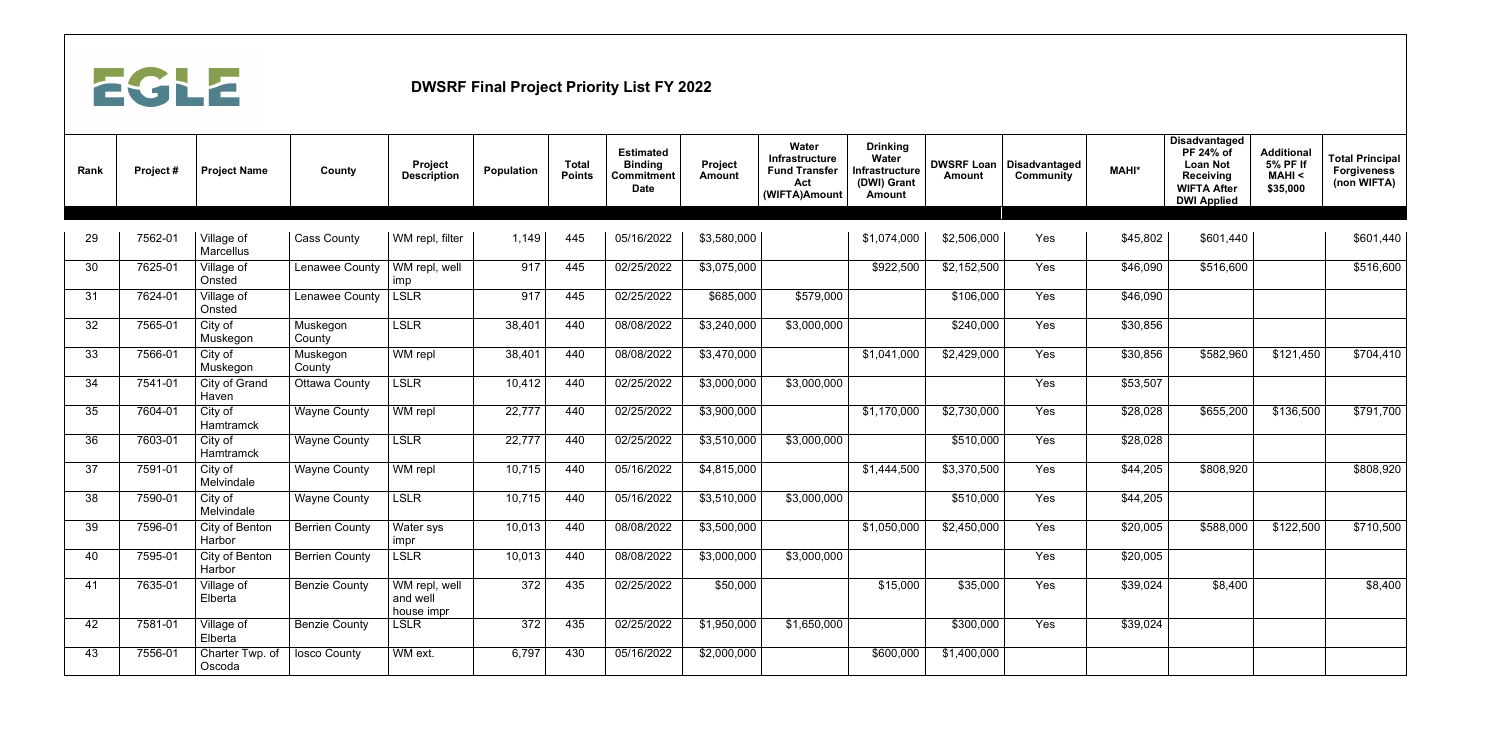

| Rank | Project# | <b>Project Name</b>                                                 | <b>County</b>                                         | Project<br><b>Description</b>           | Population | <b>Total</b><br><b>Points</b> | <b>Estimated</b><br><b>Binding</b><br>Commitment<br><b>Date</b> | Project<br><b>Amount</b> | Water<br>Infrastructure<br><b>Fund Transfer</b><br>Act<br>(WIFTA)Amount | <b>Drinking</b><br>Water<br>Infrastructure<br>(DWI) Grant<br><b>Amount</b> | <b>Amount</b> | <b>DWSRF Loan   Disadvantaged</b><br><b>Community</b> | <b>MAHI*</b> | <b>Disadvantaged</b><br>PF 24% of<br><b>Loan Not</b><br><b>Receiving</b><br><b>WIFTA After</b><br><b>DWI Applied</b> | <b>Additional</b><br>5% PF If<br><b>MAHI &lt;</b><br>\$35,000 | <b>Total Principal</b><br><b>Forgiveness</b><br>(non WIFTA) |
|------|----------|---------------------------------------------------------------------|-------------------------------------------------------|-----------------------------------------|------------|-------------------------------|-----------------------------------------------------------------|--------------------------|-------------------------------------------------------------------------|----------------------------------------------------------------------------|---------------|-------------------------------------------------------|--------------|----------------------------------------------------------------------------------------------------------------------|---------------------------------------------------------------|-------------------------------------------------------------|
|      |          |                                                                     |                                                       |                                         |            |                               |                                                                 |                          |                                                                         |                                                                            |               |                                                       |              |                                                                                                                      |                                                               |                                                             |
| 44   | 7531-01  | <b>GLWA</b>                                                         | <b>Wayne County</b>                                   | PS impr -<br>Ypsilanti                  | 713,777    | 425                           | 08/08/2022                                                      | \$38,700,000             |                                                                         | \$2,000,000                                                                | \$36,700,000  |                                                       |              |                                                                                                                      |                                                               |                                                             |
| 45   | 7569-01  | City of Ann<br>Arbor                                                | Washtenaw<br>County                                   | PS repl                                 | 121,500    | 425                           | 05/16/2022                                                      | \$4,600,000              |                                                                         | \$1,380,000                                                                | \$3,220,000   |                                                       |              |                                                                                                                      |                                                               |                                                             |
| 46   | 7623-01  | <b>City of Traverse</b><br>City                                     | <b>Grand Traverse</b><br>County                       | Water sys imp                           | 29,476     | $415**$                       | 08/08/2022                                                      | \$5,015,000              |                                                                         | \$1,504,500                                                                | \$3,510,500   |                                                       |              |                                                                                                                      |                                                               |                                                             |
| 47   | 7622-01  | City of<br>Eastpointe                                               | <b>Macomb County</b>                                  | WM repl,<br><b>LSLR</b>                 | 32,442     | $415**$                       | 08/08/2022                                                      | \$20,000,000             |                                                                         | \$1,643,000                                                                | \$18,357,000  |                                                       |              |                                                                                                                      |                                                               |                                                             |
|      |          | <b>Exhaustion of DWI Grant Funds -Eastpointe to receive partial</b> |                                                       |                                         |            |                               |                                                                 |                          |                                                                         |                                                                            |               |                                                       |              |                                                                                                                      |                                                               |                                                             |
| 48   | 7502-01  | City of Inkster                                                     | <b>Wayne County</b>                                   | <b>LSLR</b>                             | 25,369     | $415**$                       | 02/25/2022                                                      | \$100,000                | \$90,000                                                                |                                                                            | \$10,000      | Yes                                                   | \$36,775     |                                                                                                                      |                                                               |                                                             |
| 49   | 7637-01  | City of Inkster                                                     | <b>Wayne County</b>                                   | WM repl                                 | 25,369     | $415**$                       | 02/25/2022                                                      | \$6,640,000              |                                                                         |                                                                            | \$6,640,000   | Yes                                                   | \$36,775     | \$1,593,600                                                                                                          |                                                               | \$1,593,600                                                 |
| 50   | 7612-01  | Mackinac Island                                                     | Mackinaw<br>County                                    | WM impr                                 | 492        | 410                           | 05/16/2022                                                      | \$1,545,000              |                                                                         |                                                                            | \$1,545,000   |                                                       |              |                                                                                                                      |                                                               |                                                             |
| 51   | 7571-01  | Village of<br>Pewamo                                                | Ionia County                                          | WM repl                                 | 469        | 410                           | 05/16/2022                                                      | \$1,640,000              |                                                                         |                                                                            | \$1,640,000   |                                                       |              |                                                                                                                      |                                                               |                                                             |
| 52   | 7532-01  | <b>GLWA</b>                                                         | <b>Wayne County</b>                                   | 96 inch trans<br>main<br>relocation     | 713,777    | 400                           | 05/16/2022                                                      | \$34,075,000             |                                                                         |                                                                            | \$34,075,000  |                                                       |              |                                                                                                                      |                                                               |                                                             |
| 53   | 7532-02  | <b>GLWA</b>                                                         | <b>Wayne County</b>                                   | 96 inch trans<br>main<br>relocation ph2 | 713,777    | 400                           | 08/08/2022                                                      | \$136,290,000            |                                                                         |                                                                            | \$24,439,000  |                                                       |              |                                                                                                                      |                                                               |                                                             |
|      |          |                                                                     | DWSRF Fundable Range Cutoff - GLWA to receive partial |                                         |            |                               |                                                                 |                          |                                                                         |                                                                            |               |                                                       |              |                                                                                                                      |                                                               |                                                             |
| 54   | 7530-01  | <b>GLWA</b>                                                         | <b>Wayne County</b>                                   | Transmission<br>Main Loop               | 713,777    | 400                           | 05/16/2022                                                      | \$60,900,000             |                                                                         |                                                                            |               |                                                       |              |                                                                                                                      |                                                               |                                                             |
| 55   | 7430-01  | Village of Lake<br>Orion                                            | <b>Oakland County</b>                                 | WM repl Ph 3<br>&4                      | 3,032      | 395                           | 05/16/2022                                                      | \$4,390,000              |                                                                         |                                                                            |               |                                                       |              |                                                                                                                      |                                                               |                                                             |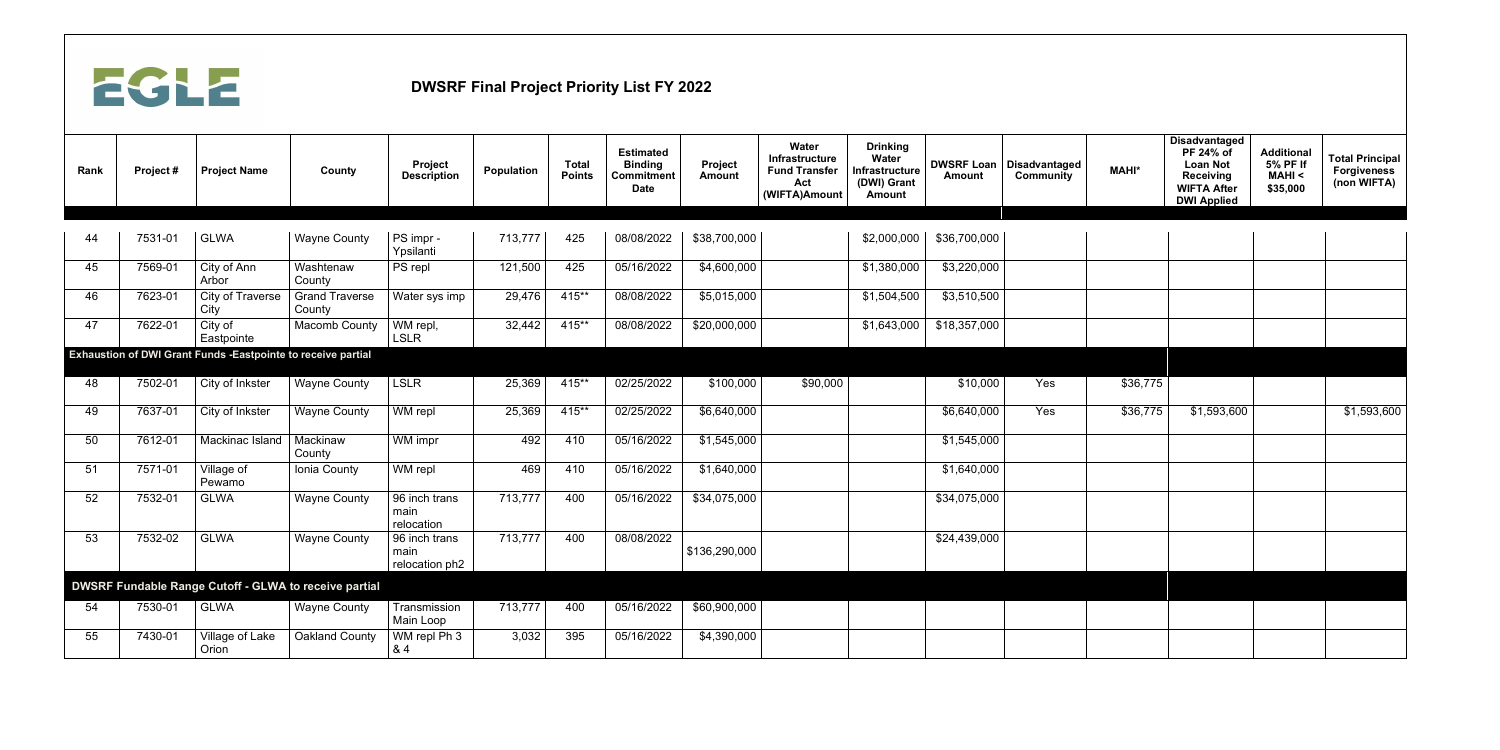

| Rank | Project# | <b>Project Name</b>                                       | County                 | Project<br><b>Description</b> | <b>Population</b> | <b>Total</b><br><b>Points</b> | <b>Estimated</b><br><b>Binding</b><br><b>Commitment</b><br><b>Date</b> | Project<br><b>Amount</b> | Water<br>Infrastructure<br><b>Fund Transfer</b><br>Act<br>(WIFTA)Amount | <b>Drinking</b><br>Water<br>Infrastructure<br>(DWI) Grant<br><b>Amount</b> | <b>Amount</b> | <b>DWSRF Loan   Disadvantaged</b><br><b>Community</b> | <b>MAHI*</b> | <b>Disadvantaged</b><br>PF 24% of<br><b>Loan Not</b><br><b>Receiving</b><br><b>WIFTA After</b><br><b>DWI Applied</b> | <b>Additional</b><br>5% PF If<br><b>MAHI &lt;</b><br>\$35,000 | <b>Total Principal</b><br><b>Forgiveness</b><br>(non WIFTA) |
|------|----------|-----------------------------------------------------------|------------------------|-------------------------------|-------------------|-------------------------------|------------------------------------------------------------------------|--------------------------|-------------------------------------------------------------------------|----------------------------------------------------------------------------|---------------|-------------------------------------------------------|--------------|----------------------------------------------------------------------------------------------------------------------|---------------------------------------------------------------|-------------------------------------------------------------|
| 56   | 7613-01  |                                                           | Lake County            | <b>LSLR</b>                   | 1,200             | 395                           | 05/16/2022                                                             | \$1,375,000              | \$1,250,000                                                             |                                                                            |               | Yes                                                   |              |                                                                                                                      |                                                               |                                                             |
|      |          | Village of<br><b>Baldwin</b>                              |                        |                               |                   |                               |                                                                        |                          |                                                                         |                                                                            |               |                                                       |              |                                                                                                                      |                                                               |                                                             |
| 57   | 7494-01  | City of Grosse<br><b>Pointe Park</b>                      | <b>Wayne County</b>    | WM repl,<br><b>LSLR</b>       | 11,555            | 390                           | 05/16/2022                                                             | \$27,700,000             |                                                                         |                                                                            |               |                                                       |              |                                                                                                                      |                                                               |                                                             |
| 58   | 7550-01  | Village of<br><b>Beverly Hills</b>                        | Oakland County         | <b>WM</b><br>repl/looping     | 10,451            | 390                           | 08/08/2022                                                             | \$5,980,000              |                                                                         |                                                                            |               |                                                       |              |                                                                                                                      |                                                               |                                                             |
| 59   | 7548-01  | <b>GLWA/DWSD</b>                                          | <b>City of Detroit</b> | <b>LSLR</b>                   | 713,777           | 375                           | 02/25/2022                                                             | \$11,000,000             | \$10,000,000                                                            |                                                                            |               | Yes                                                   |              |                                                                                                                      |                                                               |                                                             |
| 60   | 7547-01  | <b>GLWA/DWSD</b>                                          | <b>City of Detroit</b> | WM repl,<br>LSLR (WS-<br>725) | 713,777           | 375                           | 05/16/2022                                                             | \$24,115,000             |                                                                         |                                                                            |               | Yes                                                   |              |                                                                                                                      |                                                               |                                                             |
| 61   | 7538-01  | <b>Lansing Board</b><br>of Water and<br>Light             | Ingham County          | WM repl                       | 208,909           | 375                           | 02/25/2022                                                             | \$5,200,000              |                                                                         |                                                                            |               | Yes                                                   |              |                                                                                                                      |                                                               |                                                             |
| 62   | 7517-01  | City of<br>Kalamazoo                                      | Kalamazoo<br>County    | <b>LSLR</b>                   | 76,000            | 375                           | 05/16/2022                                                             | \$20,000,000             | \$5,000,000                                                             |                                                                            |               | Yes                                                   |              |                                                                                                                      |                                                               |                                                             |
| 63   | 7553-01  | <b>Oakland County</b><br>Water<br>Resources<br>Commission | City of Pontiac        | <b>LSLR</b>                   | 63,398            | 375                           | 02/25/2022                                                             | \$5,000,000              | \$5,000,000                                                             |                                                                            |               | Yes                                                   |              |                                                                                                                      |                                                               |                                                             |
| 64   | 7493-01  | City of St. Clair<br><b>Shores</b>                        | Macomb County          | <b>LSLR</b>                   | 60,922            | 375                           | 02/25/2022                                                             | \$4,000,000              |                                                                         |                                                                            |               |                                                       |              |                                                                                                                      |                                                               |                                                             |
| 65   | 7509-01  | City of Bay City   Bay County                             |                        | <b>LSLR</b>                   | 33,644            | 365                           | 02/25/2022                                                             | \$3,010,000              | \$2,736,590                                                             |                                                                            |               | Yes                                                   |              |                                                                                                                      |                                                               |                                                             |
| 66   | 7558-01  | City of Ecorse                                            | <b>Wayne County</b>    | LSLR                          | 9,512             | 355                           | 02/25/2022                                                             | \$3,000,000              | \$3,000,000                                                             |                                                                            |               | Yes                                                   |              |                                                                                                                      |                                                               |                                                             |
| 67   | 7559-01  | City of Ecorse                                            | <b>Wayne County</b>    | WM repl                       | 9,512             | 355                           | 02/25/2022                                                             | \$1,500,000              |                                                                         |                                                                            |               | Yes                                                   |              |                                                                                                                      |                                                               |                                                             |
| 68   | 7593-01  | Charter<br>Township of<br>Hampton                         | <b>Bay County</b>      | <b>LSLR</b>                   | 9,452             | 355                           | 05/16/2022                                                             | \$1,875,000              | \$1,875,000                                                             |                                                                            |               | Yes                                                   |              |                                                                                                                      |                                                               |                                                             |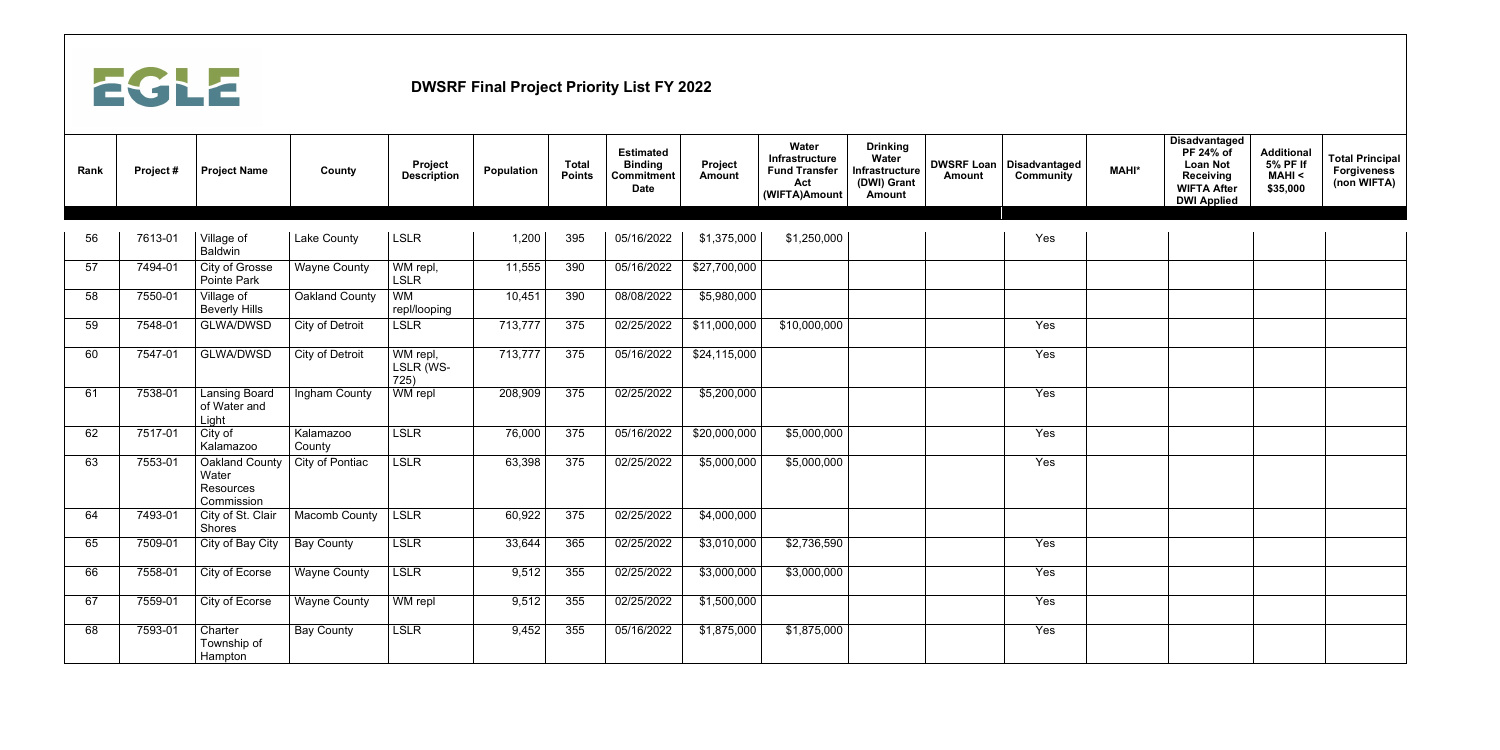

| Rank | Project# | <b>Project Name</b>               | County                                  | Project<br><b>Description</b> | <b>Population</b> | <b>Total</b><br><b>Points</b> | <b>Estimated</b><br><b>Binding</b><br><b>Commitment</b><br><b>Date</b> | Project<br><b>Amount</b> | Water<br>Infrastructure<br><b>Fund Transfer</b><br>Act<br>(WIFTA)Amount | <b>Drinking</b><br>Water<br><b>Infrastructure</b><br>(DWI) Grant<br><b>Amount</b> | <b>DWSRF Loan</b><br><b>Amount</b> | <b>Disadvantaged</b><br><b>Community</b> | <b>MAHI*</b> | <b>Disadvantaged</b><br>PF 24% of<br><b>Loan Not</b><br><b>Receiving</b><br><b>WIFTA After</b><br><b>DWI Applied</b> | <b>Additional</b><br>5% PF If<br><b>MAHI &lt;</b><br>\$35,000 | <b>Total Principal</b><br><b>Forgiveness</b><br>(non WIFTA) |
|------|----------|-----------------------------------|-----------------------------------------|-------------------------------|-------------------|-------------------------------|------------------------------------------------------------------------|--------------------------|-------------------------------------------------------------------------|-----------------------------------------------------------------------------------|------------------------------------|------------------------------------------|--------------|----------------------------------------------------------------------------------------------------------------------|---------------------------------------------------------------|-------------------------------------------------------------|
| 69   | 7594-01  | Charter<br>Township of<br>Hampton | <b>Bay County</b>                       | WM repl                       | 9,452             | 355                           | 05/16/2022                                                             | \$3,980,000              |                                                                         |                                                                                   |                                    | Yes                                      |              |                                                                                                                      |                                                               |                                                             |
| 70   | 7521-01  | City of Lapeer                    | <b>Lapeer County</b>                    | <b>LSLR</b>                   | 8,841             | 355                           | 05/16/2022                                                             | \$4,410,000              | \$3,000,000                                                             |                                                                                   |                                    | Yes                                      |              |                                                                                                                      |                                                               |                                                             |
| 71   | 7560-01  | City of Lapeer                    | <b>Lapeer County</b>                    | WM repl                       | 8,841             | 355                           | 05/16/2022                                                             | \$5,000,000              |                                                                         |                                                                                   |                                    | Yes                                      |              |                                                                                                                      |                                                               |                                                             |
| 72   | 7610-01  | East China<br>Township            | <b>St Clair County</b>                  | WM repl                       | 8,531             | 355                           | 05/16/2022                                                             | \$6,530,000              |                                                                         |                                                                                   |                                    |                                          |              |                                                                                                                      |                                                               |                                                             |
| 73   | 7601-01  | <b>City of River</b><br>Rouge     | <b>Wayne County</b>                     | <b>LSLR</b>                   | 7,903             | 355                           | 02/25/2022                                                             | \$3,510,000              | \$3,000,000                                                             |                                                                                   |                                    | Yes                                      |              |                                                                                                                      |                                                               |                                                             |
| 74   | 7602-01  | City of River<br>Rouge            | <b>Wayne County</b>                     | <b>PRV</b>                    | 7,903             | 355                           | 02/25/2022                                                             | \$585,000                |                                                                         |                                                                                   |                                    | Yes                                      |              |                                                                                                                      |                                                               |                                                             |
| 75   | 7577-01  | City of Allegan                   | <b>Allegan County</b>                   | <b>LSLR</b>                   | 5,185             | 355                           | 05/16/2022                                                             | \$3,000,000              | \$3,000,000                                                             |                                                                                   |                                    | Yes                                      |              |                                                                                                                      |                                                               |                                                             |
| 76   | 7578-01  | City of Allegan                   | <b>Allegan County</b>                   | WM repl                       | 5,185             | 355                           | 05/16/2022                                                             | \$4,195,000              |                                                                         |                                                                                   |                                    | Yes                                      |              |                                                                                                                      |                                                               |                                                             |
| 77   | 7529-01  | Charter Twp. of<br>Royal Oak      | Oakland County                          | <b>LSLR</b>                   | 1,881             | 345                           | 02/25/2022                                                             | \$3,400,000              | \$3,000,000                                                             |                                                                                   |                                    | Yes                                      |              |                                                                                                                      |                                                               |                                                             |
| 78   | 7519-01  | Village of<br>Nashville           | <b>Barry County</b>                     | <b>LSLR</b>                   | 1,628             | 345                           | 05/16/2022                                                             | \$1,150,000              | \$1,148,500                                                             |                                                                                   |                                    | Yes                                      |              |                                                                                                                      |                                                               |                                                             |
| 79   | 7512-01  | Village of White<br>Pigeon        | $\sqrt{\mathsf{S}}$ t. Joseph<br>County | WM repl                       | 1,522             | 345                           | 08/08/2022                                                             | \$7,065,000              |                                                                         |                                                                                   |                                    | Yes                                      |              |                                                                                                                      |                                                               |                                                             |
| 80   | 7632-01  | Village of White<br>Pigeon        | St Joseph<br>County                     | <b>LSLR</b>                   | 1,522             | 345                           | 08/08/2022                                                             | \$1,580,000              | \$1,200,000                                                             |                                                                                   |                                    | Yes                                      |              |                                                                                                                      |                                                               |                                                             |
| 81   | 7551-01  | Republic Twp.                     | Marquette<br>County                     | LSLR                          | 1,060             | 345                           | 05/16/2022                                                             | \$300,000                | \$300,000                                                               |                                                                                   |                                    | Yes                                      |              |                                                                                                                      |                                                               |                                                             |
| 82   | 7540-01  | Village of Muir                   | Ionia County                            | LSLR                          | 612               | 345                           | 02/25/2022                                                             | \$1,175,000              | \$1,000,000                                                             |                                                                                   |                                    | Yes                                      |              |                                                                                                                      |                                                               |                                                             |
| 83   | 7626-01  | City of Harbor<br>Beach           | <b>Huron County</b>                     | WTP imp                       | 5,209             | 330                           | 11/15/2021                                                             | \$3,600,000              |                                                                         |                                                                                   |                                    | Yes                                      |              |                                                                                                                      |                                                               |                                                             |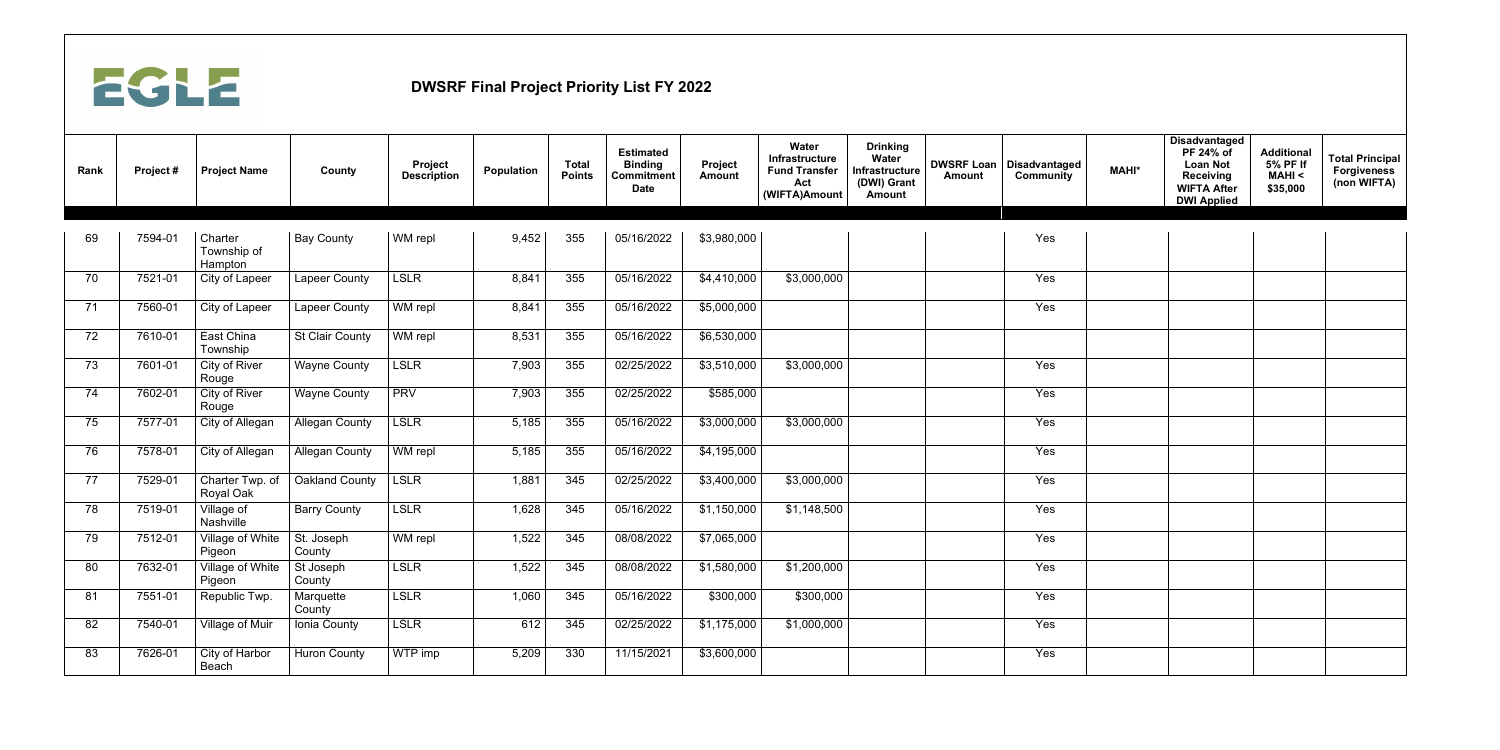

| Rank | Project# | <b>Project Name</b>                  | County                                                   | Project<br><b>Description</b> | Population | <b>Total</b><br><b>Points</b> | <b>Estimated</b><br><b>Binding</b><br><b>Commitment</b><br><b>Date</b> | Project<br><b>Amount</b> | Water<br>Infrastructure<br><b>Fund Transfer</b><br>Act<br>(WIFTA)Amount | <b>Drinking</b><br>Water<br>Infrastructure<br>(DWI) Grant<br><b>Amount</b> | <b>Amount</b> | <b>DWSRF Loan   Disadvantaged</b><br><b>Community</b> | <b>MAHI*</b> | <b>Disadvantaged</b><br>PF 24% of<br><b>Loan Not</b><br><b>Receiving</b><br><b>WIFTA After</b><br><b>DWI Applied</b> | <b>Additional</b><br>5% PF If<br><b>MAHI &lt;</b><br>\$35,000 | <b>Total Principal</b><br><b>Forgiveness</b><br>(non WIFTA) |
|------|----------|--------------------------------------|----------------------------------------------------------|-------------------------------|------------|-------------------------------|------------------------------------------------------------------------|--------------------------|-------------------------------------------------------------------------|----------------------------------------------------------------------------|---------------|-------------------------------------------------------|--------------|----------------------------------------------------------------------------------------------------------------------|---------------------------------------------------------------|-------------------------------------------------------------|
|      |          |                                      |                                                          |                               |            |                               |                                                                        |                          |                                                                         |                                                                            |               |                                                       |              |                                                                                                                      |                                                               |                                                             |
| 84   | 7631-01  | City of Harbor<br>Beach              | <b>Huron County</b>                                      | Trans main                    | 5,209      | 330                           | 08/08/2022                                                             | \$1,800,000              |                                                                         |                                                                            |               | Yes                                                   |              |                                                                                                                      |                                                               |                                                             |
| 85   | 7536-01  | City of Dearborn                     | <b>Wayne County</b>                                      | <b>LSLR</b>                   | 101,000    | 325                           | 05/16/2022                                                             | \$6,600,000              |                                                                         |                                                                            |               |                                                       |              |                                                                                                                      |                                                               |                                                             |
| 86   | 7454-01  | City of Livonia                      | <b>Wayne County</b>                                      | WM repl                       | 94,060     | 325                           | 05/16/2022                                                             | \$4,815,000              |                                                                         |                                                                            |               |                                                       |              |                                                                                                                      |                                                               |                                                             |
| 87   | 7500-01  | Charter<br>Township of<br>Bloomfield | <b>Oakland County</b>                                    | WM repl                       | 41,070     | 315                           | 02/25/2022                                                             | \$6,730,000              |                                                                         |                                                                            |               |                                                       |              |                                                                                                                      |                                                               |                                                             |
| 88   | 7629-01  | City of Lincoln<br>Park              | <b>Wayne County</b>                                      | WM repl,<br><b>LSLR</b>       | 36,517     | 315                           | 08/08/2022                                                             | \$8,410,000              |                                                                         |                                                                            |               |                                                       |              |                                                                                                                      |                                                               |                                                             |
| 89   | 7554-01  | City of<br>Southgate                 | <b>Wayne County</b>                                      | WM repl,<br><b>LSLR</b>       | 30,047     | 315                           | 02/25/2022                                                             | \$2,085,000              |                                                                         |                                                                            |               |                                                       |              |                                                                                                                      |                                                               |                                                             |
| 90   | 7619-01  | <b>City of Sturgis</b>               | St Joseph<br>County                                      | LSLR, WM<br>repl              | 10,944     | 315                           | 02/25/2022                                                             | \$2,645,000              |                                                                         |                                                                            |               |                                                       |              |                                                                                                                      |                                                               |                                                             |
| 91   | 7567-01  | City of<br>Coldwater                 | <b>Branch County</b>                                     | <b>LSLR</b>                   | 12,241     | 290                           | 05/16/2022                                                             | \$3,300,000              | \$3,000,000                                                             |                                                                            |               | Yes                                                   |              |                                                                                                                      |                                                               |                                                             |
| 92   | 7568-01  | City of<br>Coldwater                 | <b>Branch County</b>                                     | WM repl, WTP<br>imp           | 12,241     | 290                           | 05/16/2022                                                             | \$2,500,000              |                                                                         |                                                                            |               | Yes                                                   |              |                                                                                                                      |                                                               |                                                             |
| 93   | 7552-01  | City of St. Clair                    | St. Clair County                                         | WTP imp                       | 6,285      | 280                           | 05/16/2022                                                             | \$8,955,000              |                                                                         |                                                                            |               |                                                       |              |                                                                                                                      |                                                               |                                                             |
| 94   | 7534-01  |                                      | City of Saginaw   Saginaw County   LSLR                  |                               | 51,503     | 275                           | 05/16/2022                                                             | \$5,500,000              | \$4,500,973                                                             |                                                                            |               | Yes                                                   |              |                                                                                                                      |                                                               |                                                             |
|      |          |                                      | WIFTA Fundable Range Cutoff - Saginaw to receive partial |                               |            |                               |                                                                        |                          |                                                                         |                                                                            |               |                                                       |              |                                                                                                                      |                                                               |                                                             |
| 95   | 7544-01  | City of St.<br>Ignace                | Mackinac County   WTP imp                                |                               | 2,617      | 270                           | 08/08/2022                                                             | \$2,030,000              |                                                                         |                                                                            |               | Yes                                                   |              |                                                                                                                      |                                                               |                                                             |
| 96   | 7537-01  | City of Jackson                      | <b>Jackson County</b>                                    | LSLR                          | 33,500     | 265                           | 05/16/2022                                                             | \$3,300,000              |                                                                         |                                                                            |               | Yes                                                   |              |                                                                                                                      |                                                               |                                                             |
| 97   | 7533-01  | City of<br>Cheboygan                 | Cheboygan<br>County                                      | <b>LSLR</b>                   | 5,500      | 255                           | 05/16/2022                                                             | \$1,080,000              |                                                                         |                                                                            |               | Yes                                                   |              |                                                                                                                      |                                                               |                                                             |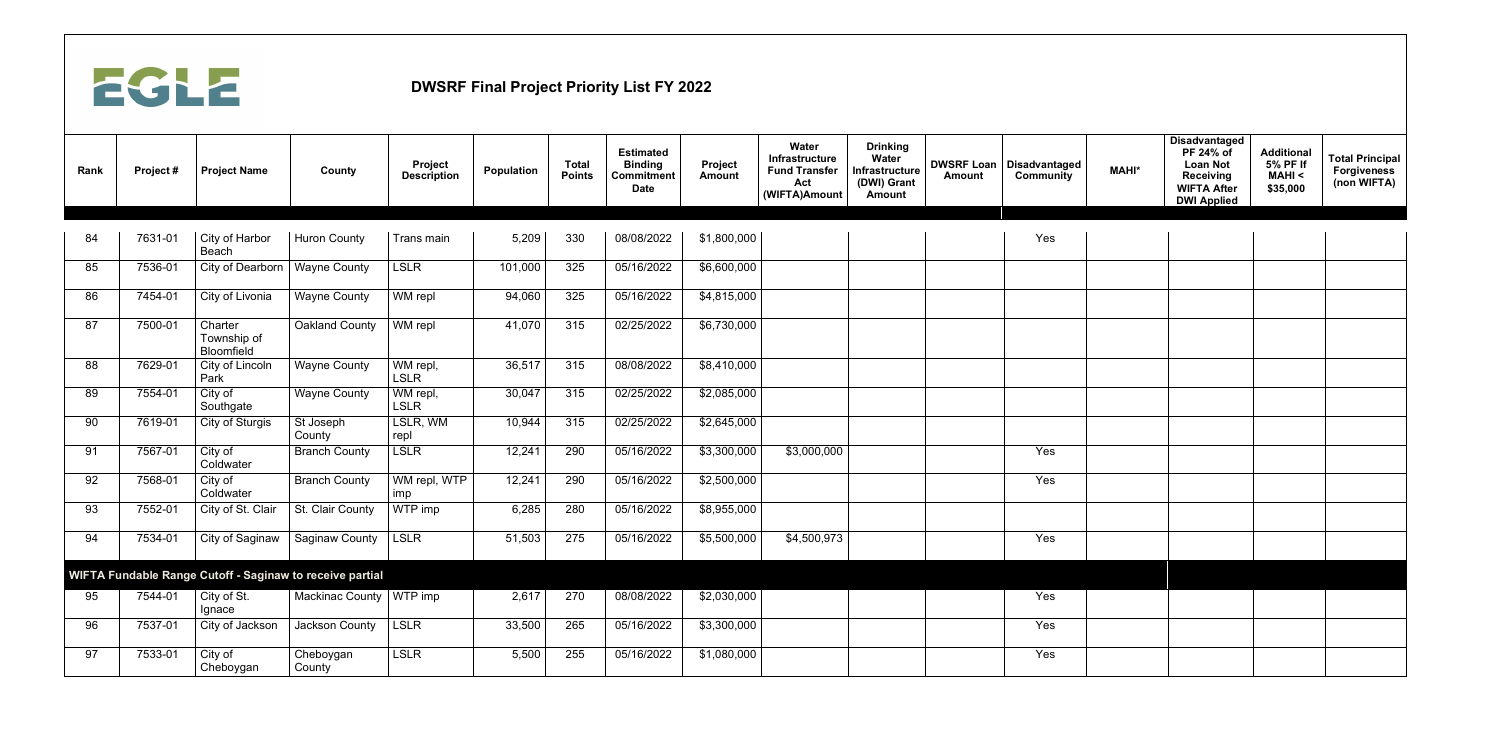

| Rank          | Project# | <b>Project Name</b>         | County                 | Project<br><b>Description</b>                              | <b>Population</b> | <b>Total</b><br><b>Points</b> | <b>Estimated</b><br><b>Binding</b><br><b>Commitment</b><br><b>Date</b> | Project<br><b>Amount</b>    | Water<br>Infrastructure<br><b>Fund Transfer</b><br>Act<br>(WIFTA)Amount | <b>Drinking</b><br><b>Water</b><br>Infrastructure<br>(DWI) Grant<br><b>Amount</b> | <b>DWSRF Loan</b><br><b>Amount</b> | <b>Disadvantaged</b><br><b>Community</b> | <b>MAHI*</b> | <b>Disadvantaged</b><br>PF 24% of<br><b>Loan Not</b><br><b>Receiving</b><br><b>WIFTA After</b><br><b>DWI Applied</b> | <b>Additional</b><br>5% PF If<br><b>MAHI &lt;</b><br>\$35,000 | <b>Total Principal</b><br><b>Forgiveness</b><br>(non WIFTA) |
|---------------|----------|-----------------------------|------------------------|------------------------------------------------------------|-------------------|-------------------------------|------------------------------------------------------------------------|-----------------------------|-------------------------------------------------------------------------|-----------------------------------------------------------------------------------|------------------------------------|------------------------------------------|--------------|----------------------------------------------------------------------------------------------------------------------|---------------------------------------------------------------|-------------------------------------------------------------|
|               |          |                             |                        |                                                            |                   |                               |                                                                        |                             |                                                                         |                                                                                   |                                    |                                          |              |                                                                                                                      |                                                               |                                                             |
| 98            | 7549-01  | City of St. Louis           | <b>Gratiot County</b>  | <b>LSLR</b>                                                | 7,482             | 255                           | 05/16/2022                                                             | \$4,900,000                 |                                                                         |                                                                                   |                                    | Yes                                      |              |                                                                                                                      |                                                               |                                                             |
| 99            | 7523-01  | City of Ironwood            | <b>Gogebic County</b>  | <b>LSLR</b>                                                | 5,387             | 255                           | 08/08/2022                                                             | \$3,000,000                 |                                                                         |                                                                                   |                                    | Yes                                      |              |                                                                                                                      |                                                               |                                                             |
| 100           | 7618-01  | City of<br>Negaunee         | Marquette<br>County    | <b>LSLR</b>                                                | 4,568             | 255                           | 05/16/2022                                                             | \$2,300,000                 |                                                                         |                                                                                   |                                    | Yes                                      |              |                                                                                                                      |                                                               |                                                             |
| 101           | 7498-01  | City of<br>Marysville       | St. Clair County       | $\overline{\text{WTP}}$ imp, strg<br>tank, WM<br>repl/LSLR | 9,959             | 255                           | 05/16/2022                                                             | \$3,050,000                 |                                                                         |                                                                                   |                                    |                                          |              |                                                                                                                      |                                                               |                                                             |
| 102           | 7545-01  | City of Onaway              | Presque Isle<br>County | <b>LSLR</b>                                                | 880               | 245                           | 02/25/2022                                                             | \$3,105,000                 |                                                                         |                                                                                   |                                    | Yes                                      |              |                                                                                                                      |                                                               |                                                             |
| 103           | 7589-01  | <b>City of Croswell</b>     | <b>Sanilac County</b>  | WM repl,<br>water sys impr                                 | 2,422             | 245                           | 02/25/2022                                                             | \$6,560,000                 |                                                                         |                                                                                   |                                    | Yes                                      |              |                                                                                                                      |                                                               |                                                             |
| 104           | 7518-01  | City of White<br>Cloud      | Newaygo County         | <b>LSLR</b>                                                | 1,381             | 245                           | 05/16/2022                                                             | \$3,610,000                 |                                                                         |                                                                                   |                                    | Yes                                      |              |                                                                                                                      |                                                               |                                                             |
| 105           | 7608-01  | City of<br><b>Bessemer</b>  | <b>Gogebic County</b>  | <b>LSLR</b>                                                | 1,900             | 245                           | 05/16/2022                                                             | \$1,070,000                 |                                                                         |                                                                                   |                                    | Yes                                      |              |                                                                                                                      |                                                               |                                                             |
| 106           | 7616-01  | <b>Bessemer</b><br>Township | <b>Gogebic County</b>  | <b>LSLR</b>                                                | 1,076             | 245                           | 05/16/2022                                                             | \$430,000                   |                                                                         |                                                                                   |                                    | Yes                                      |              |                                                                                                                      |                                                               |                                                             |
| 107           | 7524-01  | City of<br>Watervliet       | <b>Berrien County</b>  | <b>LSLR</b>                                                | 2,015             | 245                           | 02/25/2022                                                             | \$2,935,000                 |                                                                         |                                                                                   |                                    | Yes                                      |              |                                                                                                                      |                                                               |                                                             |
| 108           | 7588-01  | <b>City of Croswell</b>     | <b>Sanilac County</b>  | <b>LSLR</b>                                                | 2,422             | 245                           | 02/25/2022                                                             | \$840,000                   |                                                                         |                                                                                   |                                    | Yes                                      |              |                                                                                                                      |                                                               |                                                             |
| 109           | 7615-01  | Sumpter<br>Township         | <b>Wayne County</b>    | WM repl                                                    | 9,576             | 205                           | 05/16/2022                                                             | \$1,530,000                 |                                                                         |                                                                                   |                                    |                                          |              |                                                                                                                      |                                                               |                                                             |
| <b>TOTALS</b> |          |                             |                        |                                                            |                   |                               |                                                                        | \$768,620,000 \$102,175,063 |                                                                         |                                                                                   | \$35,000,000 \$250,000,000         |                                          |              |                                                                                                                      | $$12,520,440$ $$1,489,450$                                    | \$14,009,890                                                |

\* MAHI on record at the time of ITA submittal.

\*\* Tie breaker language from DWSRF legislation (324.5406) applied. Systems with fewer violations rank above systems having more in the past two years.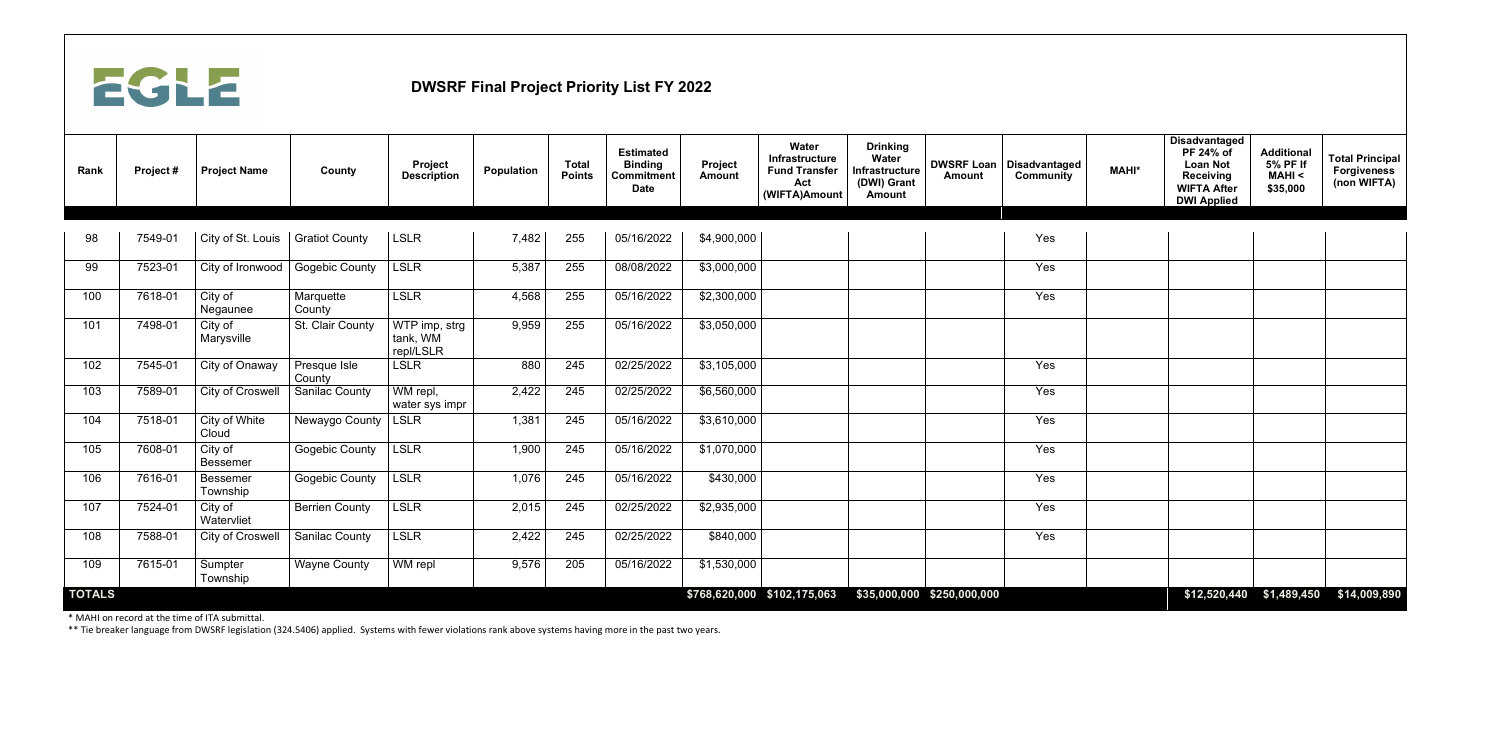

| <b>Category Description</b>                                            | <b>Points</b> | 7430-01     | 7443-01     | 7444-01     | 7445-03        | 7445-05      | 7454-01     | 7458-01          | 7471-01        | 7473-99     | 7487-01        | 7488-01        | 7489-01     | 7490-01     | 7491-01      | 7492-01     |
|------------------------------------------------------------------------|---------------|-------------|-------------|-------------|----------------|--------------|-------------|------------------|----------------|-------------|----------------|----------------|-------------|-------------|--------------|-------------|
| Drinking Water System Compliance Total                                 | 450 (max)     | 150         | 150         | 150         | 150            | 150          | 150         | 350              | 150            | 200         | 150            | 150            | 150         | 200         | 350          | 150         |
| Acute Viol. of DW Standards, Health Advisory Levels, SWTT, Disease     | 250           |             |             |             |                |              |             |                  |                |             |                |                |             |             |              |             |
| Non-Acute Viol. of DW Standards, Health Advisory Levels, SWTT, Disease | 200           |             |             |             |                |              |             | ш                |                | ■           |                |                |             |             | ٠            |             |
| Facility Upgrade to Maintain Compliance                                | 150           | ٠           | ٠           | <b>STEP</b> | ■              | <b>START</b> |             | <b>Reduction</b> | ٠              |             | ■              | ■              | ■           |             | ٠            | ٠           |
| Aesthetic Upgrades to Maintain Compliance                              | 25            |             |             |             |                |              |             |                  |                |             |                |                |             |             |              |             |
| Infrastructure Improvements/Upgrades - Total                           | 350 (max)     | 125         | 150         | 150         | 75             | 75           | 25          | 150              | 125            | 125         | 200            | 200            | 250         | 125         | 150          | 175         |
| Source/Treatment with Connecting Mains                                 | 125 (max)     | $\mathbf 0$ | 75          | 75          | $\mathbf{0}$   | $\mathbf{0}$ | $\mathsf 0$ | 25               | $\mathbf{0}$   | $\mathbf 0$ | 100            | 100            | 125         | $\mathbf 0$ | 25           | 75          |
| Meet Minimum Capacity                                                  | 100           |             |             |             |                |              |             |                  |                |             | ш              | ■              | ■           |             |              |             |
| Relliability                                                           | 75            |             | ■           | ▉           |                |              |             |                  |                |             |                |                |             |             |              | ■           |
| Other Upgrades                                                         | 25            |             |             |             |                |              |             | ш                |                |             |                |                | ■           |             | ■            |             |
| <b>Enforcement Action</b>                                              | 25            |             |             |             |                |              |             |                  |                |             |                |                |             |             |              |             |
| Source Water Protection                                                | 50            |             |             |             |                |              |             |                  |                |             |                |                |             |             |              |             |
| Transmission/Distribution Mains                                        | 125 (max)     | 125         | $\mathsf 0$ | $\mathbf 0$ | 75             | 75           | 25          | 100              | 125            | 125         | 100            | 100            | 125         | 125         | 100          | 25          |
| Meet Minimum Capacity                                                  | 100           | ш           |             |             |                |              |             |                  | $\blacksquare$ |             | $\blacksquare$ | $\blacksquare$ | ■           |             |              |             |
| Relliability                                                           | 75            |             |             |             | $\blacksquare$ | ■            |             | ■                |                | ■           |                |                |             | ■           | ٠            |             |
| Other Upgrades                                                         | 25            | ٠           |             |             |                |              | ш           |                  |                | E           |                |                | п           |             | ٠            | ■           |
| <b>Enforcement Action</b>                                              | 25            |             |             |             |                |              |             |                  |                | ٠           |                |                |             |             |              |             |
| Storage Facilities/Pumping Stations                                    | 125 (max)     | $\mathbf 0$ | 75          | 75          | $\mathsf{O}$   | $\mathsf{O}$ | $\mathbf 0$ | 25               | 0              | $\mathsf 0$ | $\mathsf 0$    | $\mathbf 0$    | $\mathbf 0$ | $\mathbf 0$ | 25           | 75          |
| Meet Minimum Capacity                                                  | 100           |             |             |             |                |              |             |                  |                |             |                |                |             |             |              |             |
| Relliability                                                           | 75            |             | ■           | H           |                |              |             |                  |                |             |                |                |             |             |              | ■           |
| Other Upgrades                                                         | 25            |             |             |             |                |              |             | ш                |                |             |                |                |             |             | ■            |             |
| <b>Enforcement Action</b>                                              | 25            |             |             |             |                |              |             |                  |                |             |                |                |             |             |              |             |
| <b>Population - Total</b>                                              | 50 (max)      | 20          | 50          | 50          | 50             | 50           | 50          | 40               | 30             | 40          | 40             | 40             | 30          | 40          | 40           | 50          |
| $0 - 500$                                                              | 10            |             |             |             |                |              |             |                  |                |             |                |                |             |             |              |             |
| $501 - 3,300$                                                          | 20            | ш           |             |             |                |              |             |                  |                |             |                |                |             |             |              |             |
| $3,301 - 10,000$                                                       | 30            |             |             |             |                |              |             |                  | ■              |             |                |                | п           |             |              |             |
| $10,001 - 50,000$                                                      | 40            |             |             |             |                |              |             | ш                |                | H           | ■              | ■              |             | ш           | ш            |             |
| > 50,000                                                               | 50            |             | ٠           | <b>STEP</b> | ш              | <b>START</b> |             |                  |                |             |                |                |             |             |              | ٠           |
| <b>Disadvantaged Community - Total</b>                                 | 50 (max)      | $\mathbf 0$ | $\mathsf 0$ | $\mathbf 0$ | $\mathbf 0$    | $\mathbf 0$  | $\mathsf 0$ | 50               | 50             | 50          | $\mathbf 0$    | $\mathbf 0$    | $\mathbf 0$ | 50          | $\mathbf 0$  | 50          |
| Granted                                                                | 50            |             |             |             |                |              |             |                  |                |             |                |                |             |             |              |             |
| <b>Consolidation - Total</b>                                           | 100 (max)     | $\mathbf 0$ | $\mathbf 0$ | $\mathbf 0$ | $\mathbf 0$    | $\mathbf 0$  | $\mathbf 0$ | $\mathbf 0$      | $\mathbf{0}$   | $\mathsf 0$ | $\mathbf 0$    | $\mathbf 0$    | $\mathbf 0$ | $\mathbf 0$ | $\mathbf{0}$ | $\mathbf 0$ |
| Achieve Compliance                                                     | 100           |             |             |             |                |              |             |                  |                |             |                |                |             |             |              |             |
| <b>Correct Deficiencies</b>                                            | 60            |             |             |             |                |              |             |                  |                |             |                |                |             |             |              |             |
| Other                                                                  | 40            |             |             |             |                |              |             |                  |                |             |                |                |             |             |              |             |
| Comp. Wellhead/Source Water Protect Plans - Total                      | 100 (max)     | 100         | 100         | 100         | 100            | 100          | 100         | 100              | 100            | 100         | 100            | 100            | $\mathbf 0$ | 100         | 100          | 100         |
| Granted                                                                | 100           |             | ٠           | ▅           | ш              |              |             |                  | ٠              | ٠           |                | <b>START</b>   |             |             | ٠            |             |
| <b>Total Priority Points Assigned</b>                                  | 1000 (max)    | 395         | 450         | 450         | 375            | 375          | 325         | 690              | 455            | 515         | 490            | 490            | 430         | 515         | 640          | 525         |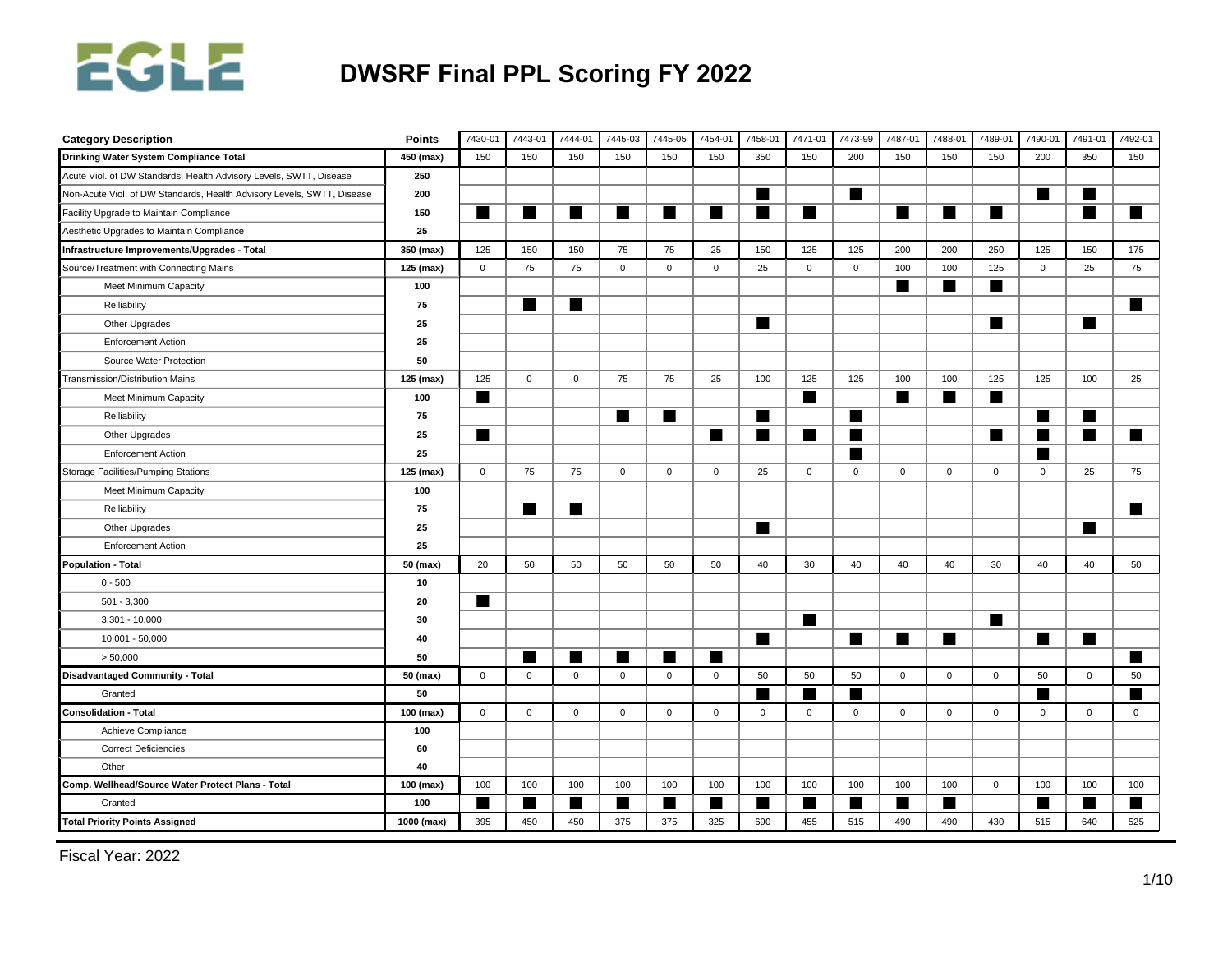

| <b>Category Description</b>                                            | <b>Points</b> | 7493-01     | 7493-99     | 7494-01     | 7496-99        | 7497-01     | 7498-01        | 7500-01        | 7502-01      | 7502-99     | 7508-01        | 7509-01      | 7512-01     | 7512-99      | 7515-01        | 7516-01        |
|------------------------------------------------------------------------|---------------|-------------|-------------|-------------|----------------|-------------|----------------|----------------|--------------|-------------|----------------|--------------|-------------|--------------|----------------|----------------|
| Drinking Water System Compliance Total                                 | 450 (max)     | 200         | 200         | 150         | 200            | 350         | 150            | 150            | 200          | 200         | 150            | 150          | 150         | 150          | $\mathsf{O}$   | 200            |
| Acute Viol. of DW Standards, Health Advisory Levels, SWTT, Disease     | 250           |             |             |             |                |             |                |                |              |             |                |              |             |              |                |                |
| Non-Acute Viol. of DW Standards, Health Advisory Levels, SWTT, Disease | 200           | ■           | ٠           |             | ш              | ■           |                |                | ■            | W           |                |              |             |              |                | ■              |
| Facility Upgrade to Maintain Compliance                                | 150           |             |             | ▅           |                | ▉           | ш              | ■              |              |             | ■              | ■            | ш           |              |                |                |
| Aesthetic Upgrades to Maintain Compliance                              | 25            |             |             |             |                |             |                |                |              |             |                |              |             |              |                |                |
| Infrastructure Improvements/Upgrades - Total                           | 350 (max)     | 25          | 25          | 100         | 100            | 150         | 75             | 25             | 25           | 25          | 225            | 25           | 125         | 125          | $\mathbf 0$    | 125            |
| Source/Treatment with Connecting Mains                                 | 125 (max)     | $\mathbf 0$ | $\mathbf 0$ | $\mathsf 0$ | $\mathbf 0$    | 25          | 25             | $\mathbf 0$    | $\mathbf 0$  | $\mathsf 0$ | 125            | $\mathbf{0}$ | $\mathbf 0$ | $\mathbf 0$  | $\mathbf 0$    | $\mathbf 0$    |
| Meet Minimum Capacity                                                  | 100           |             |             |             |                |             |                |                |              |             | ш              |              |             |              |                |                |
| Relliability                                                           | 75            |             |             |             |                |             |                |                |              |             |                |              |             |              |                |                |
| Other Upgrades                                                         | 25            |             |             |             |                | ш           | $\blacksquare$ |                |              |             |                |              |             |              |                |                |
| <b>Enforcement Action</b>                                              | 25            |             |             |             |                |             |                |                |              |             | ■              |              |             |              |                |                |
| Source Water Protection                                                | 50            |             |             |             |                |             |                |                |              |             |                |              |             |              |                |                |
| <b>Transmission/Distribution Mains</b>                                 | 125 (max)     | 25          | 25          | 100         | 100            | 100         | 25             | 25             | 25           | 25          | 100            | 25           | 125         | 125          | $\mathsf{O}$   | 125            |
| Meet Minimum Capacity                                                  | 100           |             |             |             |                |             |                |                |              |             |                |              | ш           | ■            |                |                |
| Relliability                                                           | 75            |             |             | ш           | ш              | ▆           |                |                |              |             | ш              |              |             |              |                |                |
| Other Upgrades                                                         | 25            | ш           | ٠           | ш           | $\blacksquare$ | ■           | ш              | $\blacksquare$ | ٠            | H           | $\blacksquare$ | ■            | ш           | ■            |                |                |
| <b>Enforcement Action</b>                                              | 25            |             |             |             |                |             |                |                |              |             |                |              |             |              |                |                |
| <b>Storage Facilities/Pumping Stations</b>                             | 125 (max)     | $\mathsf 0$ | $\mathbf 0$ | $\mathbf 0$ | $\mathsf 0$    | 25          | 25             | $\mathbf 0$    | 0            | $\mathsf 0$ | $\mathbf 0$    | $\mathbf 0$  | $\mathbf 0$ | $\mathsf{O}$ | $\mathbf 0$    | $\mathbf 0$    |
| Meet Minimum Capacity                                                  | 100           |             |             |             |                |             |                |                |              |             |                |              |             |              |                |                |
| Relliability                                                           | 75            |             |             |             |                |             |                |                |              |             |                |              |             |              |                |                |
| Other Upgrades                                                         | 25            |             |             |             |                | ■           | ш              |                |              |             |                |              |             |              |                |                |
| <b>Enforcement Action</b>                                              | 25            |             |             |             |                |             |                |                |              |             |                |              |             |              |                |                |
| <b>Population - Total</b>                                              | 50 (max)      | 50          | 50          | 40          | 30             | 40          | 30             | 40             | 40           | 40          | 10             | 40           | 20          | 20           | 30             | 40             |
| $0 - 500$                                                              | 10            |             |             |             |                |             |                |                |              |             | ш              |              |             |              |                |                |
| $501 - 3,300$                                                          | 20            |             |             |             |                |             |                |                |              |             |                |              | ш           | ш            |                |                |
| $3,301 - 10,000$                                                       | 30            |             |             |             | $\blacksquare$ |             | $\blacksquare$ |                |              |             |                |              |             |              | $\blacksquare$ |                |
| $10,001 - 50,000$                                                      | 40            |             |             | ш           |                | ■           |                |                |              | H           |                | ■            |             |              |                | $\blacksquare$ |
| > 50,000                                                               | 50            |             |             |             |                |             |                |                |              |             |                |              |             |              |                |                |
| <b>Disadvantaged Community - Total</b>                                 | 50 (max)      | $\mathsf 0$ | $\mathsf 0$ | $\mathsf 0$ | $\mathbf 0$    | $\mathbf 0$ | $\mathbf 0$    | $\mathbf 0$    | 50           | $\mathbf 0$ | 50             | 50           | 50          | 50           | 50             | 50             |
| Granted                                                                | 50            |             |             |             |                |             |                |                |              |             |                | ▆            |             |              |                |                |
| <b>Consolidation - Total</b>                                           | 100 (max)     | $\mathbf 0$ | $\mathbf 0$ | $\mathsf 0$ | $\mathsf 0$    | $\mathbf 0$ | $\mathbf 0$    | $\mathbf 0$    | $\mathbf{0}$ | $\mathsf 0$ | $\mathbf 0$    | $\mathsf 0$  | $\mathbf 0$ | $\mathbf 0$  | $\mathbf 0$    | $\mathbf 0$    |
| Achieve Compliance                                                     | 100           |             |             |             |                |             |                |                |              |             |                |              |             |              |                |                |
| <b>Correct Deficiencies</b>                                            | 60            |             |             |             |                |             |                |                |              |             |                |              |             |              |                |                |
| Other                                                                  | 40            |             |             |             |                |             |                |                |              |             |                |              |             |              |                |                |
| Comp. Wellhead/Source Water Protect Plans - Total                      | 100 (max)     | 100         | 100         | 100         | 100            | 100         | $\pmb{0}$      | 100            | 100          | 100         | 100            | 100          | $\mathbf 0$ | $\mathbf 0$  | $\mathbf 0$    | 100            |
| Granted                                                                | 100           |             | ٠           |             | ш              |             |                |                | ٠            | ٠           |                | ▆            |             |              |                |                |
| <b>Total Priority Points Assigned</b>                                  | 1000 (max)    | 375         | 375         | 390         | 430            | 640         | 255            | 315            | 415          | 365         | 535            | 365          | 345         | 345          | 80             | 515            |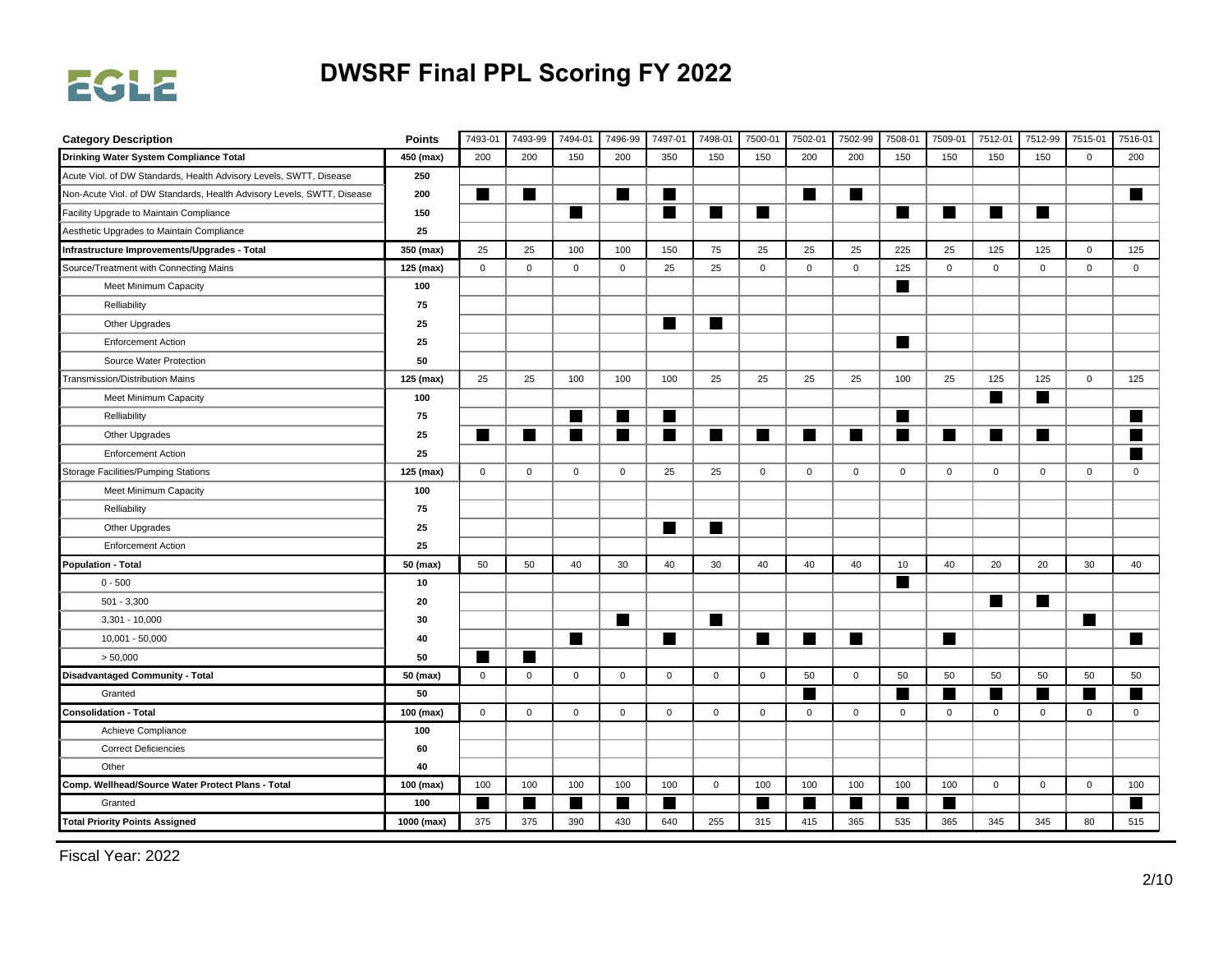

| <b>Category Description</b>                                            | <b>Points</b> | 7517-01      | 7518-01     | 7519-01     | 7520-01        | 7521-01     | 7523-01     | 7524-01     | 7525-01      | 7529-01     | 7530-01      | 7531-01      | 7532-01     | 7532-02      | 7533-01     | 7534-01     |
|------------------------------------------------------------------------|---------------|--------------|-------------|-------------|----------------|-------------|-------------|-------------|--------------|-------------|--------------|--------------|-------------|--------------|-------------|-------------|
| Drinking Water System Compliance Total                                 | 450 (max)     | 150          | 150         | 150         | 150            | 150         | 150         | 150         | 175          | 150         | 150          | 150          | 150         | 150          | 150         | 150         |
| Acute Viol. of DW Standards, Health Advisory Levels, SWTT, Disease     | 250           |              |             |             |                |             |             |             |              |             |              |              |             |              |             |             |
| Non-Acute Viol. of DW Standards, Health Advisory Levels, SWTT, Disease | 200           |              |             |             |                |             |             |             |              |             |              |              |             |              |             |             |
| Facility Upgrade to Maintain Compliance                                | 150           | ■            | ٠           | ▅           | ш              | ▅           | ш           | ■           | ٠            | H           | ▉            | ■            | ш           |              | ٠           | ٠           |
| Aesthetic Upgrades to Maintain Compliance                              | 25            |              |             |             |                |             |             |             | ▅            |             |              |              |             |              |             |             |
| Infrastructure Improvements/Upgrades - Total                           | 350 (max)     | 25           | 25          | 25          | 50             | 25          | 25          | 25          | 100          | 25          | 100          | 125          | 100         | 100          | 25          | 25          |
| Source/Treatment with Connecting Mains                                 | 125 (max)     | $\mathbf 0$  | $\mathbf 0$ | $\mathsf 0$ | 25             | $\mathbf 0$ | $\mathsf 0$ | $\mathbf 0$ | 75           | $\mathbf 0$ | $\mathbf 0$  | $\mathbf 0$  | $\mathbf 0$ | $\mathbf 0$  | $\mathsf 0$ | $\mathsf 0$ |
| Meet Minimum Capacity                                                  | 100           |              |             |             |                |             |             |             |              |             |              |              |             |              |             |             |
| Relliability                                                           | 75            |              |             |             |                |             |             |             | ■            |             |              |              |             |              |             |             |
| Other Upgrades                                                         | 25            |              |             |             | $\blacksquare$ |             |             |             |              |             |              |              |             |              |             |             |
| <b>Enforcement Action</b>                                              | 25            |              |             |             |                |             |             |             |              |             |              |              |             |              |             |             |
| Source Water Protection                                                | 50            |              |             |             |                |             |             |             |              |             |              |              |             |              |             |             |
| Transmission/Distribution Mains                                        | 125 (max)     | 25           | 25          | 25          | 25             | 25          | 25          | 25          | 25           | 25          | 100          | $\mathsf 0$  | 100         | 100          | 25          | 25          |
| Meet Minimum Capacity                                                  | 100           |              |             |             |                |             |             |             |              |             |              |              |             |              |             |             |
| Relliability                                                           | 75            |              |             |             |                |             |             |             |              |             | ■            |              | ш           |              |             |             |
| Other Upgrades                                                         | 25            | ш            | ■           | ш           | $\blacksquare$ | ■           | ш           |             | m.           | ■           | ■            |              | ■           |              | ш           | ■           |
| <b>Enforcement Action</b>                                              | 25            |              |             |             |                |             |             |             |              |             |              |              |             |              |             |             |
| Storage Facilities/Pumping Stations                                    | 125 (max)     | $\mathbf{0}$ | $\mathbf 0$ | $\mathsf 0$ | $\mathsf 0$    | $\mathbf 0$ | $\mathsf 0$ | $\mathbf 0$ | $\mathsf{O}$ | $\mathsf 0$ | $\mathbf 0$  | 125          | $\mathbf 0$ | $\mathbf 0$  | $\mathsf 0$ | $\mathbf 0$ |
| Meet Minimum Capacity                                                  | 100           |              |             |             |                |             |             |             |              |             |              | ш            |             |              |             |             |
| Relliability                                                           | 75            |              |             |             |                |             |             |             |              |             |              |              |             |              |             |             |
| Other Upgrades                                                         | 25            |              |             |             |                |             |             |             |              |             |              | ■            |             |              |             |             |
| <b>Enforcement Action</b>                                              | 25            |              |             |             |                |             |             |             |              |             |              |              |             |              |             |             |
| <b>Population - Total</b>                                              | 50 (max)      | 50           | 20          | 20          | 30             | 30          | 30          | 20          | 20           | 20          | 50           | 50           | 50          | 50           | 30          | 50          |
| $0 - 500$                                                              | 10            |              |             |             |                |             |             |             |              |             |              |              |             |              |             |             |
| $501 - 3,300$                                                          | 20            |              | ■           | ш           |                |             |             |             | ■            | ■           |              |              |             |              |             |             |
| $3,301 - 10,000$                                                       | 30            |              |             |             | ш              | ■           | ш           |             |              |             |              |              |             |              | ш           |             |
| 10,001 - 50,000                                                        | 40            |              |             |             |                |             |             |             |              |             |              |              |             |              |             |             |
| > 50,000                                                               | 50            | ٠            |             |             |                |             |             |             |              |             |              | ■            |             |              |             | ٠           |
| <b>Disadvantaged Community - Total</b>                                 | 50 (max)      | 50           | 50          | 50          | $\mathbf 0$    | 50          | 50          | 50          | 50           | 50          | $\mathbf{0}$ | $\mathbf 0$  | $\mathbf 0$ | $\mathbf{0}$ | 50          | 50          |
| Granted                                                                | 50            |              |             |             |                |             |             |             |              |             |              |              |             |              |             |             |
| <b>Consolidation - Total</b>                                           | 100 (max)     | $\mathbf 0$  | $\mathbf 0$ | $\mathsf 0$ | $\mathbf 0$    | $\mathbf 0$ | $\mathbf 0$ | $\mathbf 0$ | $\mathbf 0$  | $\mathsf 0$ | $\mathbf 0$  | $\mathbf 0$  | $\mathbf 0$ | $\mathbf 0$  | $\mathbf 0$ | $\mathsf 0$ |
| Achieve Compliance                                                     | 100           |              |             |             |                |             |             |             |              |             |              |              |             |              |             |             |
| <b>Correct Deficiencies</b>                                            | 60            |              |             |             |                |             |             |             |              |             |              |              |             |              |             |             |
| Other                                                                  | 40            |              |             |             |                |             |             |             |              |             |              |              |             |              |             |             |
| Comp. Wellhead/Source Water Protect Plans - Total                      | 100 (max)     | 100          | $\mathsf 0$ | 100         | 100            | 100         | $\mathsf 0$ | $\mathbf 0$ | 100          | 100         | 100          | 100          | 100         | 100          | $\mathsf 0$ | $\mathsf 0$ |
| Granted                                                                | 100           |              |             |             | ш              |             |             |             | ٠            | ٠           |              | <b>START</b> |             |              |             |             |
| <b>Total Priority Points Assigned</b>                                  | 1000 (max)    | 375          | 245         | 345         | 330            | 355         | 255         | 245         | 445          | 345         | 400          | 425          | 400         | 400          | 255         | 275         |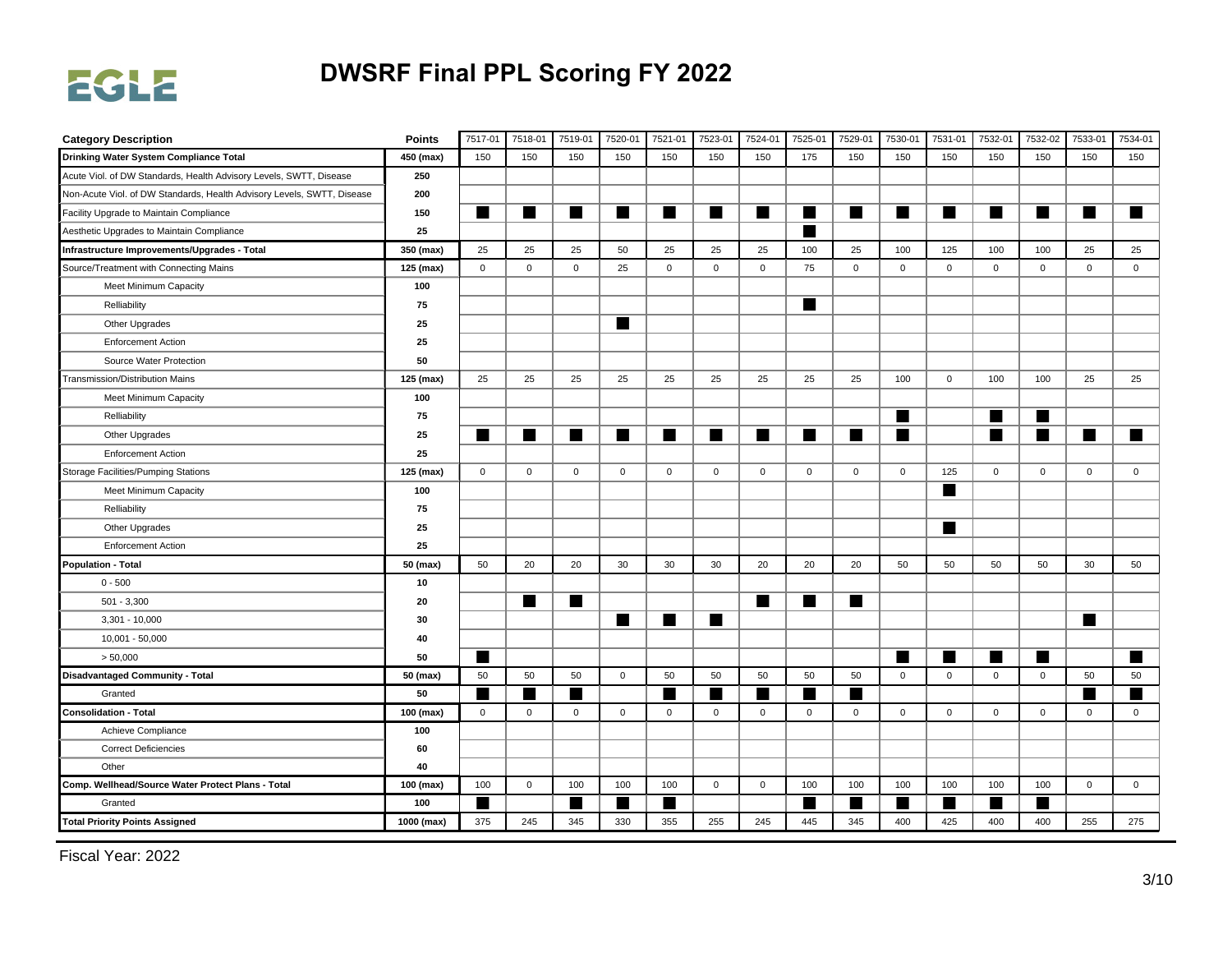

| <b>Category Description</b>                                            | <b>Points</b> | 7536-01      | 7536-99     | 7537-01     | 7538-01        | 7538-99     | 7539-01        | 7540-01     | 7541-01      | 7541-99      | 7544-01      | 7545-01     | 7547-01     | 7548-01      | 7549-01      | 7550-01     |
|------------------------------------------------------------------------|---------------|--------------|-------------|-------------|----------------|-------------|----------------|-------------|--------------|--------------|--------------|-------------|-------------|--------------|--------------|-------------|
| Drinking Water System Compliance Total                                 | 450 (max)     | 150          | 150         | 150         | 150            | 150         | 150            | 150         | 150          | 150          | 150          | 150         | 150         | 150          | 150          | 150         |
| Acute Viol. of DW Standards, Health Advisory Levels, SWTT, Disease     | 250           |              |             |             |                |             |                |             |              |              |              |             |             |              |              |             |
| Non-Acute Viol. of DW Standards, Health Advisory Levels, SWTT, Disease | 200           |              |             |             |                |             |                |             |              |              |              |             |             |              |              |             |
| Facility Upgrade to Maintain Compliance                                | 150           | ■            | ٠           | ▅           | ш              | ■           | ш              | ▅           | ▅            | H            | ▆            | ■           | ш           |              | ٠            | ٠           |
| Aesthetic Upgrades to Maintain Compliance                              | 25            |              |             |             |                |             |                |             |              |              |              |             |             |              |              |             |
| Infrastructure Improvements/Upgrades - Total                           | 350 (max)     | 25           | 25          | 25          | 25             | 25          | 300            | 25          | 100          | 100          | 50           | 25          | 25          | 25           | 25           | 100         |
| Source/Treatment with Connecting Mains                                 | 125 (max)     | $\mathbf 0$  | $\mathbf 0$ | $\mathsf 0$ | $\mathbf 0$    | 0           | 75             | $\mathbf 0$ | $\mathbf 0$  | $\mathsf 0$  | 25           | $\mathbf 0$ | $\mathbf 0$ | $\mathbf 0$  | $\mathbf 0$  | $\mathsf 0$ |
| Meet Minimum Capacity                                                  | 100           |              |             |             |                |             |                |             |              |              |              |             |             |              |              |             |
| Relliability                                                           | 75            |              |             |             |                |             | $\blacksquare$ |             |              |              |              |             |             |              |              |             |
| Other Upgrades                                                         | 25            |              |             |             |                |             |                |             |              |              | ш            |             |             |              |              |             |
| <b>Enforcement Action</b>                                              | 25            |              |             |             |                |             |                |             |              |              |              |             |             |              |              |             |
| Source Water Protection                                                | 50            |              |             |             |                |             |                |             |              |              |              |             |             |              |              |             |
| Transmission/Distribution Mains                                        | 125 (max)     | 25           | 25          | 25          | 25             | 25          | 100            | 25          | 100          | 100          | $\mathsf{O}$ | 25          | 25          | 25           | 25           | 100         |
| Meet Minimum Capacity                                                  | 100           |              |             |             |                |             |                |             |              |              |              |             |             |              |              |             |
| Relliability                                                           | 75            |              |             |             |                |             | ш              |             | ■            | ▅            |              |             |             |              |              | ٠           |
| Other Upgrades                                                         | 25            | ■            |             | ш           | $\blacksquare$ | ■           | ш              |             | ■            | H            |              | ■           | ш           |              | ٠            | ٠           |
| <b>Enforcement Action</b>                                              | 25            |              |             |             |                |             |                |             |              |              |              |             |             |              |              |             |
| <b>Storage Facilities/Pumping Stations</b>                             | 125 (max)     | $\mathbf 0$  | $\mathbf 0$ | $\mathbf 0$ | $\mathsf 0$    | 0           | 125            | $\mathsf 0$ | $\mathsf{O}$ | $\mathsf{O}$ | 25           | $\mathbf 0$ | $\mathbf 0$ | $\mathsf{O}$ | $\mathsf{O}$ | $\mathbf 0$ |
| Meet Minimum Capacity                                                  | 100           |              |             |             |                |             | ш              |             |              |              |              |             |             |              |              |             |
| Relliability                                                           | 75            |              |             |             |                |             |                |             |              |              |              |             |             |              |              |             |
| Other Upgrades                                                         | 25            |              |             |             |                |             | ш              |             |              |              | ■            |             |             |              |              |             |
| <b>Enforcement Action</b>                                              | 25            |              |             |             |                |             |                |             |              |              |              |             |             |              |              |             |
| <b>Population - Total</b>                                              | 50 (max)      | 50           | 50          | 40          | 50             | 50          | 20             | 20          | 40           | 40           | 20           | 20          | 50          | 50           | 30           | 40          |
| $0 - 500$                                                              | 10            |              |             |             |                |             |                |             |              |              |              |             |             |              |              |             |
| $501 - 3,300$                                                          | 20            |              |             |             |                |             | ш              |             |              |              | ■            | ■           |             |              |              |             |
| $3,301 - 10,000$                                                       | 30            |              |             |             |                |             |                |             |              |              |              |             |             |              | ш            |             |
| 10,001 - 50,000                                                        | 40            |              |             | ш           |                |             |                |             | ■            | H            |              |             |             |              |              | ■           |
| > 50,000                                                               | 50            | ٠            | ٠           |             | ш              |             |                |             |              |              |              |             |             |              |              |             |
| <b>Disadvantaged Community - Total</b>                                 | 50 (max)      | $\mathbf 0$  | $\mathsf 0$ | 50          | 50             | $\mathbf 0$ | $\mathbf 0$    | 50          | 50           | 50           | 50           | 50          | 50          | 50           | 50           | $\mathbf 0$ |
| Granted                                                                | 50            |              |             |             | m              |             |                |             |              | ٠            |              |             |             |              |              |             |
| <b>Consolidation - Total</b>                                           | 100 (max)     | $\mathbf{0}$ | $\mathbf 0$ | $\mathsf 0$ | $\mathsf 0$    | $\mathbf 0$ | $\mathsf 0$    | $\mathbf 0$ | $\mathbf{0}$ | $\mathsf 0$  | $\mathbf 0$  | $\mathsf 0$ | $\mathbf 0$ | $\mathbf 0$  | $\mathbf{0}$ | $\mathbf 0$ |
| Achieve Compliance                                                     | 100           |              |             |             |                |             |                |             |              |              |              |             |             |              |              |             |
| <b>Correct Deficiencies</b>                                            | 60            |              |             |             |                |             |                |             |              |              |              |             |             |              |              |             |
| Other                                                                  | 40            |              |             |             |                |             |                |             |              |              |              |             |             |              |              |             |
| Comp. Wellhead/Source Water Protect Plans - Total                      | 100 (max)     | 100          | 100         | $\mathsf 0$ | 100            | 100         | 100            | 100         | 100          | 100          | $\mathbf 0$  | $\mathbf 0$ | 100         | 100          | $\mathsf 0$  | 100         |
| Granted                                                                | 100           |              | ٠           |             | ■              |             |                |             | ▅            | ٠            |              |             |             |              |              |             |
| <b>Total Priority Points Assigned</b>                                  | 1000 (max)    | 325          | 325         | 265         | 375            | 325         | 570            | 345         | 440          | 440          | 270          | 245         | 375         | 375          | 255          | 390         |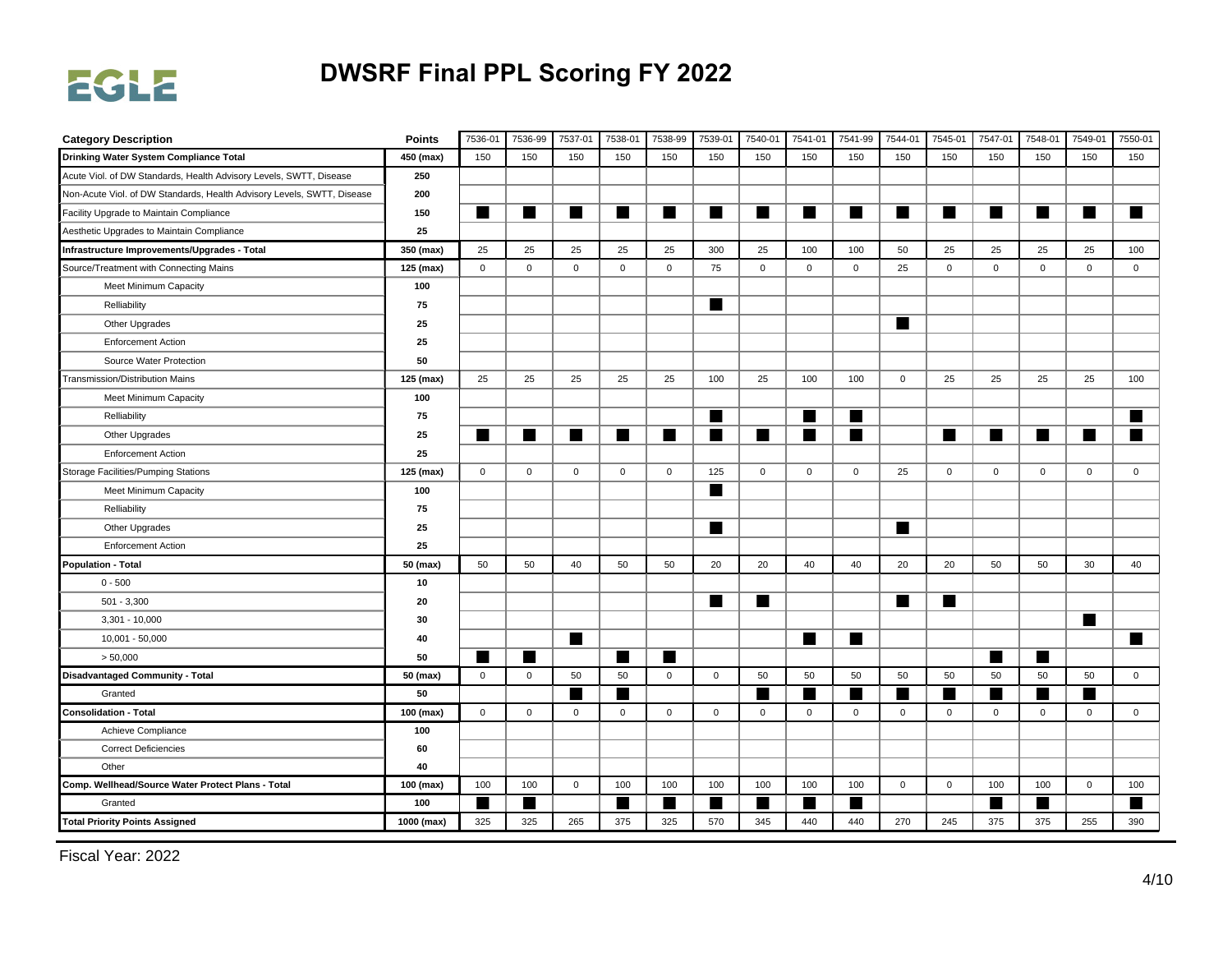

| <b>Category Description</b>                                            | <b>Points</b> | 7551-01      | 7552-01        | 7553-01        | 7554-01        | 7555-01     | 7556-01        | 7557-01      | 7558-01        | 7559-01     | 7560-01     | 7562-01        | 7564-01     | 7565-01     | 7566-01     | 7567-01     |
|------------------------------------------------------------------------|---------------|--------------|----------------|----------------|----------------|-------------|----------------|--------------|----------------|-------------|-------------|----------------|-------------|-------------|-------------|-------------|
| Drinking Water System Compliance Total                                 | 450 (max)     | 150          | 150            | 150            | 150            | 350         | 200            | 150          | 150            | 150         | 150         | 175            | 150         | 150         | 150         | 150         |
| Acute Viol. of DW Standards, Health Advisory Levels, SWTT, Disease     | 250           |              |                |                |                |             |                |              |                |             |             |                |             |             |             |             |
| Non-Acute Viol. of DW Standards, Health Advisory Levels, SWTT, Disease | 200           |              |                |                |                | ▄           | ш              |              |                |             |             |                |             |             |             |             |
| Facility Upgrade to Maintain Compliance                                | 150           | ■            | ٠              | ▅              | ш              |             |                | ■            |                | H           | H           | ш              | ш           |             | ٠           | ٠           |
| Aesthetic Upgrades to Maintain Compliance                              | 25            |              |                |                |                |             |                |              |                |             |             | $\blacksquare$ |             |             |             |             |
| Infrastructure Improvements/Upgrades - Total                           | 350 (max)     | 25           | 100            | 25             | 25             | 150         | 100            | 175          | 25             | 25          | 25          | 100            | 25          | 100         | 100         | 50          |
| Source/Treatment with Connecting Mains                                 | 125 (max)     | $\mathbf 0$  | 100            | $\mathbf 0$    | $\mathsf 0$    | 25          | $\mathsf 0$    | 75           | $\mathbf{0}$   | $\mathsf 0$ | $\mathbf 0$ | 75             | $\mathbf 0$ | $\mathbf 0$ | $\mathsf 0$ | 25          |
| Meet Minimum Capacity                                                  | 100           |              |                |                |                |             |                |              |                |             |             |                |             |             |             |             |
| Relliability                                                           | 75            |              | H              |                |                |             |                | ш            |                |             |             | ■              |             |             |             |             |
| Other Upgrades                                                         | 25            |              | $\blacksquare$ |                |                | ■           |                |              |                |             |             |                |             |             |             | ■           |
| <b>Enforcement Action</b>                                              | 25            |              |                |                |                |             |                |              |                |             |             |                |             |             |             |             |
| Source Water Protection                                                | 50            |              |                |                |                |             |                |              |                |             |             |                |             |             |             |             |
| Transmission/Distribution Mains                                        | 125 (max)     | 25           | $\mathbf 0$    | 25             | 25             | 100         | 100            | 25           | 25             | 25          | 25          | 25             | 25          | 100         | 100         | 25          |
| Meet Minimum Capacity                                                  | 100           |              |                |                |                |             |                |              |                |             |             |                |             | ш           | ٠           |             |
| Relliability                                                           | 75            |              |                |                |                | ■           | ш              |              |                |             |             |                |             |             |             |             |
| Other Upgrades                                                         | 25            | ш            |                | $\blacksquare$ | $\blacksquare$ | ■           | ш              |              | m.             | ■           | ■           | ш              | ш           |             |             | ■           |
| <b>Enforcement Action</b>                                              | 25            |              |                |                |                |             |                |              |                |             |             |                |             |             |             |             |
| Storage Facilities/Pumping Stations                                    | 125 (max)     | $\mathbf{0}$ | $\mathbf 0$    | $\mathsf 0$    | $\mathsf 0$    | 25          | $\mathbf 0$    | 75           | $\mathsf{O}$   | $\mathsf 0$ | $\mathbf 0$ | $\mathbf 0$    | $\mathbf 0$ | $\mathbf 0$ | $\mathsf 0$ | $\mathbf 0$ |
| Meet Minimum Capacity                                                  | 100           |              |                |                |                |             |                |              |                |             |             |                |             |             |             |             |
| Relliability                                                           | 75            |              |                |                |                |             |                | ■            |                |             |             |                |             |             |             |             |
| Other Upgrades                                                         | 25            |              |                |                |                | ■           |                |              |                |             |             |                |             |             |             |             |
| <b>Enforcement Action</b>                                              | 25            |              |                |                |                |             |                |              |                |             |             |                |             |             |             |             |
| <b>Population - Total</b>                                              | 50 (max)      | 20           | 30             | 50             | 40             | 40          | 30             | 50           | 30             | 30          | 30          | 20             | 20          | 40          | 40          | 40          |
| $0 - 500$                                                              | 10            |              |                |                |                |             |                |              |                |             |             |                |             |             |             |             |
| $501 - 3,300$                                                          | 20            | ш            |                |                |                |             |                |              |                |             |             | ■              | ш           |             |             |             |
| $3,301 - 10,000$                                                       | 30            |              | H              |                |                |             | $\blacksquare$ |              | $\blacksquare$ | H           | ш           |                |             |             |             |             |
| 10,001 - 50,000                                                        | 40            |              |                |                | ш              | ■           |                |              |                |             |             |                |             | ш           | ٠           | ■           |
| > 50,000                                                               | 50            |              |                |                |                |             |                |              |                |             |             |                |             |             |             |             |
| <b>Disadvantaged Community - Total</b>                                 | 50 (max)      | 50           | $\mathbf 0$    | 50             | $\mathbf 0$    | 50          | $\mathbf 0$    | $\mathbf{0}$ | 50             | 50          | 50          | 50             | $\mathbf 0$ | 50          | 50          | 50          |
| Granted                                                                | 50            |              |                |                |                |             |                |              |                | ٠           |             |                |             |             |             |             |
| <b>Consolidation - Total</b>                                           | 100 (max)     | $\mathbf{0}$ | $\mathbf 0$    | $\mathsf 0$    | $\mathbf 0$    | $\mathbf 0$ | $\mathsf 0$    | $\mathbf 0$  | $\mathbf 0$    | $\mathsf 0$ | $\mathsf 0$ | $\mathbf 0$    | $\mathbf 0$ | $\mathbf 0$ | $\mathbf 0$ | $\mathsf 0$ |
| Achieve Compliance                                                     | 100           |              |                |                |                |             |                |              |                |             |             |                |             |             |             |             |
| <b>Correct Deficiencies</b>                                            | 60            |              |                |                |                |             |                |              |                |             |             |                |             |             |             |             |
| Other                                                                  | 40            |              |                |                |                |             |                |              |                |             |             |                |             |             |             |             |
| Comp. Wellhead/Source Water Protect Plans - Total                      | 100 (max)     | 100          | $\mathsf 0$    | 100            | 100            | 100         | 100            | 100          | 100            | 100         | 100         | 100            | $\mathsf 0$ | 100         | 100         | $\mathsf 0$ |
| Granted                                                                | 100           |              |                |                | ш              |             |                |              | ٠              | ▅           |             | m              |             |             | ٠           |             |
| <b>Total Priority Points Assigned</b>                                  | 1000 (max)    | 345          | 280            | 375            | 315            | 690         | 430            | 475          | 355            | 355         | 355         | 445            | 195         | 440         | 440         | 290         |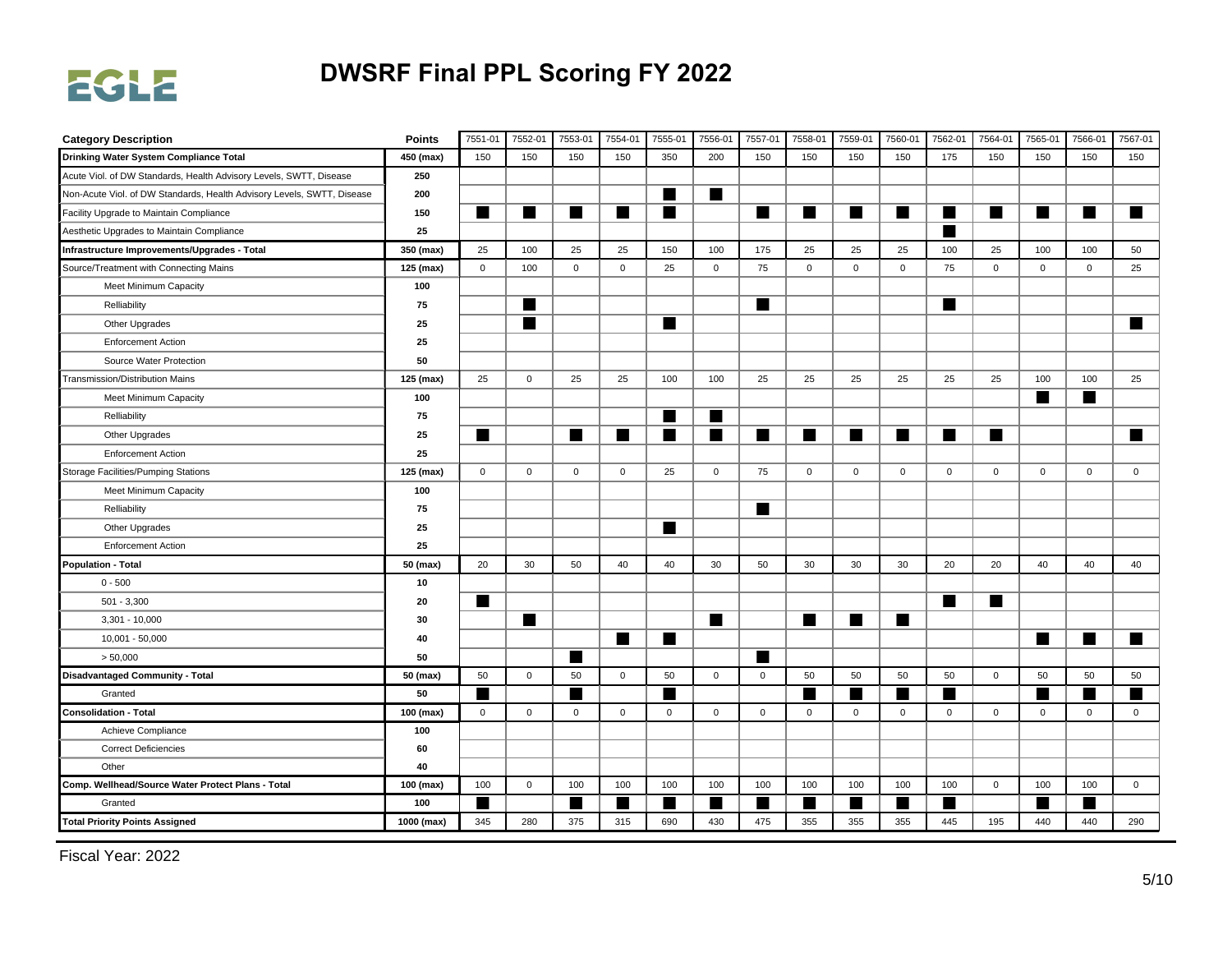

| <b>Category Description</b>                                            | <b>Points</b> | 7568-01     | 7569-01        | 7571-01     | 7572-01        | 7573-01     | 7575-01     | 7575-99        | 7576-01        | 7576-99        | 7577-01        | 7577-99        | 7578-01     | 7578-99      | 7579-01        | 7579-99     |
|------------------------------------------------------------------------|---------------|-------------|----------------|-------------|----------------|-------------|-------------|----------------|----------------|----------------|----------------|----------------|-------------|--------------|----------------|-------------|
| Drinking Water System Compliance Total                                 | 450 (max)     | 150         | 150            | 150         | 150            | 150         | 150         | 150            | 150            | 150            | 150            | 150            | 150         | 150          | 150            | 150         |
| Acute Viol. of DW Standards, Health Advisory Levels, SWTT, Disease     | 250           |             |                |             |                |             |             |                |                |                |                |                |             |              |                |             |
| Non-Acute Viol. of DW Standards, Health Advisory Levels, SWTT, Disease | 200           |             |                |             |                |             |             |                |                |                |                |                |             |              |                |             |
| Facility Upgrade to Maintain Compliance                                | 150           | ■           | ٠              | ▅           | ш              | ■           | ш           | ■              | ٠              | W              | ■              | ■              |             |              | ■              | ▅           |
| Aesthetic Upgrades to Maintain Compliance                              | 25            |             |                |             |                |             |             |                |                |                |                |                |             |              |                |             |
| Infrastructure Improvements/Upgrades - Total                           | 350 (max)     | 50          | 125            | 150         | 125            | 125         | 150         | 150            | 150            | 150            | 25             | 25             | 25          | 25           | 150            | 50          |
| Source/Treatment with Connecting Mains                                 | 125 (max)     | 25          | $\mathbf 0$    | 50          | 100            | 100         | 75          | 75             | 75             | 75             | $\mathbf 0$    | $\mathbf{0}$   | $\mathbf 0$ | $\mathbf{0}$ | $\mathbf 0$    | $\mathbf 0$ |
| Meet Minimum Capacity                                                  | 100           |             |                |             | $\blacksquare$ | ■           |             |                |                |                |                |                |             |              |                |             |
| Relliability                                                           | 75            |             |                |             |                |             | п           | $\blacksquare$ | $\blacksquare$ | $\blacksquare$ |                |                |             |              |                |             |
| Other Upgrades                                                         | 25            | ш           |                |             |                |             |             |                |                |                |                |                |             |              |                |             |
| <b>Enforcement Action</b>                                              | 25            |             |                |             |                |             |             |                |                |                |                |                |             |              |                |             |
| Source Water Protection                                                | 50            |             |                | ш           |                |             |             |                |                |                |                |                |             |              |                |             |
| <b>Transmission/Distribution Mains</b>                                 | 125 (max)     | 25          | 125            | 100         | 25             | 25          | 75          | 75             | 75             | 75             | 25             | 25             | 25          | 25           | 125            | 25          |
| Meet Minimum Capacity                                                  | 100           |             | ■              |             |                |             |             |                |                |                |                |                |             |              | ٠              |             |
| Relliability                                                           | 75            |             |                | ш           |                |             | ш           | ■              |                | H              |                |                |             |              | ٠              |             |
| Other Upgrades                                                         | 25            | ш           | $\blacksquare$ | ■           | $\blacksquare$ | ■           |             |                |                |                | ■              | ■              | ш           |              | H              | ■           |
| <b>Enforcement Action</b>                                              | 25            |             |                |             |                |             |             |                |                |                |                |                |             |              |                |             |
| <b>Storage Facilities/Pumping Stations</b>                             | 125 (max)     | $\mathsf 0$ | $\mathbf 0$    | $\mathbf 0$ | $\mathbf 0$    | 0           | $\mathbf 0$ | $\mathbf 0$    | 0              | $\mathsf 0$    | $\mathbf 0$    | $\mathbf 0$    | $\mathbf 0$ | $\mathbf 0$  | 25             | 25          |
| Meet Minimum Capacity                                                  | 100           |             |                |             |                |             |             |                |                |                |                |                |             |              |                |             |
| Relliability                                                           | 75            |             |                |             |                |             |             |                |                |                |                |                |             |              |                |             |
| Other Upgrades                                                         | 25            |             |                |             |                |             |             |                |                |                |                |                |             |              | ■              | ▅           |
| <b>Enforcement Action</b>                                              | 25            |             |                |             |                |             |             |                |                |                |                |                |             |              |                |             |
| <b>Population - Total</b>                                              | 50 (max)      | 40          | 50             | 10          | 20             | 20          | 40          | 40             | 40             | 40             | 30             | 30             | 30          | 30           | 30             | 30          |
| $0 - 500$                                                              | 10            |             |                | ■           |                |             |             |                |                |                |                |                |             |              |                |             |
| $501 - 3,300$                                                          | 20            |             |                |             | ш              | ■           |             |                |                |                |                |                |             |              |                |             |
| $3,301 - 10,000$                                                       | 30            |             |                |             |                |             |             |                |                |                | $\blacksquare$ | $\blacksquare$ | ш           | ■            | $\blacksquare$ | ■           |
| $10,001 - 50,000$                                                      | 40            | ш           |                |             |                |             | ш           | ш              |                | H              |                |                |             |              |                |             |
| > 50,000                                                               | 50            |             | ٠              |             |                |             |             |                |                |                |                |                |             |              |                |             |
| <b>Disadvantaged Community - Total</b>                                 | 50 (max)      | 50          | $\mathsf 0$    | $\mathsf 0$ | 50             | 50          | 50          | 50             | 50             | 50             | 50             | 50             | 50          | 50           | 50             | 50          |
| Granted                                                                | 50            |             |                |             |                |             |             |                |                | ٠              |                | ▅              |             |              |                |             |
| <b>Consolidation - Total</b>                                           | 100 (max)     | $\mathbf 0$ | $\mathbf 0$    | $\mathsf 0$ | $\mathsf 0$    | $\mathbf 0$ | $\mathbf 0$ | $\mathbf 0$    | $\mathbf{0}$   | $\mathsf 0$    | $\mathbf 0$    | $\mathsf 0$    | $\mathbf 0$ | $\mathbf 0$  | $\mathbf 0$    | $\mathbf 0$ |
| Achieve Compliance                                                     | 100           |             |                |             |                |             |             |                |                |                |                |                |             |              |                |             |
| <b>Correct Deficiencies</b>                                            | 60            |             |                |             |                |             |             |                |                |                |                |                |             |              |                |             |
| Other                                                                  | 40            |             |                |             |                |             |             |                |                |                |                |                |             |              |                |             |
| Comp. Wellhead/Source Water Protect Plans - Total                      | 100 (max)     | $\mathbf 0$ | 100            | 100         | 100            | 100         | 100         | 100            | 100            | 100            | 100            | $\mathbf 0$    | 100         | $\mathbf 0$  | 100            | 100         |
| Granted                                                                | 100           |             | ٠              |             | ш              |             |             |                | ٠              | W              | ▄              |                |             |              | ٠              |             |
| <b>Total Priority Points Assigned</b>                                  | 1000 (max)    | 290         | 425            | 410         | 445            | 445         | 490         | 490            | 490            | 490            | 355            | 255            | 355         | 255          | 480            | 380         |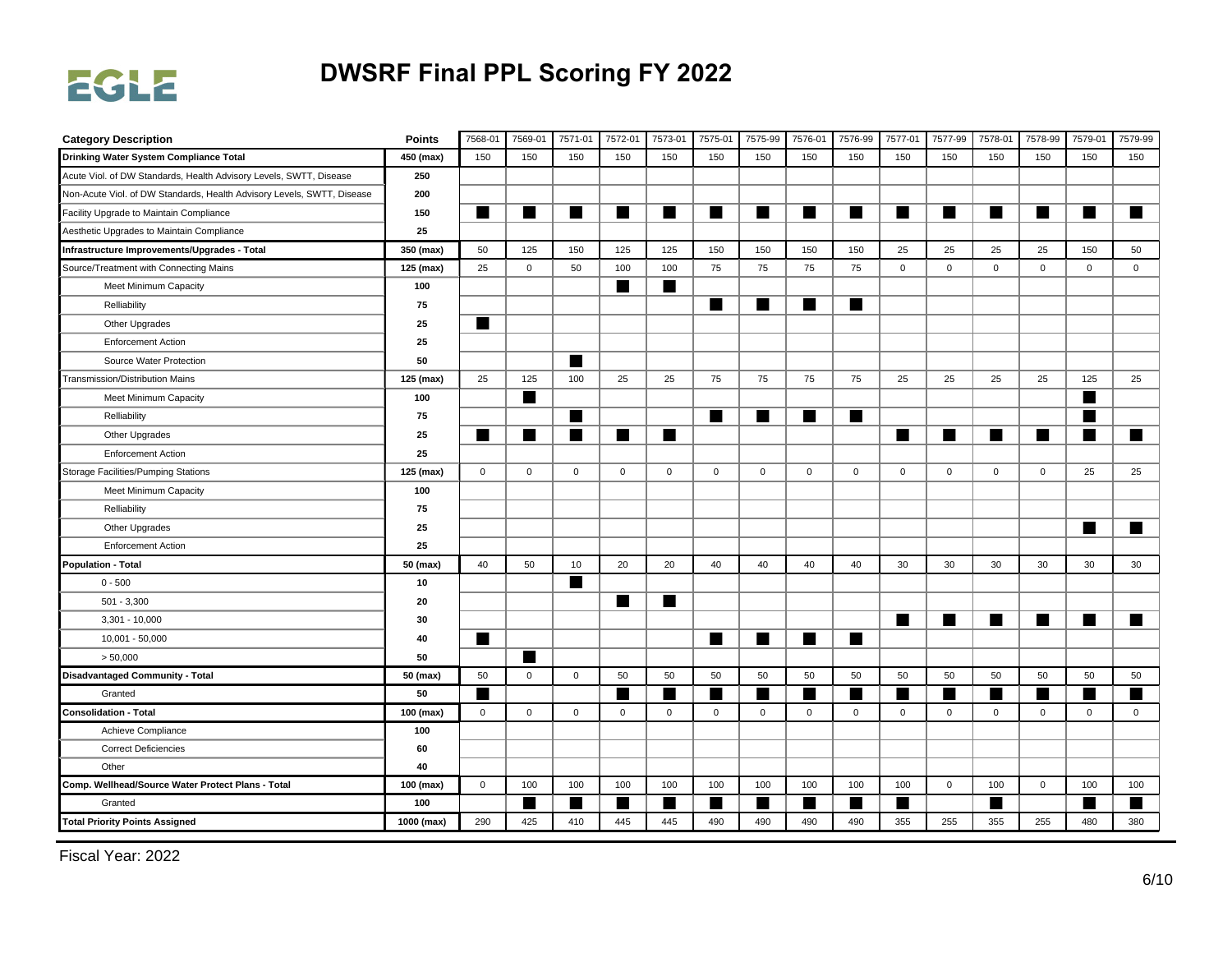

| <b>Category Description</b>                                            | <b>Points</b> | 7580-01     | 7580-99     | 7581-01      | 7588-01        | 7589-01      | 7590-01     | 7590-99        | 7591-01     | 7591-99      | 7593-01        | 7594-01     | 7595-01     | 7595-99     | 7596-01      | 7596-99     |
|------------------------------------------------------------------------|---------------|-------------|-------------|--------------|----------------|--------------|-------------|----------------|-------------|--------------|----------------|-------------|-------------|-------------|--------------|-------------|
| Drinking Water System Compliance Total                                 | 450 (max)     | 150         | 150         | 150          | 150            | 150          | 150         | 150            | 150         | 150          | 150            | 150         | 200         | 200         | 200          | 200         |
| Acute Viol. of DW Standards, Health Advisory Levels, SWTT, Disease     | 250           |             |             |              |                |              |             |                |             |              |                |             |             |             |              |             |
| Non-Acute Viol. of DW Standards, Health Advisory Levels, SWTT, Disease | 200           |             |             |              |                |              |             |                |             |              |                |             |             | ■           | ٠            | ▅           |
| Facility Upgrade to Maintain Compliance                                | 150           | ■           | ٠           | <b>START</b> | ■              | ■            | п           | ▄              | ٠           | ▉            | ▅              | ■           |             |             |              |             |
| Aesthetic Upgrades to Maintain Compliance                              | 25            |             |             |              |                |              |             |                |             |              |                |             |             |             |              |             |
| Infrastructure Improvements/Upgrades - Total                           | 350 (max)     | 150         | 50          | 225          | 25             | 25           | 100         | 100            | 100         | 100          | 25             | 25          | 150         | 150         | 150          | 150         |
| Source/Treatment with Connecting Mains                                 | 125 (max)     | $\mathsf 0$ | $\mathsf 0$ | 125          | $\mathbf 0$    | $\mathbf 0$  | $\mathbf 0$ | $\mathbf 0$    | $\mathbf 0$ | $\mathsf 0$  | $\mathbf 0$    | $\mathbf 0$ | 100         | 100         | 100          | 100         |
| Meet Minimum Capacity                                                  | 100           |             |             | ▉            |                |              |             |                |             |              |                |             |             |             |              |             |
| Relliability                                                           | 75            |             |             |              |                |              |             |                |             |              |                |             |             | ш           | W            | ▅           |
| Other Upgrades                                                         | 25            |             |             | ■            |                |              |             |                |             |              |                |             | ш           | ш           | ■            | ▅           |
| <b>Enforcement Action</b>                                              | 25            |             |             |              |                |              |             |                |             |              |                |             |             |             |              |             |
| Source Water Protection                                                | 50            |             |             |              |                |              |             |                |             |              |                |             |             |             |              |             |
| Transmission/Distribution Mains                                        | 125 (max)     | 125         | 25          | 100          | 25             | 25           | 100         | 100            | 100         | 100          | 25             | 25          | 50          | 50          | 50           | 50          |
| Meet Minimum Capacity                                                  | 100           | ш           |             |              |                |              |             |                |             |              |                |             |             |             |              |             |
| Relliability                                                           | 75            | ■           |             | H            |                |              | п           | ▄              | ٠           | ■            |                |             |             |             |              |             |
| Other Upgrades                                                         | 25            | ■           |             | ■            | $\blacksquare$ | ■            | ■           | $\blacksquare$ |             | ■            | $\blacksquare$ | ■           |             | ш           | ٠            |             |
| <b>Enforcement Action</b>                                              | 25            |             |             |              |                |              |             |                |             |              |                |             |             |             | ▅            |             |
| <b>Storage Facilities/Pumping Stations</b>                             | 125 (max)     | 25          | 25          | $\mathbf 0$  | $\mathbf 0$    | $\mathsf{O}$ | $\mathbf 0$ | $\mathbf{0}$   | $\mathbf 0$ | $\mathsf{O}$ | $\mathbf 0$    | $\mathbf 0$ | $\mathbf 0$ | $\mathbf 0$ | 0            | $\mathbf 0$ |
| Meet Minimum Capacity                                                  | 100           |             |             |              |                |              |             |                |             |              |                |             |             |             |              |             |
| Relliability                                                           | 75            |             |             |              |                |              |             |                |             |              |                |             |             |             |              |             |
| Other Upgrades                                                         | 25            | ٠           | ĸ           |              |                |              |             |                |             |              |                |             |             |             |              |             |
| <b>Enforcement Action</b>                                              | 25            |             |             |              |                |              |             |                |             |              |                |             |             |             |              |             |
| <b>Population - Total</b>                                              | 50 (max)      | 30          | 30          | 10           | 20             | 20           | 40          | 40             | 40          | 40           | 30             | 30          | 40          | 40          | 40           | 40          |
| $0 - 500$                                                              | 10            |             |             | ▉            |                |              |             |                |             |              |                |             |             |             |              |             |
| $501 - 3,300$                                                          | 20            |             |             |              | ш              | ■            |             |                |             |              |                |             |             |             |              |             |
| $3,301 - 10,000$                                                       | 30            | ш           | ш           |              |                |              |             |                |             |              | $\blacksquare$ | ■           |             |             |              |             |
| 10,001 - 50,000                                                        | 40            |             |             |              |                |              | п           | ■              | ■           | ■            |                |             | a se        | ш           |              | W           |
| > 50,000                                                               | 50            |             |             |              |                |              |             |                |             |              |                |             |             |             |              |             |
| <b>Disadvantaged Community - Total</b>                                 | 50 (max)      | 50          | 50          | 50           | 50             | 50           | 50          | 50             | 50          | 50           | 50             | 50          | 50          | 50          | 50           | 50          |
| Granted                                                                | 50            |             | ٠           |              | m              |              |             |                |             |              |                |             |             |             |              |             |
| <b>Consolidation - Total</b>                                           | 100 (max)     | $\mathsf 0$ | $\mathsf 0$ | $\mathbf 0$  | $\mathbf 0$    | $\mathbf 0$  | $\mathsf 0$ | $\mathbf 0$    | $\mathbf 0$ | $\mathsf 0$  | $\mathbf 0$    | $\mathbf 0$ | $\mathbf 0$ | $\mathbf 0$ | $\mathbf{0}$ | $\mathbf 0$ |
| Achieve Compliance                                                     | 100           |             |             |              |                |              |             |                |             |              |                |             |             |             |              |             |
| <b>Correct Deficiencies</b>                                            | 60            |             |             |              |                |              |             |                |             |              |                |             |             |             |              |             |
| Other                                                                  | 40            |             |             |              |                |              |             |                |             |              |                |             |             |             |              |             |
| Comp. Wellhead/Source Water Protect Plans - Total                      | 100 (max)     | 100         | 100         | $\mathbf 0$  | $\mathbf 0$    | $\mathbf 0$  | 100         | 100            | 100         | 100          | 100            | 100         | $\mathbf 0$ | $\mathbf 0$ | 0            | $\mathbf 0$ |
| Granted                                                                | 100           |             | ٠           |              |                |              |             |                | ٠           | ▅            | ■              |             |             |             |              |             |
| <b>Total Priority Points Assigned</b>                                  | 1000 (max)    | 480         | 380         | 435          | 245            | 245          | 440         | 440            | 440         | 440          | 355            | 355         | 440         | 440         | 440          | 440         |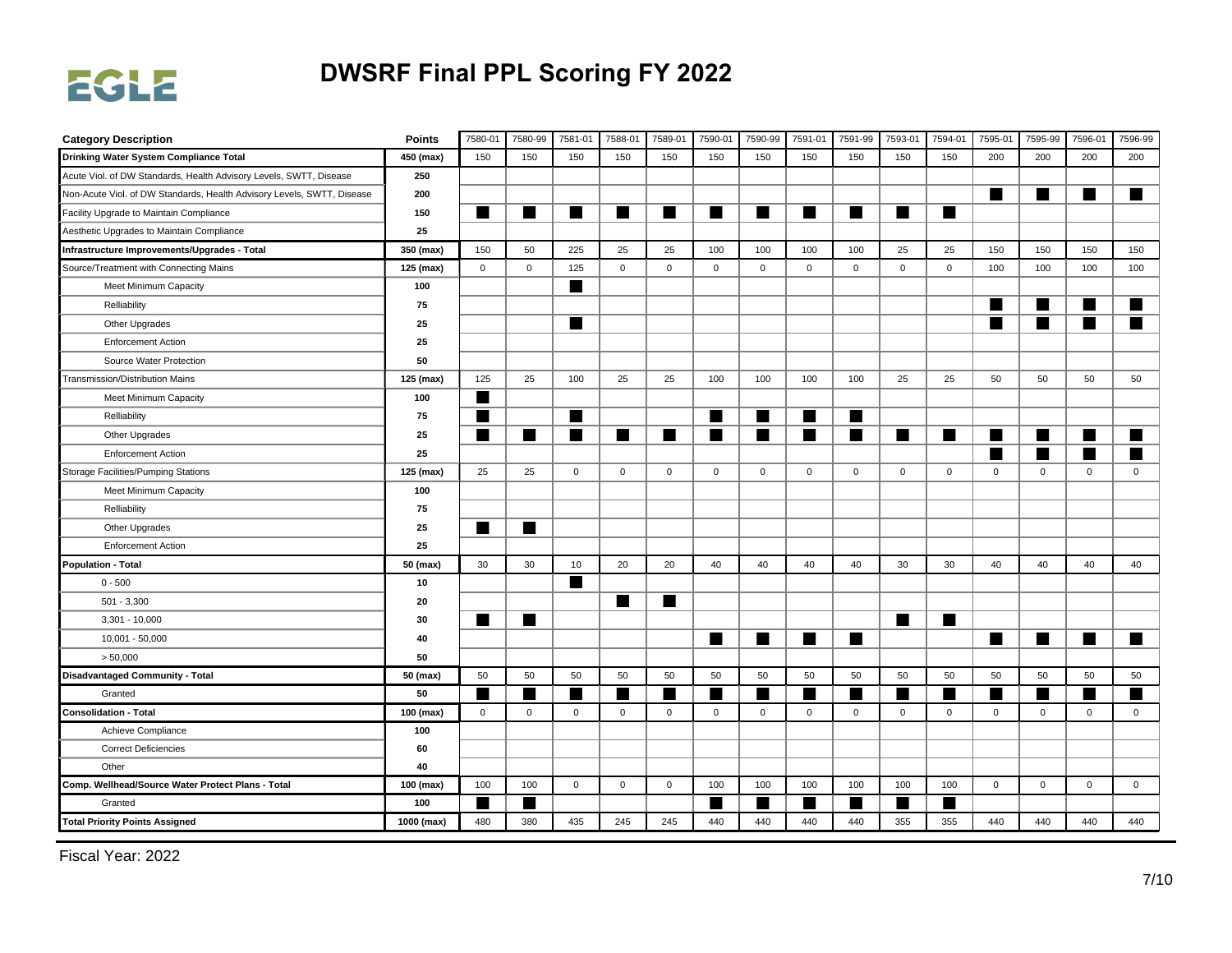

| <b>Category Description</b>                                            | <b>Points</b> | 7597-01     | 7598-01     | 7599-01     | 7600-01        | 7600-99     | 7601-01     | 7602-01     | 7603-01      | 7604-01      | 7605-01     | 7606-01      | 7607-01        | 7607-99     | 7608-01      | 7609-01     |
|------------------------------------------------------------------------|---------------|-------------|-------------|-------------|----------------|-------------|-------------|-------------|--------------|--------------|-------------|--------------|----------------|-------------|--------------|-------------|
| Drinking Water System Compliance Total                                 | 450 (max)     | 150         | 150         | 150         | 150            | 150         | 150         | 150         | 150          | 150          | 150         | 150          | 150            | 150         | 150          | 150         |
| Acute Viol. of DW Standards, Health Advisory Levels, SWTT, Disease     | 250           |             |             |             |                |             |             |             |              |              |             |              |                |             |              |             |
| Non-Acute Viol. of DW Standards, Health Advisory Levels, SWTT, Disease | 200           |             |             |             |                |             |             |             |              |              |             |              |                |             |              |             |
| Facility Upgrade to Maintain Compliance                                | 150           | ■           | ٠           | ▅           | ш              | ■           | ш           | ٠           | ▅            | ▅            | ▆           | ■            | ш              |             | ٠            | ٠           |
| Aesthetic Upgrades to Maintain Compliance                              | 25            |             |             |             |                |             |             |             |              |              |             |              |                |             |              |             |
| Infrastructure Improvements/Upgrades - Total                           | 350 (max)     | 25          | 25          | 125         | 125            | 125         | 25          | 25          | 100          | 100          | 200         | 200          | 150            | 150         | 25           | 225         |
| Source/Treatment with Connecting Mains                                 | 125 (max)     | $\mathbf 0$ | $\mathbf 0$ | 100         | 100            | 100         | $\mathbf 0$ | $\mathbf 0$ | $\mathbf 0$  | $\mathsf 0$  | $\mathbf 0$ | $\mathbf 0$  | 25             | 25          | $\mathbf 0$  | $\mathsf 0$ |
| Meet Minimum Capacity                                                  | 100           |             |             |             |                |             |             |             |              |              |             |              |                |             |              |             |
| Relliability                                                           | 75            |             |             | W           | $\blacksquare$ | ш           |             |             |              |              |             |              |                |             |              |             |
| Other Upgrades                                                         | 25            |             |             | ш           | $\blacksquare$ | ■           |             |             |              |              |             |              | $\blacksquare$ | ш           |              |             |
| <b>Enforcement Action</b>                                              | 25            |             |             |             |                |             |             |             |              |              |             |              |                |             |              |             |
| Source Water Protection                                                | 50            |             |             |             |                |             |             |             |              |              |             |              |                |             |              |             |
| Transmission/Distribution Mains                                        | 125 (max)     | 25          | 25          | 25          | 25             | 25          | 25          | 25          | 100          | 100          | 100         | 100          | 25             | 25          | 25           | 125         |
| Meet Minimum Capacity                                                  | 100           |             |             |             |                |             |             |             |              |              |             |              |                |             |              | ■           |
| Relliability                                                           | 75            |             |             |             |                |             |             |             | ■            | H            | ■           | ш            |                |             |              |             |
| Other Upgrades                                                         | 25            | ■           |             | ш           | $\blacksquare$ | ■           | ш           |             |              | ■            | ■           | ■            | ш              |             | ٠            | ■           |
| <b>Enforcement Action</b>                                              | 25            |             |             |             |                |             |             |             |              |              |             |              |                |             |              |             |
| <b>Storage Facilities/Pumping Stations</b>                             | 125 (max)     | $\mathbf 0$ | $\mathbf 0$ | $\mathbf 0$ | $\mathsf 0$    | 0           | $\mathbf 0$ | $\mathbf 0$ | $\mathsf{O}$ | $\mathsf{O}$ | 100         | 100          | 100            | 100         | $\mathbf 0$  | 100         |
| Meet Minimum Capacity                                                  | 100           |             |             |             |                |             |             |             |              |              | ■           | ■            |                |             |              |             |
| Relliability                                                           | 75            |             |             |             |                |             |             |             |              |              |             |              | н              |             |              |             |
| Other Upgrades                                                         | 25            |             |             |             |                |             |             |             |              |              |             |              | ш              | ш           |              | ■           |
| <b>Enforcement Action</b>                                              | 25            |             |             |             |                |             |             |             |              |              |             |              |                |             |              |             |
| <b>Population - Total</b>                                              | 50 (max)      | 40          | 40          | 20          | 20             | 20          | 30          | 30          | 40           | 40           | 20          | 20           | 40             | 40          | 20           | 40          |
| $0 - 500$                                                              | 10            |             |             |             |                |             |             |             |              |              |             |              |                |             |              |             |
| $501 - 3,300$                                                          | 20            |             |             | ш           | ш              | ■           |             |             |              |              | ■           | ■            |                |             | ш            |             |
| $3,301 - 10,000$                                                       | 30            |             |             |             |                |             | ш           | ■           |              |              |             |              |                |             |              |             |
| 10,001 - 50,000                                                        | 40            | ■           |             |             |                |             |             |             | ■            | ▅            |             |              | ш              | ш           |              |             |
| > 50,000                                                               | 50            |             |             |             |                |             |             |             |              |              |             |              |                |             |              |             |
| <b>Disadvantaged Community - Total</b>                                 | 50 (max)      | 50          | 50          | 50          | 50             | 50          | 50          | 50          | 50           | 50           | 50          | 50           | 50             | 50          | 50           | $\mathbf 0$ |
| Granted                                                                | 50            |             |             |             | <b>START</b>   |             |             |             |              | ٠            |             |              |                |             |              |             |
| <b>Consolidation - Total</b>                                           | 100 (max)     | $\mathbf 0$ | $\mathbf 0$ | $\mathbf 0$ | $\mathsf 0$    | $\mathbf 0$ | $\mathsf 0$ | $\mathbf 0$ | $\mathbf{0}$ | $\mathsf 0$  | $\mathbf 0$ | $\mathsf 0$  | $\mathbf 0$    | $\mathbf 0$ | $\mathbf{0}$ | $\mathbf 0$ |
| Achieve Compliance                                                     | 100           |             |             |             |                |             |             |             |              |              |             |              |                |             |              |             |
| <b>Correct Deficiencies</b>                                            | 60            |             |             |             |                |             |             |             |              |              |             |              |                |             |              |             |
| Other                                                                  | 40            |             |             |             |                |             |             |             |              |              |             |              |                |             |              |             |
| Comp. Wellhead/Source Water Protect Plans - Total                      | 100 (max)     | 100         | 100         | 100         | 100            | 100         | 100         | 100         | 100          | 100          | 100         | 100          | 100            | 100         | $\mathsf 0$  | 100         |
| Granted                                                                | 100           |             | ٠           |             | ш              |             |             |             | ٠            | ▅            |             | <b>START</b> |                |             |              | ٠           |
| <b>Total Priority Points Assigned</b>                                  | 1000 (max)    | 365         | 365         | 445         | 445            | 445         | 355         | 355         | 440          | 440          | 520         | 520          | 490            | 490         | 245          | 515         |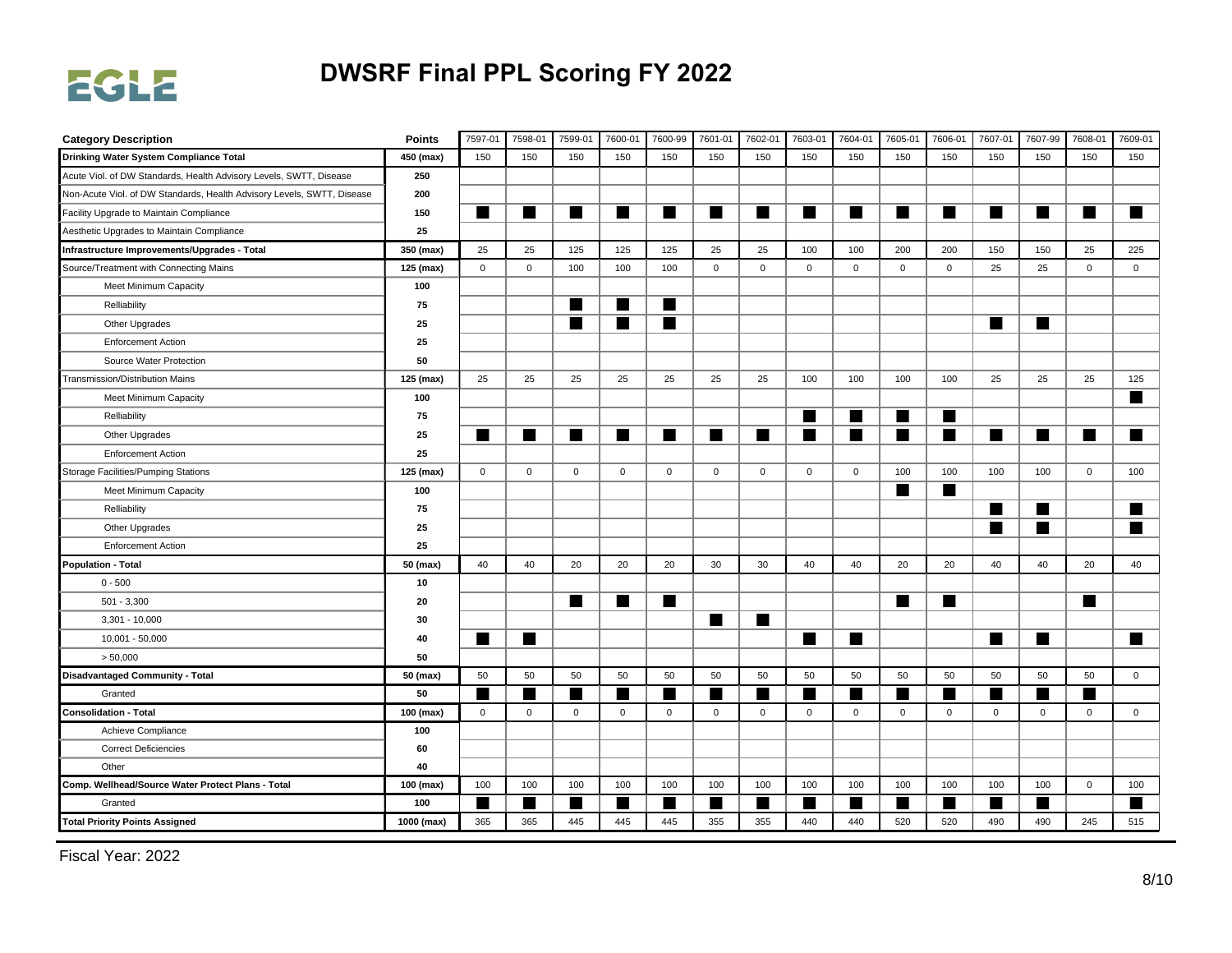

| <b>Category Description</b>                                            | <b>Points</b> | 7610-01      | 7612-01        | 7613-01      | 7615-01        | 7616-01     | 7617-01     | 7618-01     | 7619-01     | 7620-01        | 7621-01      | 7622-01     | 7623-01     | 7623-99     | 7624-01        | 7625-01     |
|------------------------------------------------------------------------|---------------|--------------|----------------|--------------|----------------|-------------|-------------|-------------|-------------|----------------|--------------|-------------|-------------|-------------|----------------|-------------|
| Drinking Water System Compliance Total                                 | 450 (max)     | 150          | 150            | 150          | 150            | 150         | 150         | 150         | 150         | 150            | 150          | 150         | 150         | 150         | 150            | 150         |
| Acute Viol. of DW Standards, Health Advisory Levels, SWTT, Disease     | 250           |              |                |              |                |             |             |             |             |                |              |             |             |             |                |             |
| Non-Acute Viol. of DW Standards, Health Advisory Levels, SWTT, Disease | 200           |              |                |              |                |             |             |             |             |                |              |             |             |             |                |             |
| Facility Upgrade to Maintain Compliance                                | 150           | ■            | ٠              | ▅            | ш              | ■           | ш           | ■           | ▅           | H              | ▆            | ш           | ш           |             | ٠              | ٠           |
| Aesthetic Upgrades to Maintain Compliance                              | 25            |              |                |              |                |             |             |             |             |                |              |             |             |             |                |             |
| Infrastructure Improvements/Upgrades - Total                           | 350 (max)     | 175          | 250            | 175          | 25             | 25          | 200         | 25          | 25          | 125            | 125          | 125         | 225         | 225         | 125            | 125         |
| Source/Treatment with Connecting Mains                                 | 125 (max)     | $\mathbf{0}$ | 125            | 100          | $\mathbf 0$    | $\mathbf 0$ | $\mathbf 0$ | $\mathbf 0$ | $\mathbf 0$ | 25             | 25           | $\mathbf 0$ | 100         | 100         | 100            | 100         |
| Meet Minimum Capacity                                                  | 100           |              | H              |              |                |             |             |             |             |                |              |             | п           | п           | $\blacksquare$ | ■           |
| Relliability                                                           | 75            |              |                | ш            |                |             |             |             |             |                |              |             |             |             |                |             |
| Other Upgrades                                                         | 25            |              | $\blacksquare$ | ш            |                |             |             |             |             | $\blacksquare$ | ш            |             |             |             |                |             |
| <b>Enforcement Action</b>                                              | 25            |              |                |              |                |             |             |             |             |                |              |             |             |             |                |             |
| Source Water Protection                                                | 50            |              |                |              |                |             |             |             |             |                |              |             |             |             |                |             |
| Transmission/Distribution Mains                                        | 125 (max)     | 100          | 100            | 75           | 25             | 25          | 125         | 25          | 25          | 100            | 100          | 125         | 125         | 125         | 25             | 25          |
| Meet Minimum Capacity                                                  | 100           |              | ■              |              |                |             | ш           |             |             |                |              | ш           | ш           | ш           |                |             |
| Relliability                                                           | 75            |              |                | ш            |                |             |             |             |             | H              | ■            |             |             |             |                |             |
| Other Upgrades                                                         | 25            | ш            |                |              | $\blacksquare$ | ■           | ш           |             | H           | ■              | ■            | ■           | ■           |             | ٠              | ٠           |
| <b>Enforcement Action</b>                                              | 25            |              |                |              |                |             |             |             |             |                |              |             |             |             |                |             |
| Storage Facilities/Pumping Stations                                    | 125 (max)     | 75           | 25             | $\mathbf{0}$ | $\mathbf 0$    | $\mathbf 0$ | 75          | $\mathbf 0$ | $\mathbf 0$ | $\mathbf{0}$   | $\mathbf 0$  | $\mathbf 0$ | $\mathbf 0$ | $\mathbf 0$ | $\mathbf 0$    | $\mathbf 0$ |
| Meet Minimum Capacity                                                  | 100           |              |                |              |                |             |             |             |             |                |              |             |             |             |                |             |
| Relliability                                                           | 75            | ■            |                |              |                |             | ш           |             |             |                |              |             |             |             |                |             |
| Other Upgrades                                                         | 25            |              | H              |              |                |             |             |             |             |                |              |             |             |             |                |             |
| <b>Enforcement Action</b>                                              | 25            |              |                |              |                |             |             |             |             |                |              |             |             |             |                |             |
| <b>Population - Total</b>                                              | 50 (max)      | 30           | 10             | 20           | 30             | 20          | 20          | 30          | 40          | 20             | 20           | 40          | 40          | 40          | 20             | 20          |
| $0 - 500$                                                              | 10            |              |                |              |                |             |             |             |             |                |              |             |             |             |                |             |
| $501 - 3,300$                                                          | 20            |              |                | ш            |                | ■           | ш           |             |             | ▅              | ■            |             |             |             | ٠              | ٠           |
| $3,301 - 10,000$                                                       | 30            | ш            |                |              | ш              |             |             | ■           |             |                |              |             |             |             |                |             |
| 10,001 - 50,000                                                        | 40            |              |                |              |                |             |             |             | ■           |                |              | ■           | ш           | ш           |                |             |
| > 50,000                                                               | 50            |              |                |              |                |             |             |             |             |                |              |             |             |             |                |             |
| <b>Disadvantaged Community - Total</b>                                 | 50 (max)      | $\mathbf{0}$ | $\mathsf 0$    | 50           | $\mathbf 0$    | 50          | $\mathbf 0$ | 50          | $\mathbf 0$ | 50             | 50           | $\mathbf 0$ | $\mathbf 0$ | $\mathbf 0$ | 50             | 50          |
| Granted                                                                | 50            |              |                |              |                |             |             |             |             | ٠              |              |             |             |             |                | ٠           |
| <b>Consolidation - Total</b>                                           | 100 (max)     | $\mathsf 0$  | $\mathsf{O}$   | $\mathbf 0$  | $\mathbf 0$    | $\mathbf 0$ | $\mathbf 0$ | $\mathbf 0$ | $\mathbf 0$ | $\mathbf 0$    | $\mathbf{0}$ | $\mathbf 0$ | $\mathbf 0$ | $\mathbf 0$ | $\mathsf{O}$   | $\mathsf 0$ |
| Achieve Compliance                                                     | 100           |              |                |              |                |             |             |             |             |                |              |             |             |             |                |             |
| <b>Correct Deficiencies</b>                                            | 60            |              |                |              |                |             |             |             |             |                |              |             |             |             |                |             |
| Other                                                                  | 40            |              |                |              |                |             |             |             |             |                |              |             |             |             |                |             |
| Comp. Wellhead/Source Water Protect Plans - Total                      | 100 (max)     | $\mathbf 0$  | $\mathbf 0$    | $\mathsf 0$  | $\mathsf 0$    | $\mathsf 0$ | 100         | $\mathsf 0$ | 100         | $\mathsf 0$    | $\mathsf 0$  | 100         | $\mathsf 0$ | $\mathbf 0$ | 100            | 100         |
| Granted                                                                | 100           |              |                |              |                |             |             |             | ▅           |                |              |             |             |             | ٠              |             |
| <b>Total Priority Points Assigned</b>                                  | 1000 (max)    | 355          | 410            | 395          | 205            | 245         | 470         | 255         | 315         | 345            | 345          | 415         | 415         | 415         | 445            | 445         |